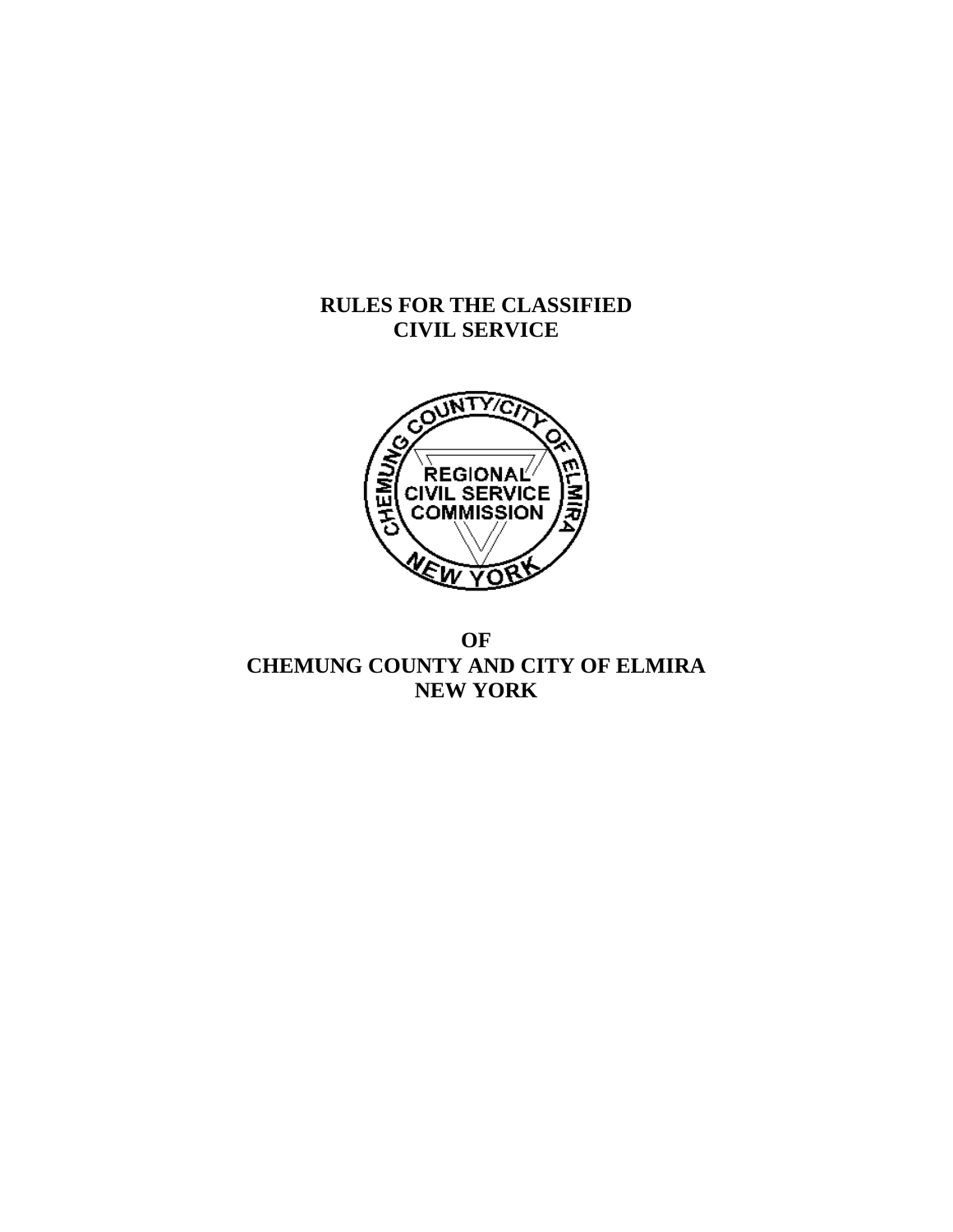# **TABLE OF CONTENTS**

Rule

# RULES FOR THE CLASSIFIED CIVIL SERVICE

| T            |                                                            |
|--------------|------------------------------------------------------------|
| П            |                                                            |
| Ш            |                                                            |
| IV           |                                                            |
| V            |                                                            |
| VI           |                                                            |
| VII          |                                                            |
| VIII         |                                                            |
| IX           |                                                            |
| $\mathbf{X}$ |                                                            |
| XI           |                                                            |
| XII          |                                                            |
| XIII         |                                                            |
| XIV          |                                                            |
| XV           |                                                            |
| XVI          | <b>Effect of Temporary or Provisional Appointment on</b>   |
| <b>XVII</b>  | Transfer of Eligibility for Permanent Appointment  20      |
| XVIII        |                                                            |
| XIX          |                                                            |
| XX           |                                                            |
| XXI          |                                                            |
| <b>XXII</b>  |                                                            |
| XXIII        |                                                            |
| <b>XXIV</b>  | <b>Prohibition Against Questions Eliciting Information</b> |
| XXV          |                                                            |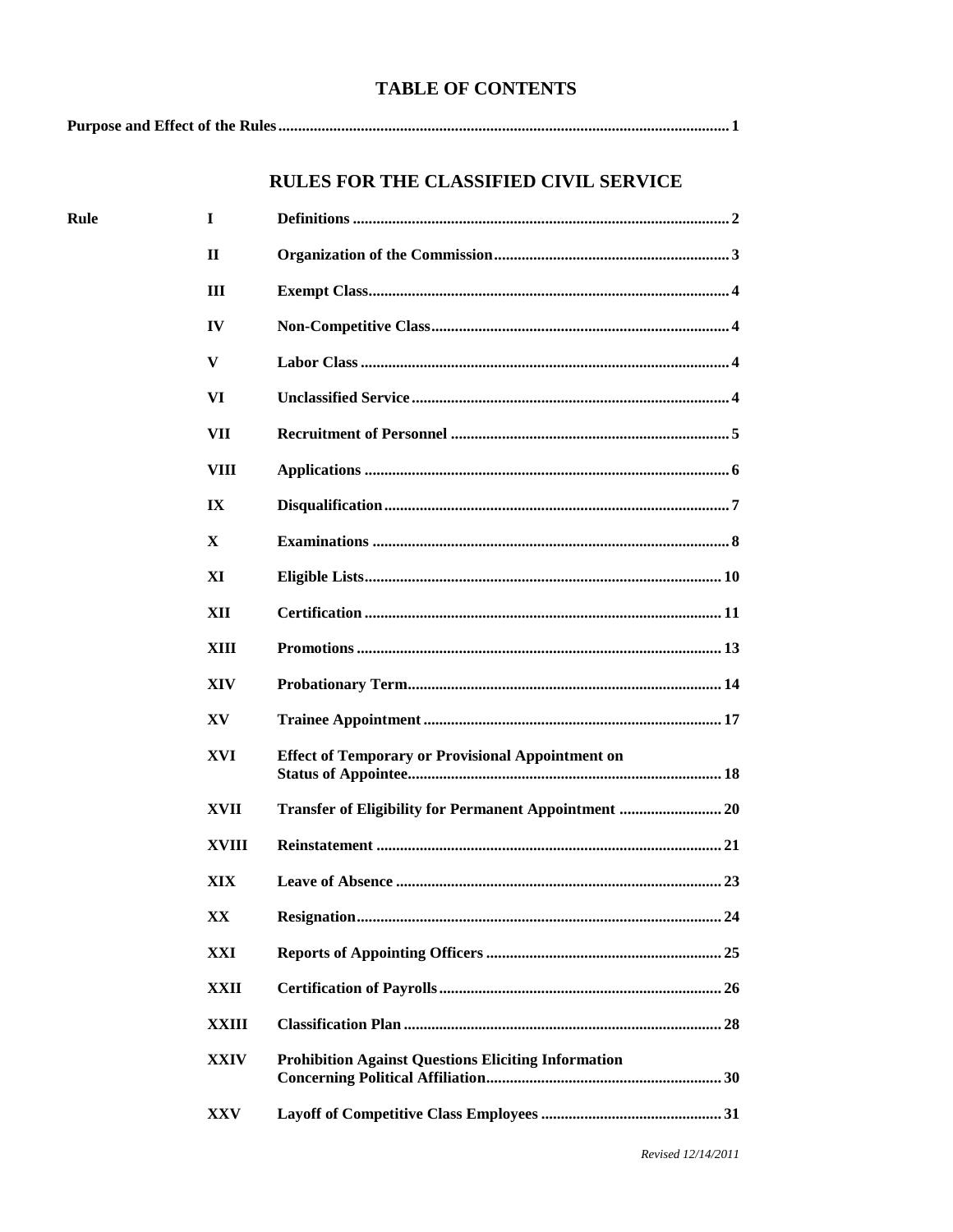# **RULES FOR THE CLASSIFIED CIVIL SERVICE OF CHEMUNG COUNTY AND CITY OF ELMIRA**

### **PURPOSE AND EFFECT**

It is hereby declared to be the purpose of these rules to provide an orderly and uniform system for the administration of civil service in Chemung County on a basis of merit and fitness as provided in the Civil Service Law of the State of New York. These rules have the force and effect of law, and apply to all positions in the classified service of Chemung County as well as municipalities therein, subject to the jurisdiction of this Commission. These rules may be amended by the Commission after public hearing and subject to the approval of the State Civil Service Commission.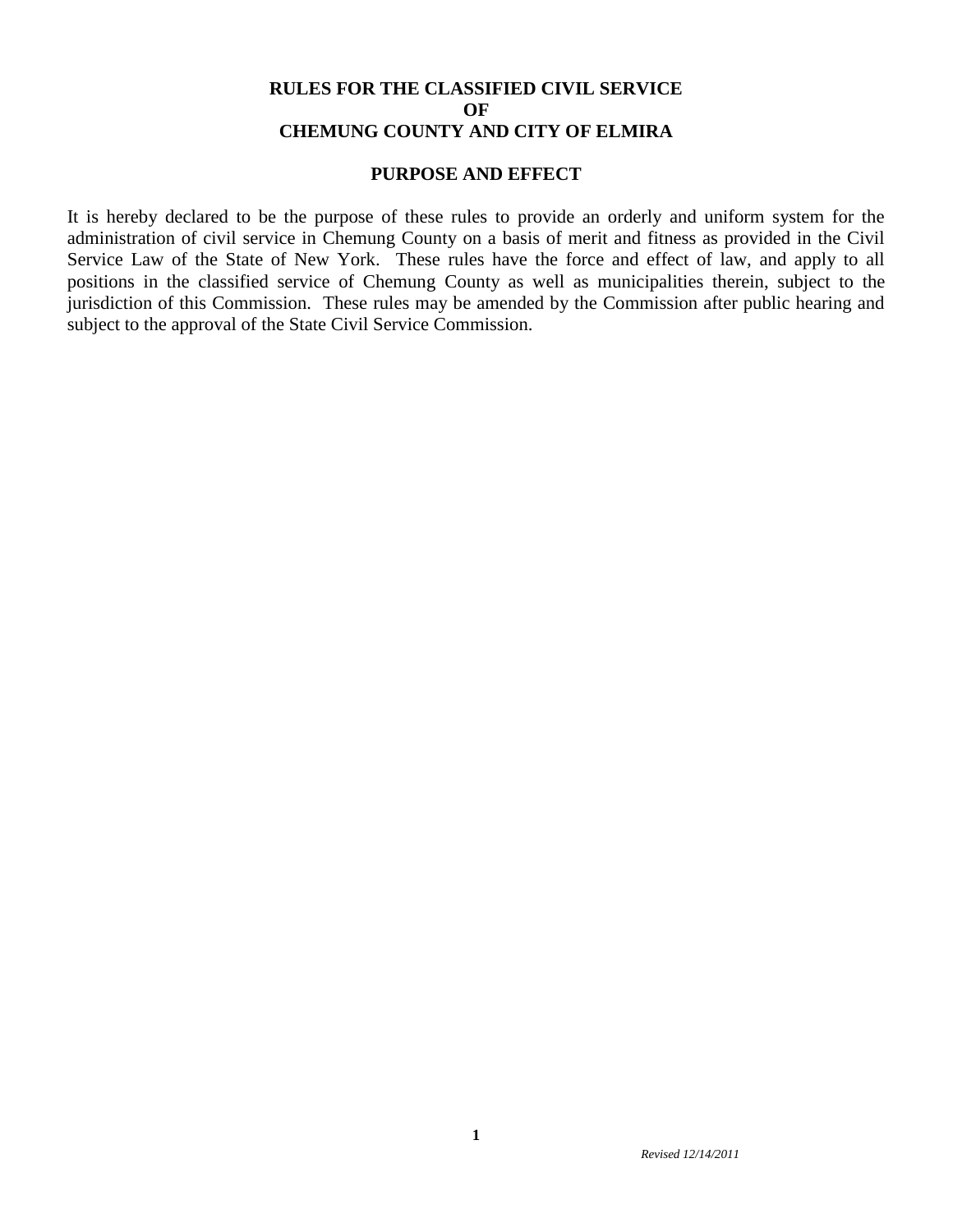### **RULE I**

### **DEFINITIONS**

Unless otherwise expressly stated or unless the context or subject matter requires a different meaning, the several terms hereinafter mentioned, whenever used in these rules, shall be construed as follows:

- 1. "Commission" means the Regional Civil Service Commission of the County of Chemung and the City of Elmira.
- 2. "Day" means a calendar day.
- 3. "Employee" means the incumbent of a position holding the position in accordance with these rules and the Civil Service Law.
- 4. "Position" means an office or employment involving an aggregation of duties to be performed and responsibilities to be exercised by one person.
- 5. "Compensation" means the remuneration of a position and shall include food, lodging, maintenance and commutation when the same is furnished.
- 6. "Eligible List" means an official record kept in the Commission's office as a public record which contains the names of those persons who have successfully completed examinations, listed and ranked in order of their final ratings from the highest to the lowest rank.
- 7. "Part-time Employment" means any employment or a combination of one or more employments in a civil division in which an individual works twenty (20) hours or less per work week.
- 8. "Transfer" means the change, without further examination, of a permanent employee from a position under the jurisdiction of one appointing authority to a similar position under the jurisdiction of another appointing authority.
- 9. "Re-assignment" means the change, without further examination, of a permanent employee from one position to another similar position under the jurisdiction of the same appointing authority.
- 10. "Municipality" means county, town, city, village, school district or special district.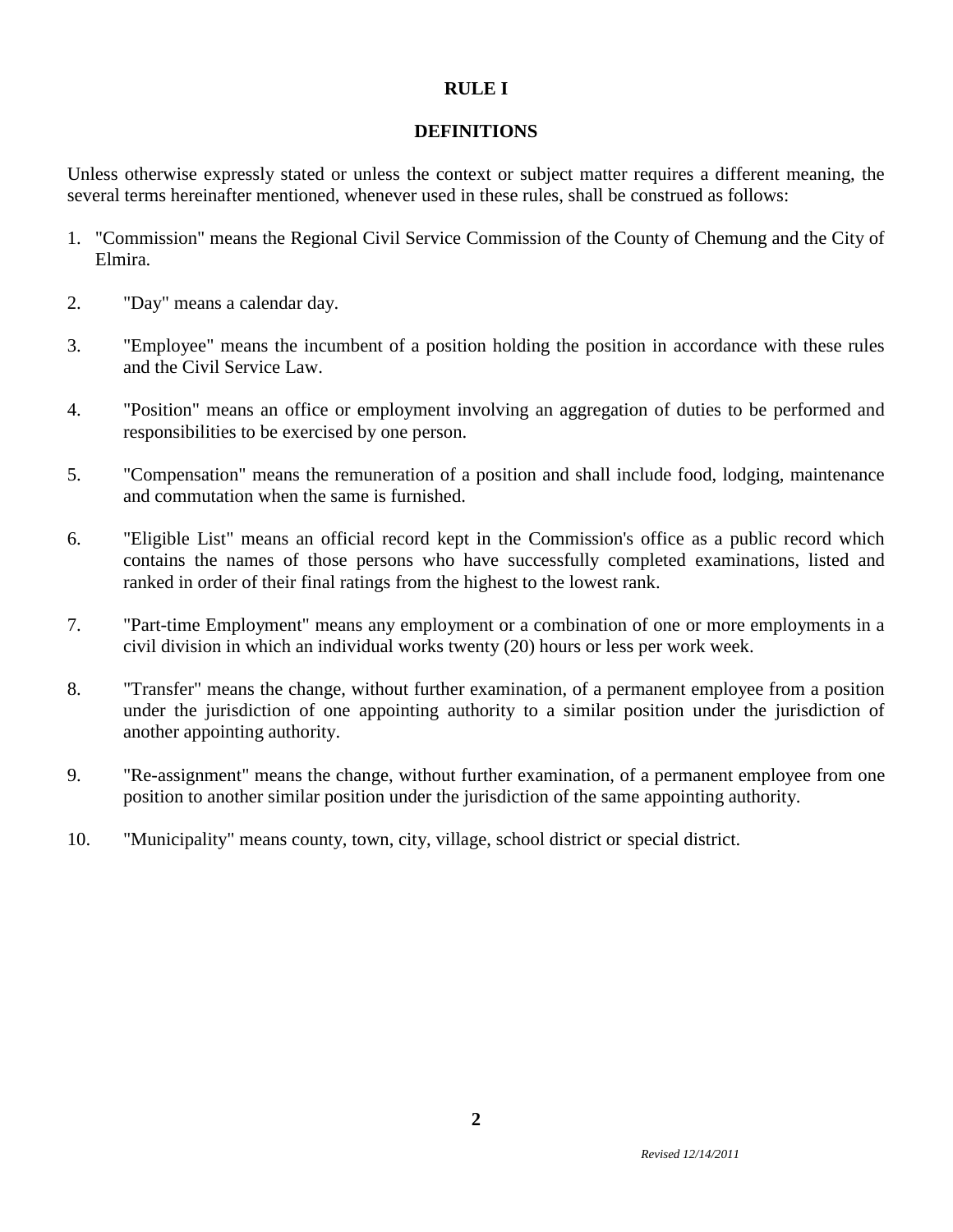### **RULE II**

### **ORGANIZATION OF THE COMMISSION**

The Commission shall designate one of its members as Chairperson. Two Commissioners shall constitute a quorum for the transaction of business. The Commission may appoint a Secretary who shall not be a Commissioner, and such other subordinates and employees within available appropriations as it may deem necessary or proper to carry out the purposes of these rules and the law. It shall fix the duties of these employees. The Commission shall keep true and accurate minutes of all its meetings and proceedings which shall be open to public inspection.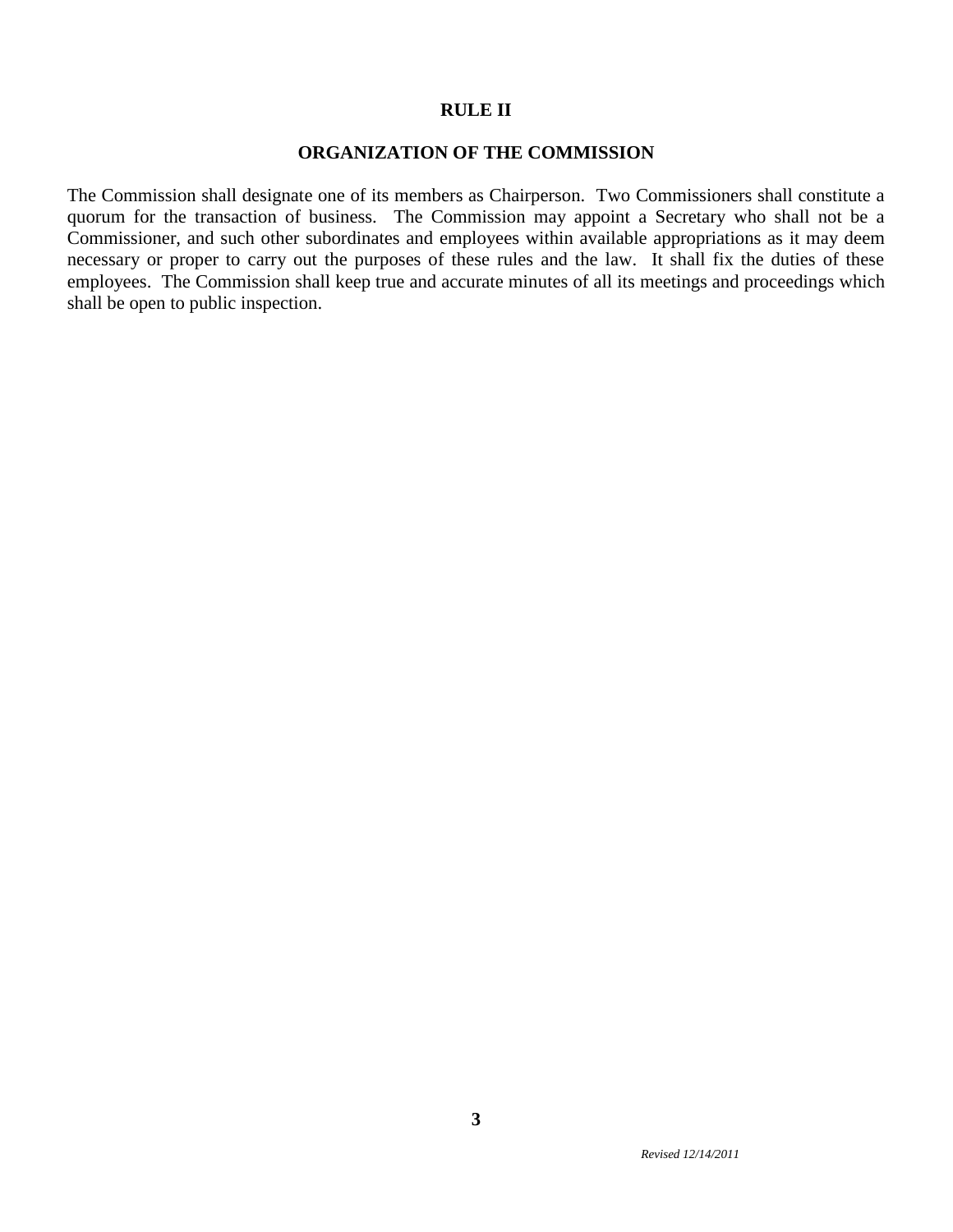### **RULE III**

## **EXEMPT CLASS**

- 1. Positions in the exempt class are those for which competitive or non-competitive examinations or other qualification requirements are not practicable. (Civil Service Law, Section 41)
- 2. Positions in the exempt class shall be listed in Appendix A of these rules and made a part hereof.

### **RULE IV**

### **NON-COMPETITIVE CLASS**

- 1. A position in the non-competitive class may be filled by the appointment of a person who meets the minimum qualifications established for such position by the Commission. A nomination for such an appointment shall state the qualifications of the nominee and shall be filed by the appointing authority with the Commission. Such appointment shall become effective only after approval by the Commission.
- 2. Positions in the non-competitive class shall be listed in Appendix B of these rules and made a part hereof.

### **RULE V**

### **LABOR CLASS**

- 1. The labor class shall include unskilled laborers.
- 2. A position in the labor class may be filled by the appointment of any person selected by the appointing officer of the agency where a vacancy exists, and the Commission may require applicants for employment in the labor class to qualify in such tests of their fitness for employment as may be deemed practicable.
- 3. Positions in the labor class shall be listed in Appendix C of these rules and made a part hereof.

### **RULE VI**

### **UNCLASSIFIED SERVICE**

Positions in the unclassified service shall be listed in Appendix D of these rules and made a part hereof as though set forth in full herein.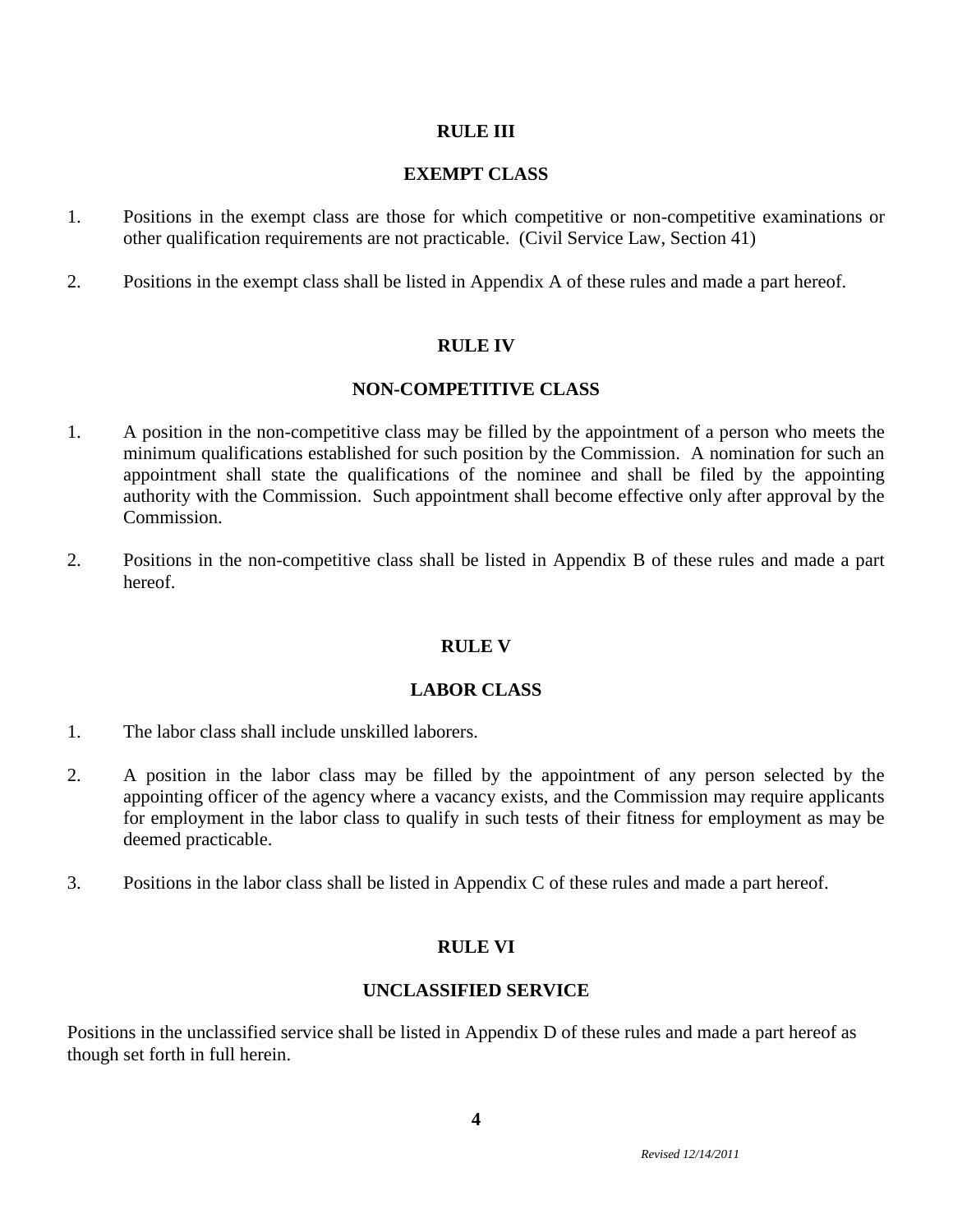# **RULE VII**

# **RECRUITMENT OF PERSONNEL**

### 1. Residence requirement for municipal positions.

(a) An applicant must be at the time of examination and for at least one (1) month immediately prior thereto be a resident of the municipality in which appointment is to be made or any reasonable combination of municipalities both in and outside of New York State contiguous to the municipality in which appointment is to be made. Residence requirements may be suspended or reduced by the Commission in cases where recruitment difficulty makes such requirements disadvantageous to the public interest.

(b) When preference in certification is given to residents of a municipality pursuant to Section 4-a of Section 23 of the Civil Service Law, an eligible must have been a resident of such municipality for at least one month prior to the date of certification in order to be included in a certification as a resident of such municipality and must be a resident of such municipality at time of appointment.

### 2. Announcements of examinations.

The public announcement of an examination shall specify the application fee, if any, the title, salary or salary range, the duties of the position, the minimum qualifications required, the final date for filing applications, the subject or scope of the examination and the relative weights thereof, and the date of the examination. Public notice of open-competitive examinations shall be made at least twenty-five (25) days before the date of the examination and must be conspicuously posted in a public place for fifteen (15) days. The last day for filing applications shall be at least ten (10) days before the date of the examination.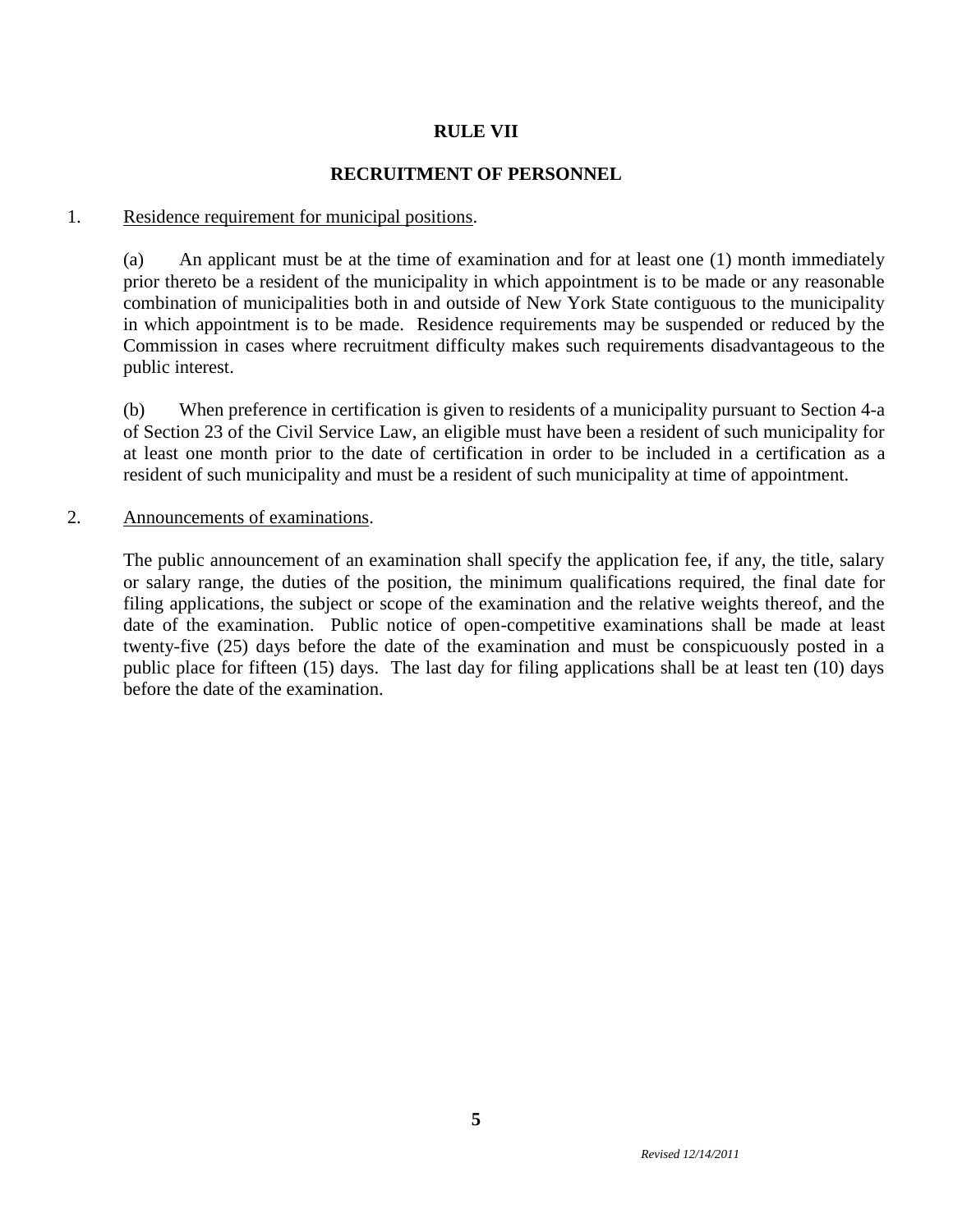### **RULE VIII**

### **APPLICATIONS**

- 1. Applications of candidates for positions in the competitive class and for positions in the noncompetitive class must be addressed to the Commission at the office of the Commission.
- 2. The Commission shall notify each applicant of the disposition of his/her application. Approved applicants for competitive examination shall be given notice of their approval at least four (4) days before the examination, by mail to the address stated in the application, or one (1) day's notice by telegram.
- 3. A candidate's application for examination may be exhibited, upon request, to the appointing officer to whom his/her name is certified, or to his/her representative; provided, however, that information therein relating to the candidate's national origin or indicating whether his/her citizenship is by birth or naturalization shall not be divulged. Before a candidate's application for examination is exhibited to the appointing officer or his/her representative, all reference therein to the candidate's national origin or to the basis of his/her citizenship shall be concealed.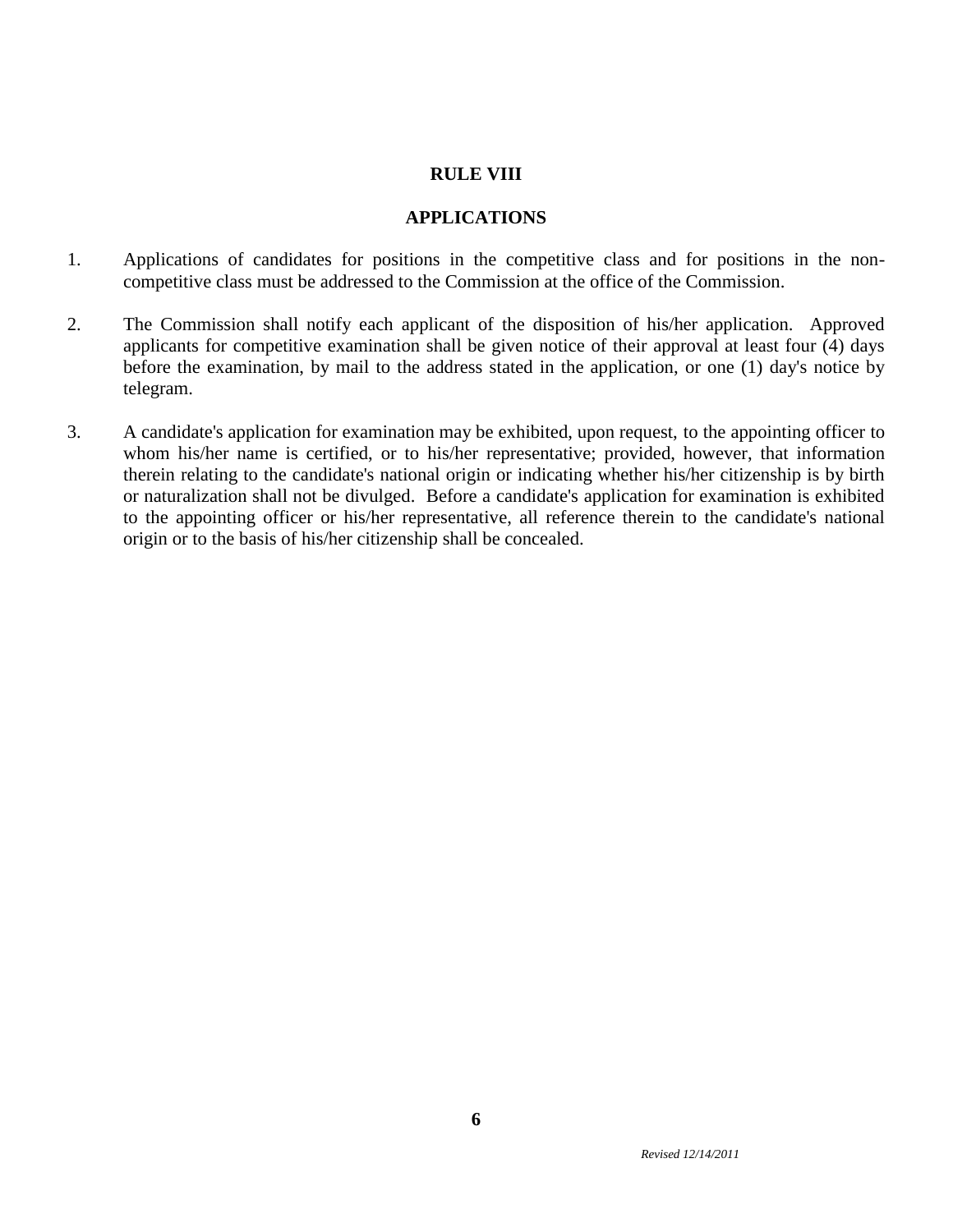# **RULE IX**

# **DISQUALIFICATION**

- 1. A record of disrespect for the requirements and processes of law, including repeated traffic offenses or disregard of summonses for traffic offenses, may be grounds for disqualification for examination or, after examination, for certification and appointment.
- 2. The burden of establishing his/her qualifications to the satisfaction of the Commission shall be upon the applicant. Any applicant who refuses to permit the Commission to investigate matters necessary for the verification of his/her qualifications or who otherwise hampers, impedes, or fails to cooperate with the Commission in such investigation shall be disqualified for examination or, after examination, for certification and appointment.
- 3. No person shall be disqualified unless he/she has been given a written statement of the reasons therefore and afforded an opportunity to make an explanation and submit facts in opposition to such disqualification.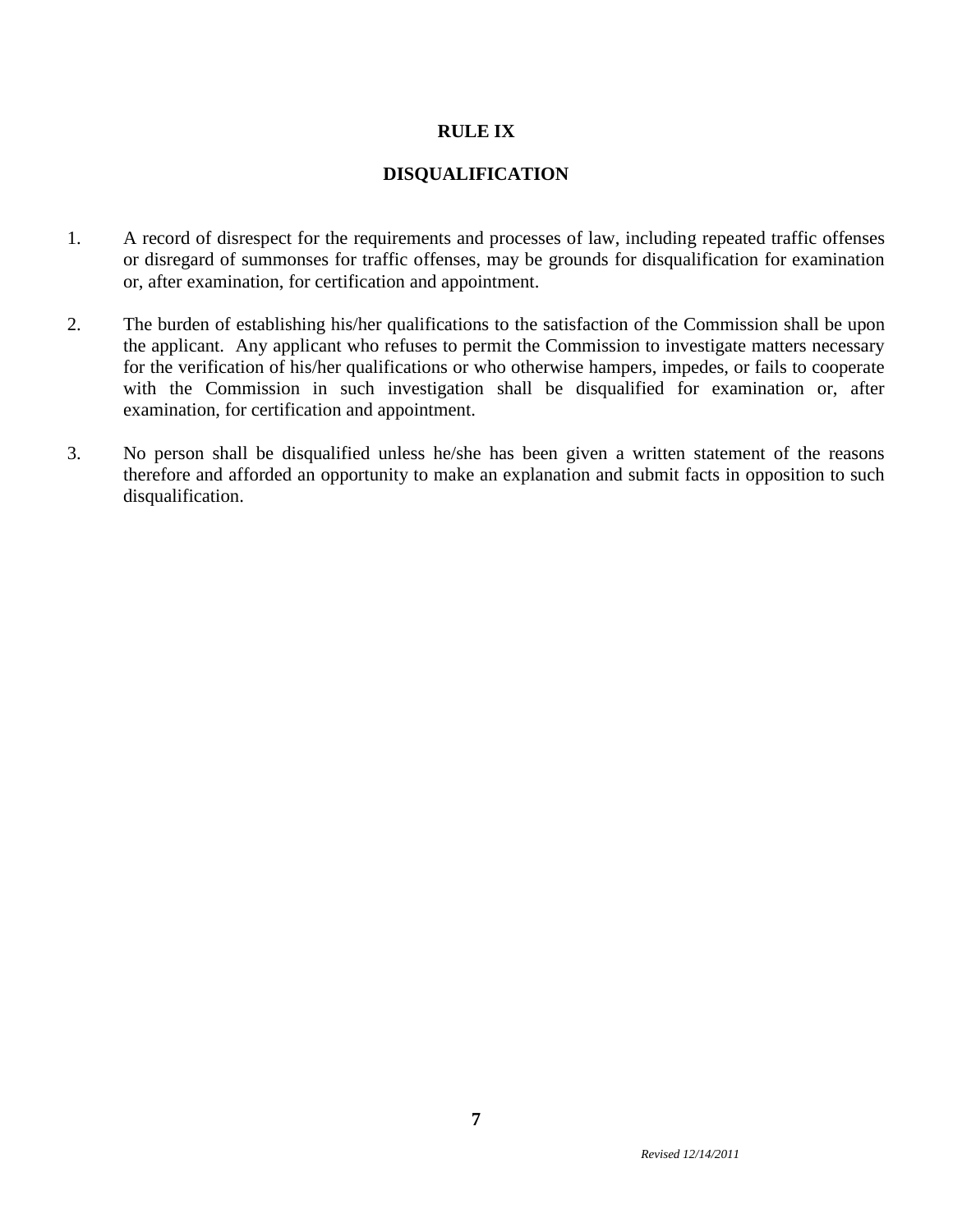### **RULE X**

#### **EXAMINATIONS**

- 1. The marking of each competitor's examination shall be made on the scale of 100, which maximum shall represent the best performance possible, expected or attained, and 70 shall represent a performance meeting the minimum needs of the position to be filled. The Commission may, after the announcement of an examination is made, sub-divide the written examination into parts and require a passing mark of 70 in each of the parts in order that candidates be considered further for eligibility. Notice of such arrangement shall be given in the instructions on the written examination. Where the written test is prepared and rated by the State Civil Service Commission in accordance with Section 23, Subdivision 2 of the Civil Service Law, the provisions of the rules and regulations of the State Civil Service Commission and Department dealing with the rating of examinations shall apply.
- 2. The Commission shall adopt a system to conceal the identity of the candidates' papers in a written examination until such written examination has been rated.
- 3. For examinations prepared and rated by the Commission, applications and examination records and papers of candidates shall be preserved until at least six (6) months after the expiration of the eligible list resulting from such examination, but in no event may records be destroyed except in accordance with the policies of the State Commissioner of Education and the State Civil Service Commission. Whenever an oral test shall be prescribed as part of an examination, a stenographic or recording device record of all of the questions and answers shall be made a part of the examination records.
- 4. Every candidate in an examination shall be notified of his/her final rating and, if successful, of his/her relative position on the eligible list established as a result of the examination. Any candidate receiving such notice, or his/her duly authorized representative, may inspect his/her examination papers in the office of the Commission and in the presence of a designated representative of the Commission, provided he/she makes request for such inspection in writing within the period of ten (10) days after the date of the postmark of such notice. The application and examination papers of a candidate shall be exhibited only to the candidate or his/her duly authorized representative designated as such in writing. The application of an eligible who is being considered for appointment may be shown to the appointing officer.
- 5. (a) A candidate who wishes to appeal to the Commission from his/her rating in one, or more, or all of the subjects of an examination must submit such appeal in writing within twenty (20) days after the earliest date on which his/her examination papers were made available for his inspection. Such appeal must show that a manifest error was made in the original rating. Such appeal shall be considered as opening all of the candidate's papers for review, whether resulting in a higher or lower average standing. No change in rating shall be made as a result of an appeal unless it shall affect the candidate's relative position on the eligible list.
	- (b) For examinations prepared and rated under Section 23(2) of the Civil Service Law, the State Civil Service Commission shall have sole and exclusive authority to correct any errors in rating upon appeal or otherwise. The review of papers by candidates and the filing of appeals in such examinations shall be governed by the rules and regulations of the State Civil Service Commission and Department.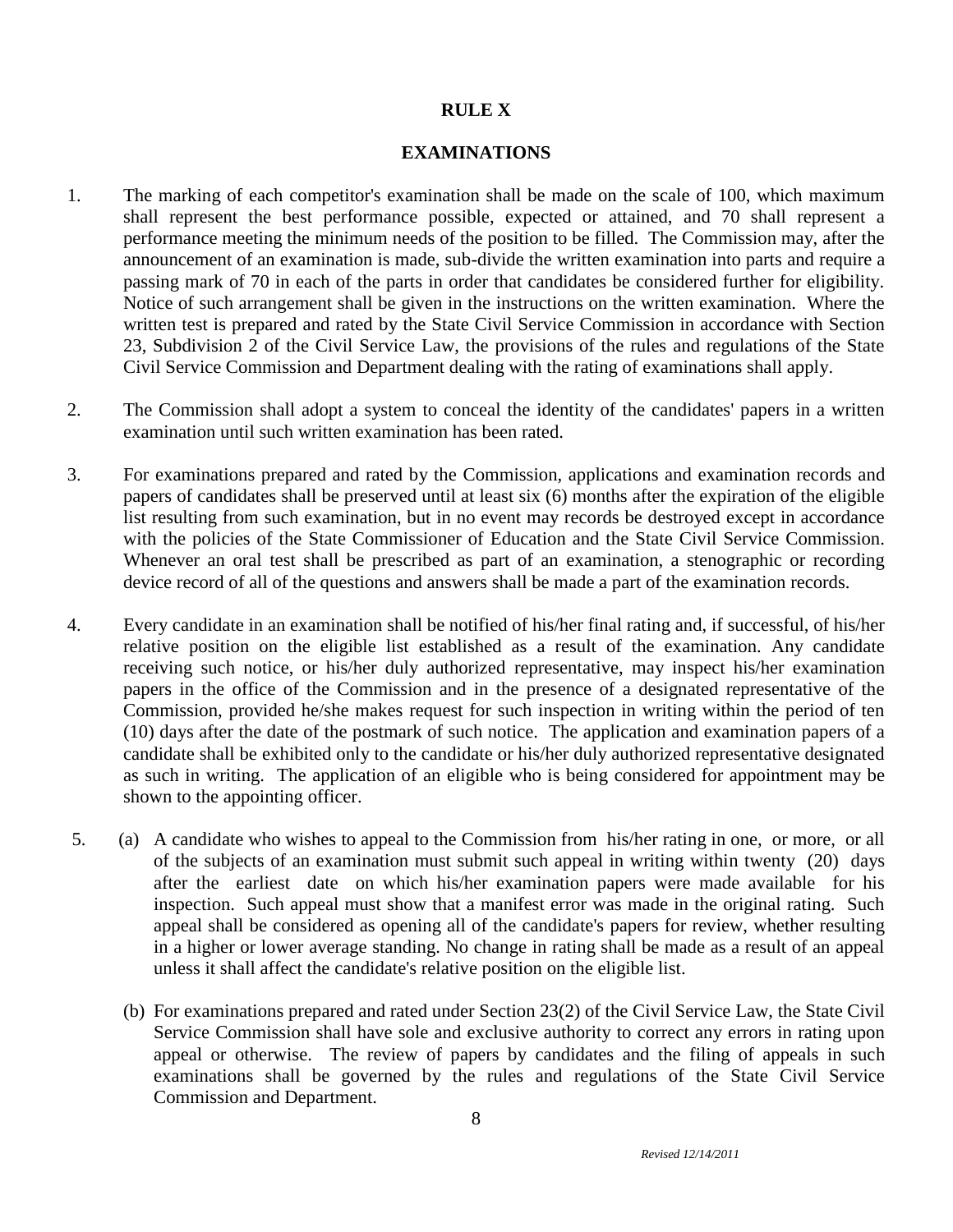- (c) The Commission may, at any time during the life of an eligible list resulting from an examination prepared and rated by the Commission, correct any clerical or computational errors in the ratings of candidates who competed in the examination.
- (d) Any change in an eligible list pursuant to this rule shall be made without prejudice to the status of any person previously appointed as a result of such examination.
- 6. Rating keys shall be prepared for each examination held. Such keys shall be a permanent part of the record of each examination.
- 7. Examination material security. In order to prevent the unauthorized publication and dissemination of examination material, the following acts are prohibited except as authorized by the Commission.
	- a. No person shall copy, record, or transcribe any examination question or answer; or remove from the examination room or possess outside the examination room, any question sheet, answer sheet or booklet, scrap papers, notes or any other papers or materials relating to such examination.
	- b. A candidate in an examination shall not at any time communicate with an examiner concerning the conduct or content of such examination; and shall not directly or indirectly communicate to any other person information concerning the content of such examination until completion of the testing of all candidates.

No examiner, proctor or other person charged with the supervision of a candidate or group of candidates during an examination shall have authority to waive the provisions of this subdivision. A person who is found by the Commission to have violated the provisions of this subdivision or any similar provision of the rules of any other civil service jurisdiction within the State of New York shall be disqualified from appointment to the position for which the examination is being held and may be disqualified from being a candidate for any civil service examination for a period of five years.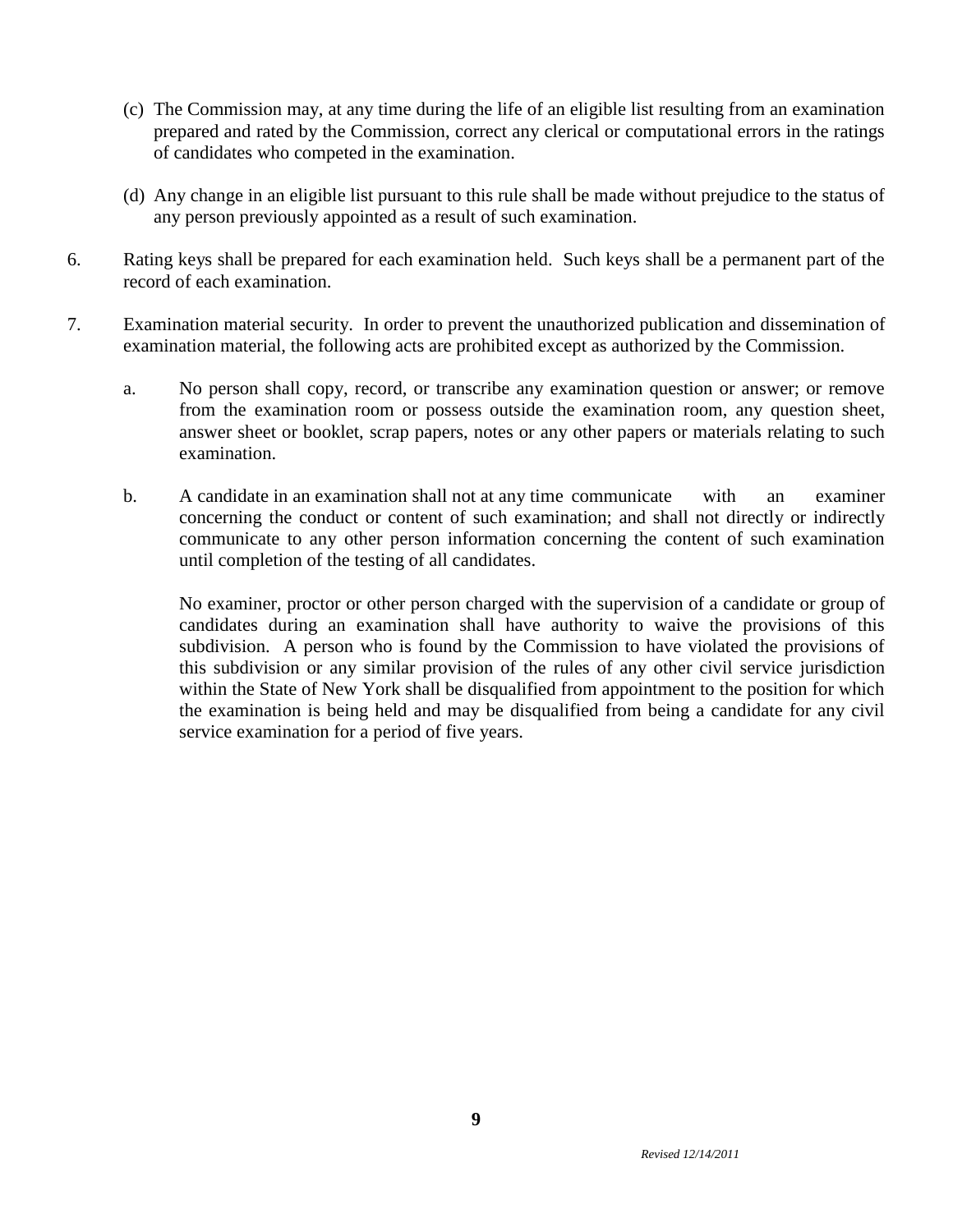# **RULE XI**

### **ELIGIBLE LISTS**

- 1. Every candidate who attains a passing mark in an examination as a whole and who meets the standards prescribed, if any, for separate subjects or parts of subjects of the examination shall be eligible for appointment to the position for which he/she was examined and his/her name shall be entered on the eligible list in the order of his/her final rating; but if two or more eligibles receive the same final rating in the examination, they shall be ranked in accordance with such uniform, impartial procedure as may be prescribed therefore by the Commission.
- 2. The date of the establishment of a list shall be the date fixed therefore by the Commission resolution, and shall be entered on such list. The duration of all eligible lists shall be fixed by Commission resolution prior to the establishment of such lists, but shall not be less than one (1) nor more than four (4) years. The date of establishment of a list and its duration shall be given to all successful candidates at the time when notice of standing on the eligible list is given to such candidates. Where the duration of an eligible list is fixed at less than four (4) years, the Commission may, by resolution, prior to the expiration date of such list, extend the duration of the list up to the maximum limitation of four (4) years, provided that eligibles on such list are notified in writing of the extension of the eligible list.
- 3. Eligible lists shall be open to public inspection at the office of the Commission. The names of persons who failed to receive a passing grade on the examination shall not be disclosed to the public.
- 4. The Commission shall have power in its discretion to correct any error and amend any eligible list where it appears that an error has been made. Commissions shall have power to revoke any eligible list where the provisions of these rules were not properly or sufficiently carried out; provided, however, that an eligible list shall not be revoked except after notice and an opportunity to be heard has been given to all persons whose names appear thereon. The reasons for such action shall be recorded in the minutes of the Commission and reported to the State Civil Service Commission.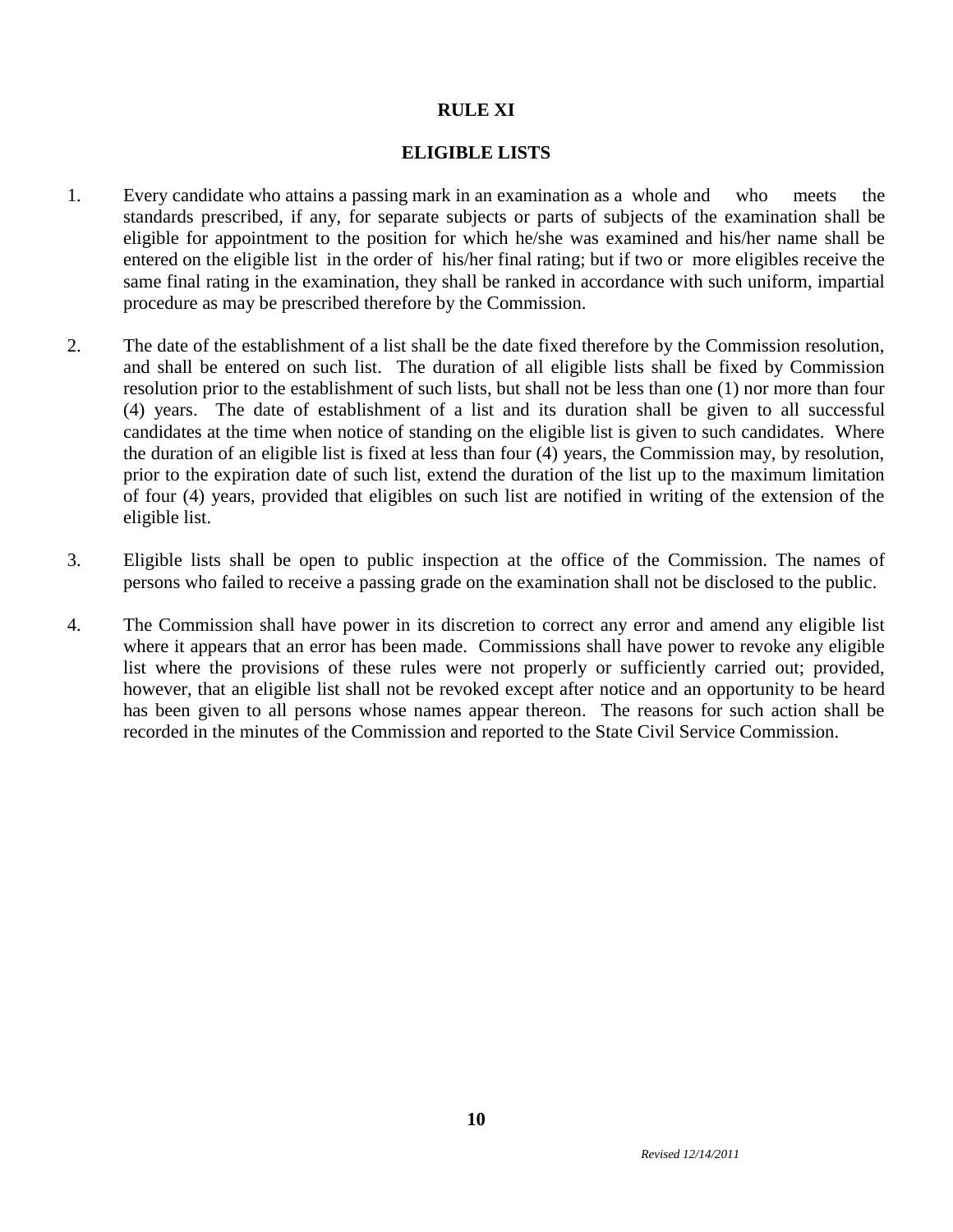# **RULE XII**

### **CERTIFICATION**

- 1. The Commission shall determine the eligible list most nearly appropriate for the position to be filled, and shall certify to the appointing authority a sufficient number of eligibles from which selection for appointment may be made. When the name of any eligible is included in a certification for appointment, the names of all other eligibles on the list having the same final rating as such eligible shall likewise be included in such certification.
- 2. A certification issued by the Commission to an appointing officer shall be valid for sixty (60) days from the date of its issuance. After the expiration of such sixty (60) days, no appointment shall be made except from a new certification.
- 3. When an eligible is canvassed for appointment or is offered appointment in writing and fails to state his/her willingness to accept such appointment within ten (10) calendar days after the mailing of such canvass or offer, he/she may be considered ineligible for purpose of making selection from this eligible list. Such individual may have his/her eligibility restored at the Commission's discretion upon receipt of a written request to reinstate his/her eligibility.
- 4. The name of the person declining appointment shall be eliminated from further certification from the eligible list unless declination is for one or more of the following reasons: (a) Insufficiency of compensation offered when below minimum of grade of the position for which the examination was held; (b) Location of employment; (c) Temporary inability, physical or otherwise, which must be satisfactorily explained by the eligible in writing. The Commission shall enter upon the eligible list the reasons for its actions in such cases.
- 5. Except as otherwise provided herein, appointment or promotion to a position in the competitive class shall be made by the selection of a person on the most nearly appropriate eligible list who is willing to accept such appointment and whose final rating in the examination is equal to or higher than the rating of the third highest ranking eligible on the list indicating willingness to accept such appointment. The term "ranking" as used herein refers to the order in which the names of eligibles appear on the eligible lists as provided in Rule XI.
- 6. Whenever a vacancy exists in a position in the competitive class and an open competitive examination duly advertised results in three or fewer approved applicants for the examination, the appointing officer may nominate to the Commission one of the applicants who may be certified for appointment to fill the vacancy without further examination, provided that he/she has already qualified in an examination of equivalent character within the last four years from the date of nomination.
- 7. Whenever one or more eligibles shall have declined any appointment offered and an eligible whose relative standing is lower and who was reachable on the certification only because of the aforesaid declination shall have been appointed to the position, the salary or compensation of such appointee shall not be increased, except by a service or class-wide increase, within a period of six months after his/her appointment beyond that offered to the persons so declining.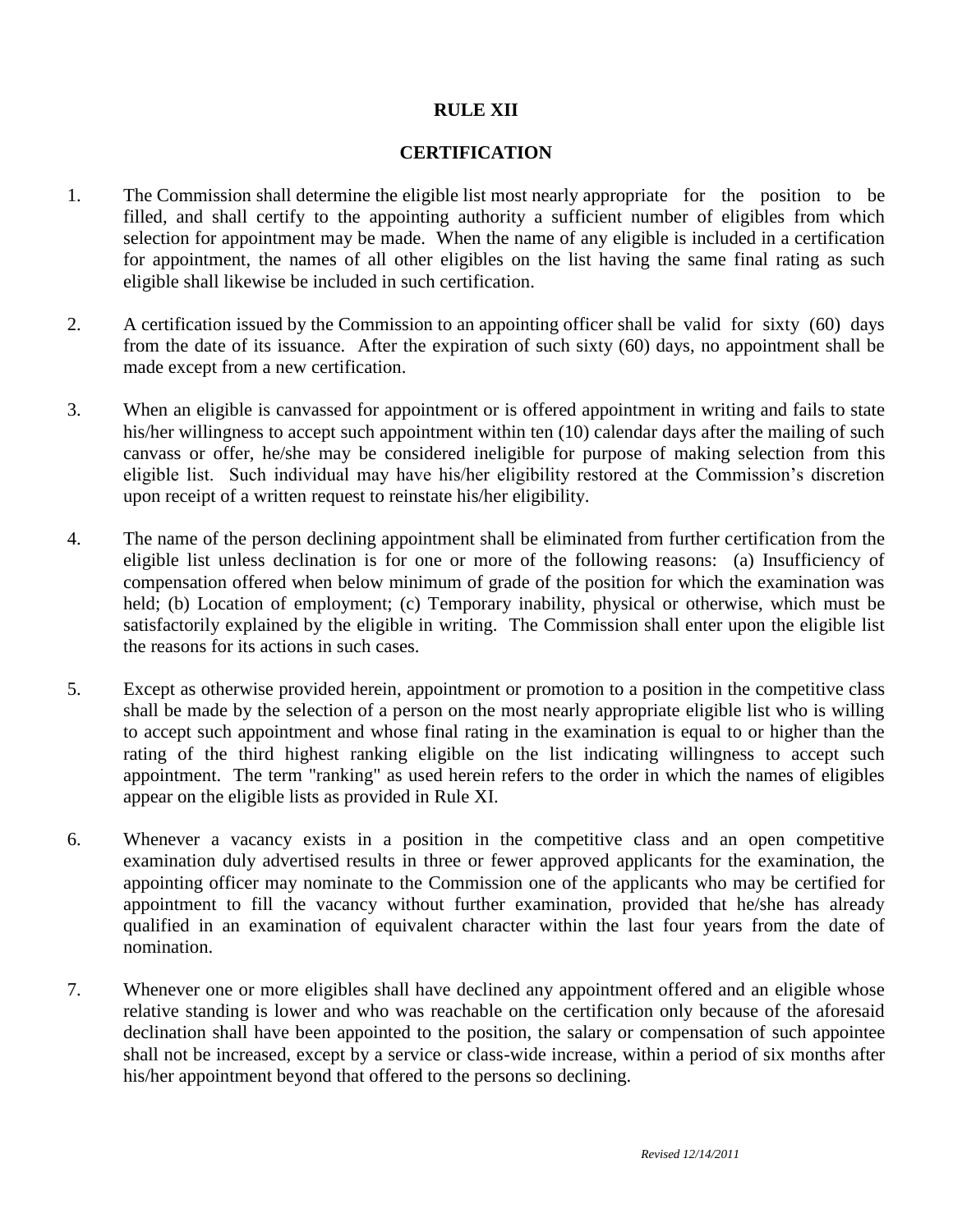8. When a vacancy exists in a permanent competitive class position and a permanent competitive class candidate in direct line of promotion, as defined in these Rules, is nominated for non-competitive promotion examination in accordance with Section 52(7) of Civil Service Law, the municipal

commission, may determine that the examination that shall be appropriate for such non-competitive promotion may consist of a review of the candidate's training and experience at the time of nomination.

If the commission determines the candidate's training and experience meets or exceeds the opencompetitive qualifications for the position, the candidate shall be certified as eligible for permanent appointment to the promotional position without further examination.

- 9. An open-competitive, promotion or preferred eligible list shall not be certified for filling a permanent competitive class vacancy created by reclassification of a permanently encumbered competitive class position if appointment or promotion from such list would require the layoff of a permanent competitive class employee; but this provision shall not apply if the incumbent whose position was reclassified, following such reclassification, either refused to take an examination for such reclassified position or failed to qualify for appointment, examination or promotion to the reclassified position.
- 10. Whenever a vacancy exists in a position in the competitive class and an open-competitive examination duly advertised results in three or fewer approved applicants, and the announced minimum qualifications for the position included a requirement of possession of a license or certificate in a profession issued by the State of New York, the Commission may waive the examination and certify for appointment to the appointing authority the names of such qualified applicants, provided, however, that such applicants have been licensed or certified in the profession by the State of New York.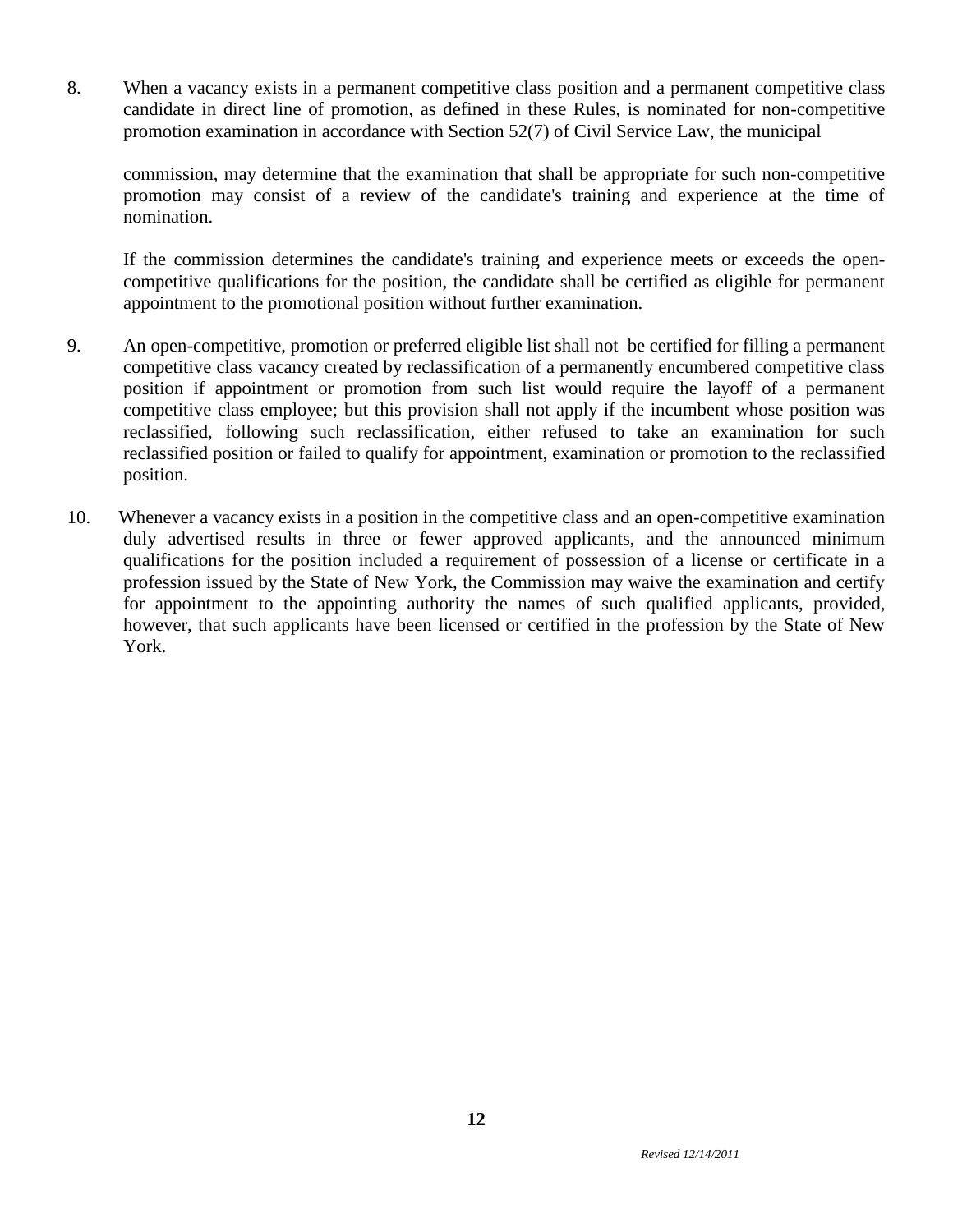# **RULE XIII**

# **PROMOTIONS**

- 1. In no case shall any person be eligible to participate in a promotion examination until he/she has served at least six (6) months on a permanent basis in a lower grade position.
- 2. Any person who is nominated for non-competitive examination for promotion to a position and who fails to pass two successive examinations for such promotion shall not thereafter be eligible for employment in such position, except by appointment or promotion from an eligible list established following competitive examination.
- 3. Promotion examinations for non-competitive class employees shall, in addition to the requirements of Civil Service Law, Section 52(12), require that applicants shall have been employed in a full-time position at a salary level less than that assigned the position for which promotion examination is to be held.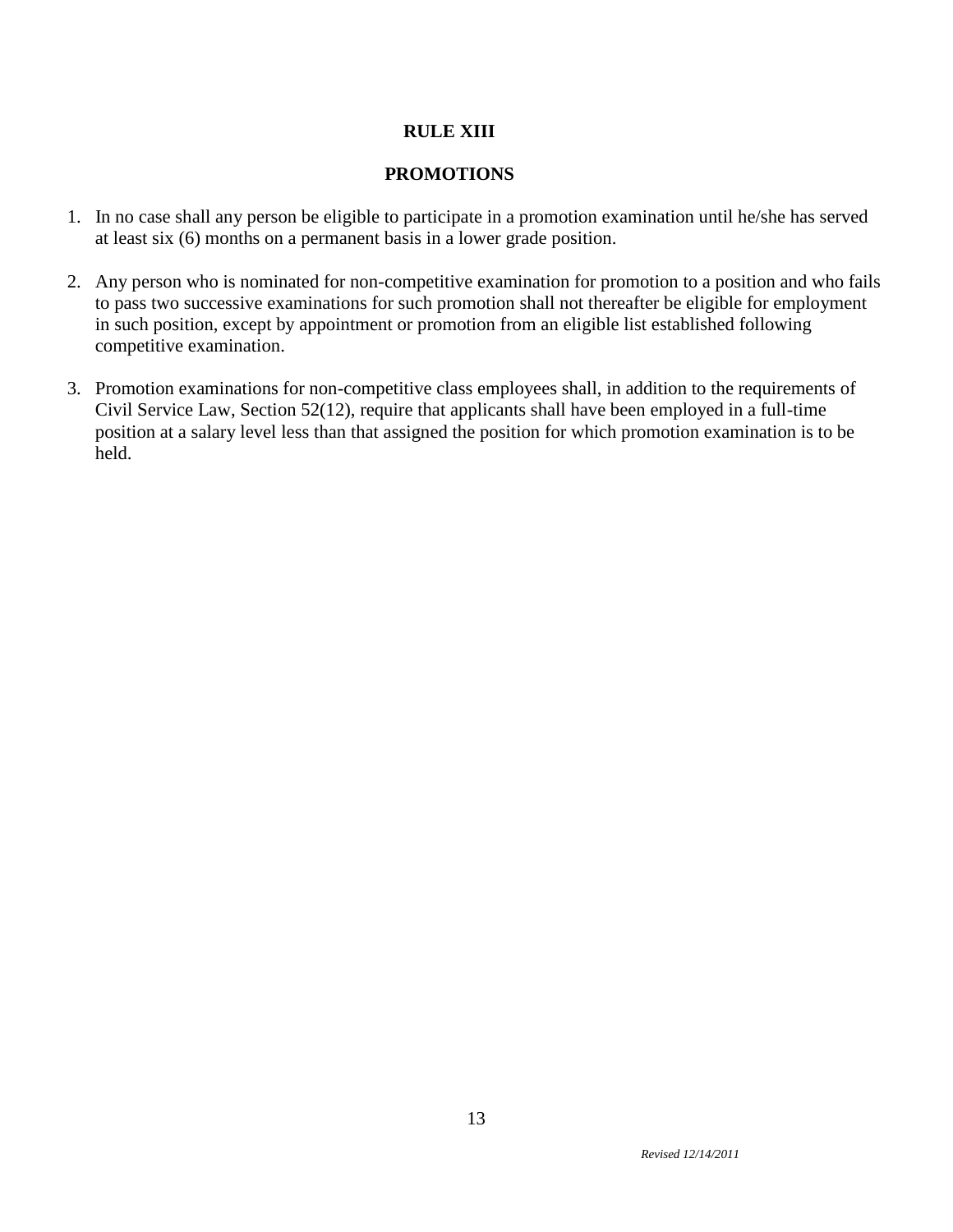# **RULE XIV**

# **PROBATIONARY TERM**

### 1. Probationary term.

- (a) Except as herein otherwise provided, every permanent appointment from an open-competitive list, every original appointment to a position in the non-competitive, exempt or labor class shall be for a probationary term of not less than eight (8) nor more than fifty-two (52) weeks.
- (b) The probationary term for training positions, in which an appointee is required to serve a specified training term, shall be not less than twelve (12) nor more than fifty-two (52) weeks.
- (c) Every permanent appointment from an open-competitive eligible list and every original appointment in the non-competitive class in all the following titles shall be for a probationary term of not less than twenty-six (26) weeks nor more than one-hundred and four (104) weeks from the date of appointment: Commissioner of Planning, Commissioner of Social Services, County Youth Bureau Director, Director of Information Services, Director of Office for the Aging, Director of Real Property Tax Services, Director of Veteran's Service Agency, Executive Director – Human Relations Commission. The following titles shall be probationary for a term not less than twenty-six (26) weeks nor more than fifty-two (52) weeks: Director of Social Services, Chief Social Welfare Examiner, Director of Parks and Recreation, Director of Patient services, Director of Nursing, Director of Administrative **Services**
- (d) Every permanent appointment from a promotion list resulting from a departmental or interdepartmental examination, every inter-departmental transfer and every permanent appointment pursuant to Rule XII (8) shall be for a probationary term of not less than eight (8) weeks nor more than twelve (12) weeks.
- (e) The probationary term for persons receiving appointments as Police Officers and Deputy Sheriffs shall not be less than twelve (12), nor more than seventy-eight (78) weeks.
- (f) An appointment shall become permanent upon the retention of the probationer after his/her completion of the maximum period of service or upon earlier written notice following completion of the minimum period of service that his/her probationary term is successfully completed. A copy of such notice shall be sent to the Commission.

If the conduct or performance of a probationer is not satisfactory, his/her employment may be terminated at any time after the completion of the minimum period of service, and on or before completion of the maximum period of service.

2. Inter-departmental promotions and transfers.

An inter-departmental promotion or transfer means a promotion or transfer from a position in one department to a position in another department. For the purposes of this subdivision, the term "promotion" shall include the appointment of an employee to a higher grade position in the noncompetitive and exempt class.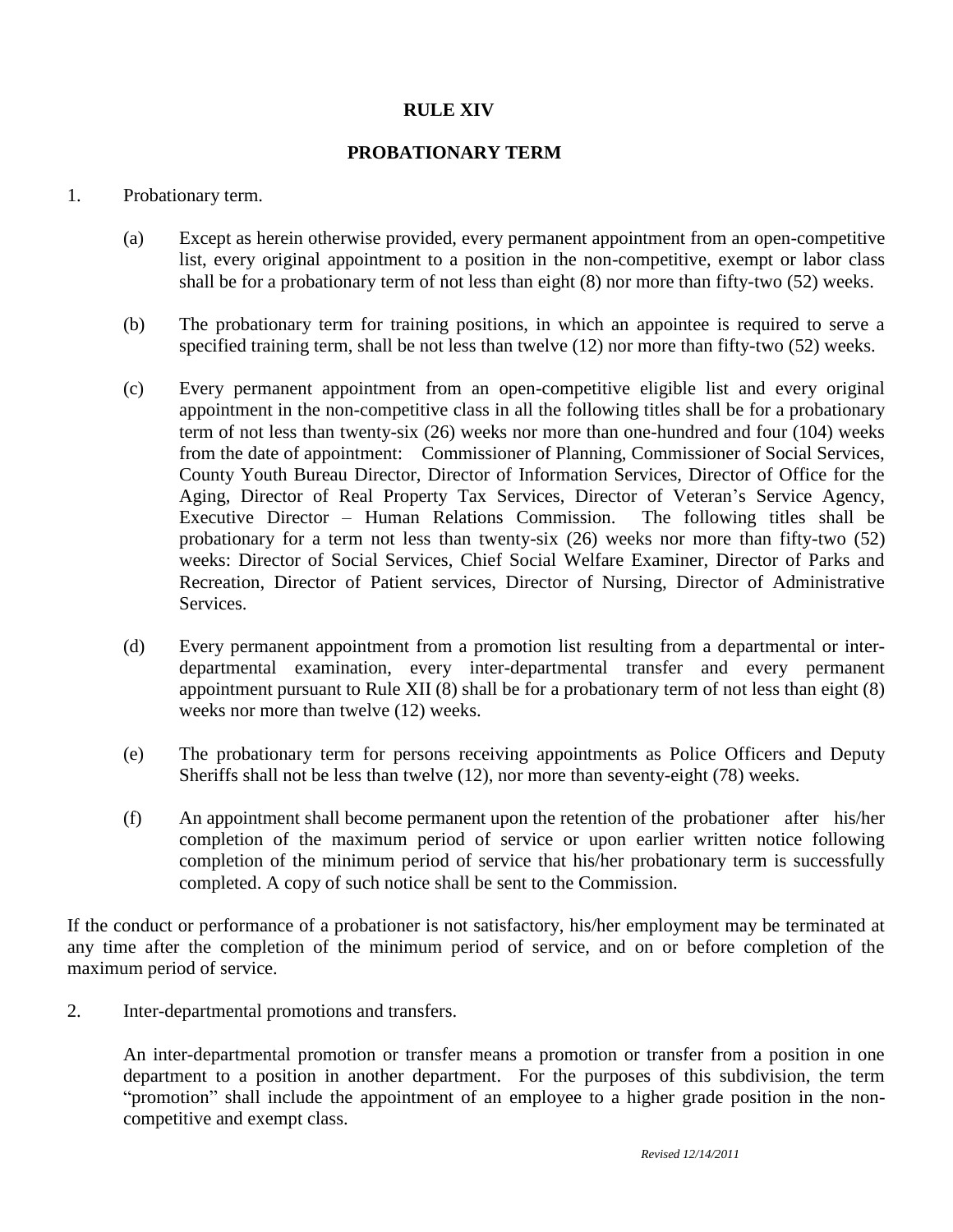3. Restoration to permanent position.

When a permanent employee is promoted or transferred to a position in which he/she is required to serve a probationary term, the position thus vacated by him/her shall not be filled, except on a temporary basis, during such probationary term. At anytime during such probationary term the employee shall have the right to return to his/her previous position at his/her own election. If the conduct or performance of the probationer is not satisfactory, he/she shall be restored to his/her former permanent position at the end of his/her probationary term.

4. Absence during probationary term.

Any periods of authorized or unauthorized absence aggregating up to ten (10) work days during the probationary term, may, in the discretion of the appointing authority, be counted as time served in the probationary term. Any such periods of absence in excess of an aggregate of ten (10) work days shall not be counted as time served in the probationary term. The minimum and maximum periods of the probationary term of any employee shall be extended by the number of work days of his/her absence which, pursuant to this section, are not considered as time served in the probationary term.

5. Restoration to eligible list.

A probationer whose employment is terminated or who resigns before the end of his/her probationary term may request that his/her name be restored to the eligible list from which he/she was appointed, provided such list is still in existence. His/her name may be restored to such list if the Commission in its discretion determines that the probationer should be given a second opportunity for appointment.

6. Temporary or provisional service in higher level position.

When an employee who has not completed his/her probationary term is appointed on a temporary or provisional basis to a higher level position, the period of temporary or provisional service rendered by such employee in such higher level position may, in the discretion of the appointing authority, be considered as satisfactory probationary service in his/her lower position and may be counted as such in determining the satisfactory completion of such probationary term. At any time after the expiration of the minimum period of the probationary term, or the entire probationary term if it be one of fixed duration, the appointing authority shall, on request of such probationer, furnish his/her decision in writing as to whether or not service in such higher level position shall be considered as satisfactory probationary service. In the event of an adverse decision by the appointing authority, such probationer at his/her request, shall be returned to his/her lower position for sufficient time to permit him/her to complete his/her probationary term. The employment of such a probationer in his/her lower position shall not be terminated at the end of his/her probationary term based on unsatisfactory service unless he/she shall have actually served in such position, in the aggregate, at least the minimum period specified for such probationary term or the entire probationary term if it be one of fixed duration.

7. Removal during probationary term.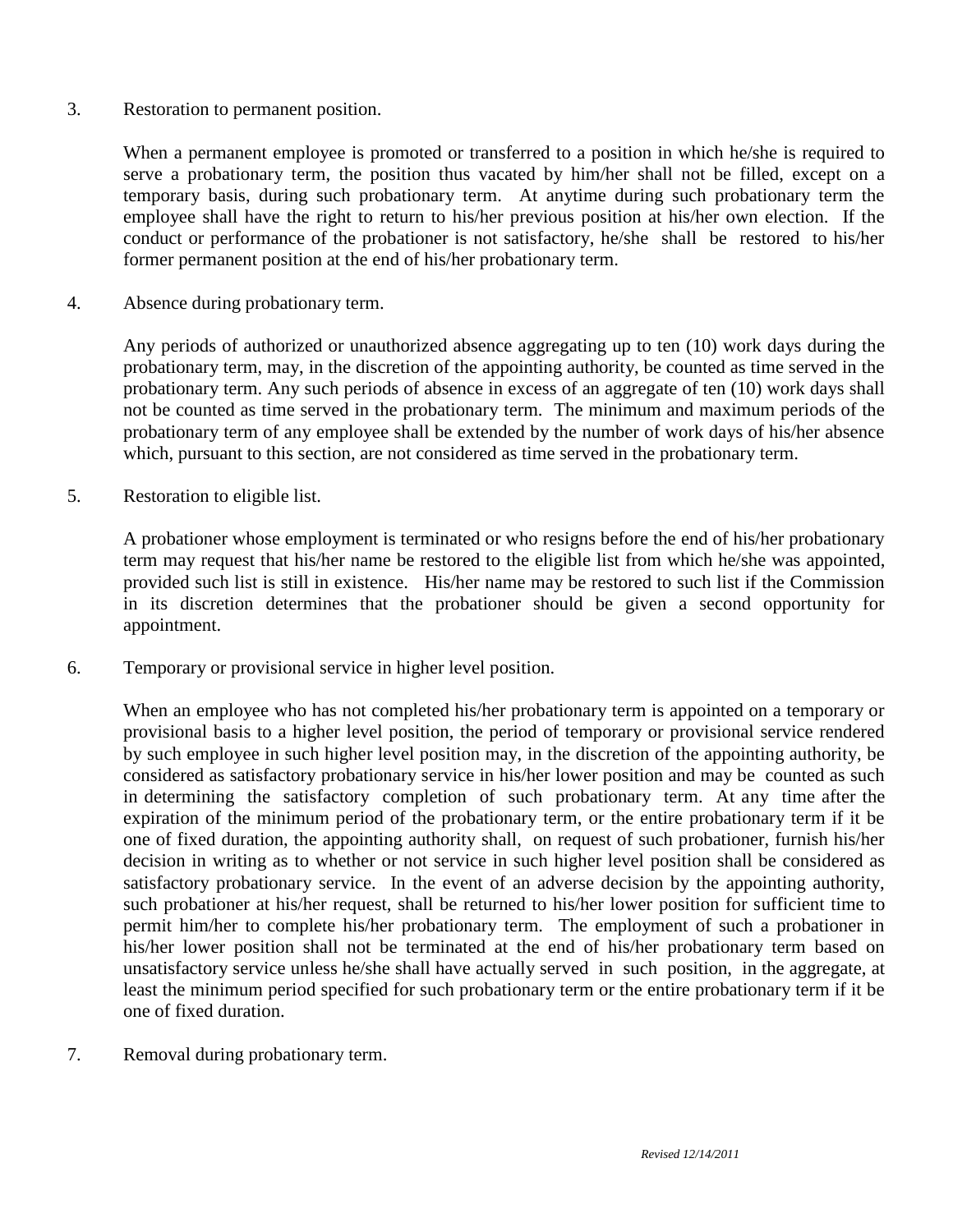Nothing contained in this Rule shall be construed to limit or otherwise affect the authority of an appointing authority pursuant to Section 75 of the Civil Service Law, at any time during the probationary term, to remove a probationer for incompetency or misconduct.

8. Not withstanding any other provisions of these Rules, the appointment or promotion of a Police Officer shall not become permanent unless and until he/she has satisfied such requirements as may be applicable to him/her under Section 209-q of the General Municipal Law. If a Police Officer is

promoted to a higher rank for which he/she has met all requirements of eligibility for permanent promotion except training requirements applicable under Section 209-q of the General Municipal Law, he/she shall be deemed to be on leave of absence from the lower rank position from which he/she was promoted pending completion of such training. During such period such lower rank position may not be filled except on a temporary basis. In the event of his/her failure to complete such training successfully within the time allowed therefore, he/she shall be restored to such lower rank position.

9. An employee who is reinstated to a position after a separation of more than one (1) year, either in his/her former jurisdiction or in another jurisdiction shall serve a new probationary period in the same manner and subject to the same requirements as apply upon the original appointment to such position.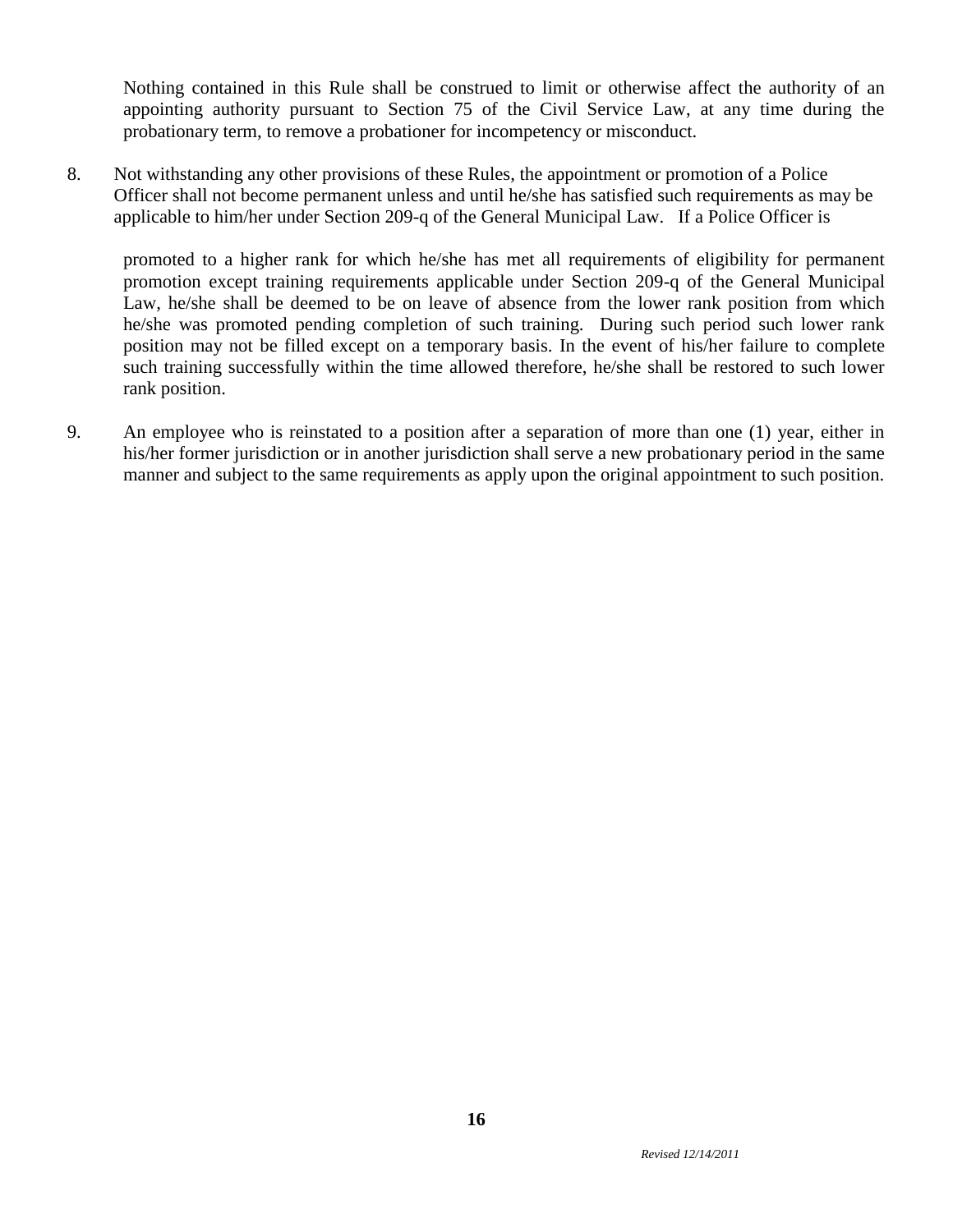### **RULE XV**

### **TRAINEE APPOINTMENTS**

1. The Civil Service Commission may require that permanent appointments or promotions to designated positions shall be conditioned upon the satisfactory completion of a term of service as a trainee in such a position or in an appropriate, lower training title or the completion of specified training or academic courses, or both. The period of such term of training service shall be prescribed by the Commission. Upon the satisfactory completion of such training term, and of specified courses if required, an appointee shall be entitled to full permanent status in the position for which appointment was made. Any appointment hereunder shall be subject to such probationary period as is prescribed in these Rules. Also, the employment of such person may be discontinued if his/her conduct, capacity or fitness is not satisfactory, or at any time if he/she fails to pursue or continue satisfactorily such training or academic courses as may be required.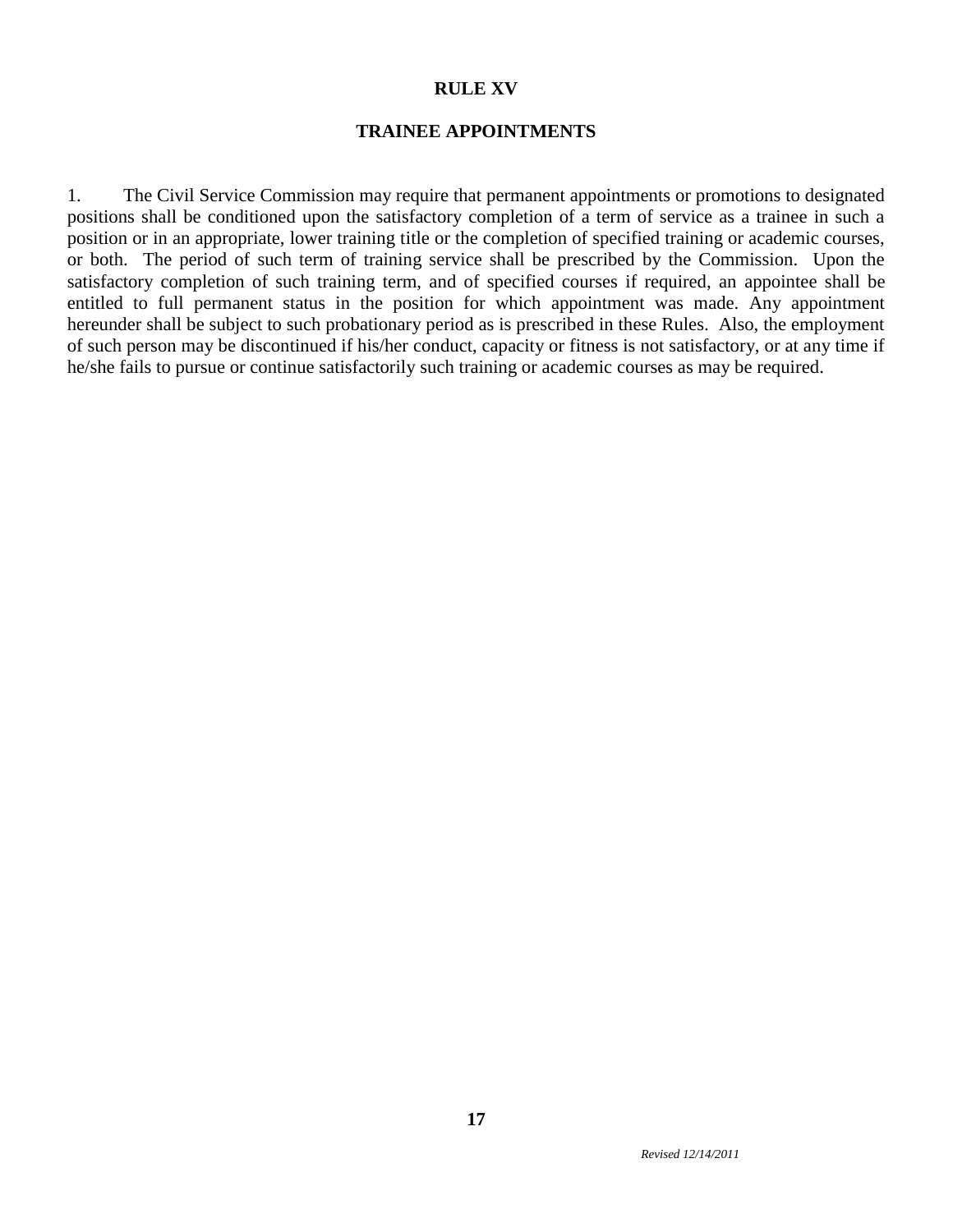# **RULE XVI**

# **EFFECT OF TEMPORARY OR PROVISIONAL APPOINTMENT ON STATUS OF APPOINTEE**

1. Effect of temporary appointment on eligibility for permanent appointment.

The acceptance by an eligible of a temporary appointment shall not affect his/her standing on the eligible list for a permanent appointment nor shall the period of temporary service be counted as part of the probationary service in the event of subsequent permanent appointment.

2. Provisional appointment of permanent employee.

When a permanent competitive class employee is given a provisional appointment to another competitive class position in the same department or agency, the position thus vacated by him/her shall not be filled on other than a temporary basis pending his/her reinstatement thereto upon failure of his/her provisional appointment to mature into permanent appointment.

- 3. Contingent permanent appointments.
	- (a) A position left temporarily vacant by the leave of absence of the permanent incumbent may be filled, at the discretion of the appointing authority, by a contingent permanent appointment through the use of an open-competitive or promotional eligible list. Any person appointed on a contingent permanent basis shall have all the rights and benefits of a permanent competitive class employee subject to the following limitations:
		- (1) Probationary Period: All appointments under this rule shall be required to complete the probationary period for original appointment or promotion as prescribed in these rules.
		- (2) Preferred List: In the event the permanent incumbent returns from leave of absence, the contingent permanent appointee shall have his/her name placed on a preferred list for the title.
		- (3) Layoff: In the event of a layoff, contingent permanent appointees shall be treated in the manner prescribed in these rules; provided, however, that when a contingent permanent appointment matures into a permanent appointment the date of permanent service shall begin on the date of the original contingent permanent appointment.
		- (4) Promotion: When a permanent competitive class employee accepts a contingent permanent appointment, the position vacated by that employee shall be filled only on a temporary or contingent permanent basis until such time as the contingent permanent appointment matures into a permanent appointment.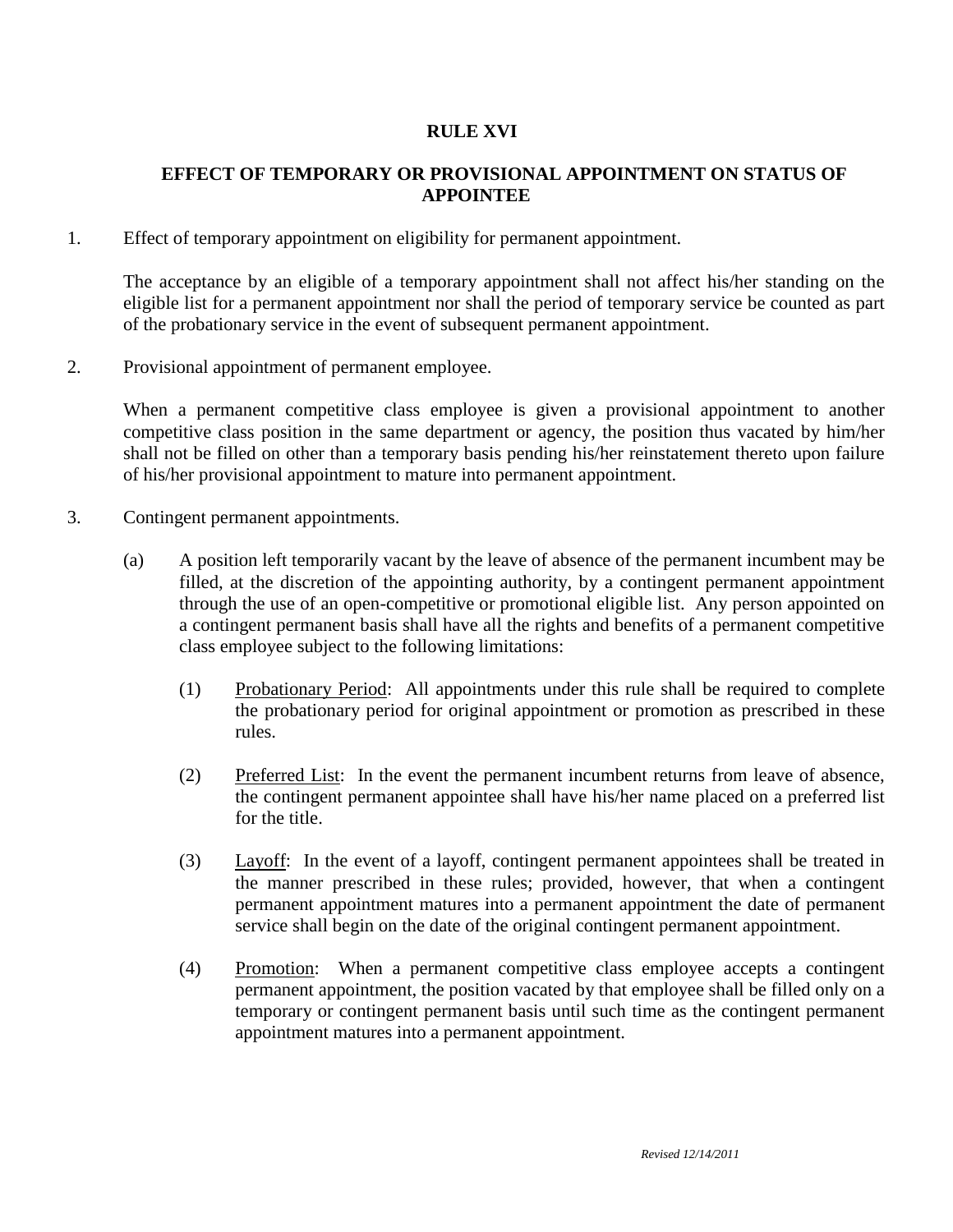- (b) All appointments under this Rule shall be canvassed as "permanent contingent permanent." A copy of this Rule must be included with the canvass letter.
- (c) Appointments to contingent permanent positions shall be made by selection of one of the top three (3) candidates on an appropriate eligible list willing to accept a contingent permanent appointment. There will be no re-canvassing of the eligible list in the event the contingent permanent position becomes unencumbered. Acceptance of a contingent permanent appointment will remove the eligible's name from the eligible list for any future contingent permanent or permanent vacancies.
- (d) If a permanent vacancy becomes available in the same title in the department or agency in which a contingent permanent appointment has been made, contingent permanent appointees may be offered reassignment, prior to canvassing for a permanent appointment from an appropriate eligible list or prior to appointing a temporary or provisional to the positions.
- (e) When a position filled by a contingent permanent appointee becomes unencumbered, the contingent permanent appointee in that position shall gain permanent competitive class status in the class if they have completed the required probationary period as prescribed in this rule.
- 4. Successive provisional appointment.
	- (a) No provisional employee who has refused to take an examination held for permanent appointment shall be given another provisional appointment in the same position.
	- (b) No provisional employee who has twice failed an examination for permanent appointment shall be given another provisional appointment in the same position, provided, however, where an examination fails to produce any qualified eligibles, or where an eligible list is depleted of all eligibles immediately following its establishment, such employee, at the discretion of the appointing authority, may be given a third and final provisional appointment in the same position.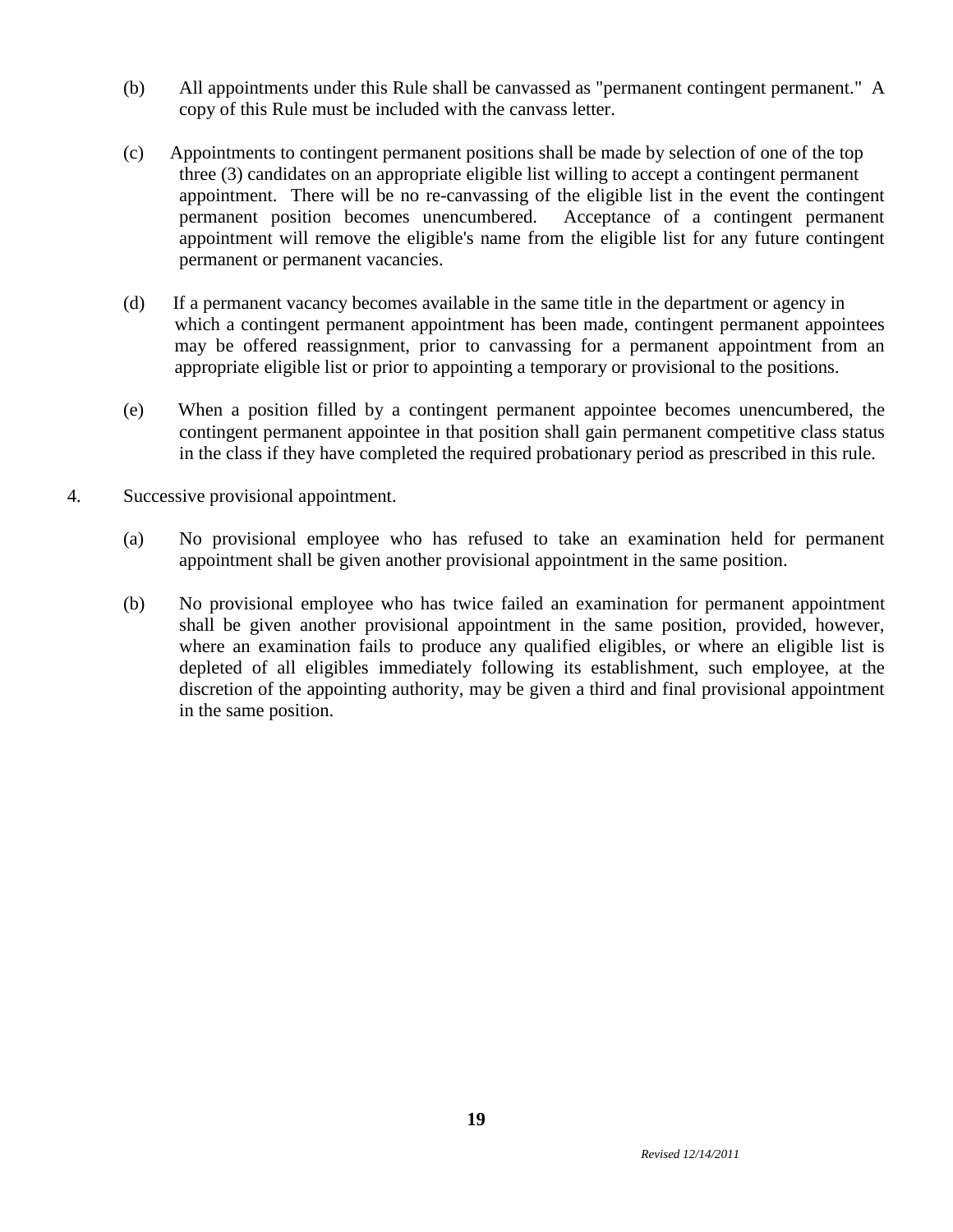### **RULE XVII**

### **TRANSFER OF ELIGIBILITY FOR PERMANENT APPOINTMENT**

Upon the written request of an individual and the prospective appointing authority, and subject to the approval of the Commission, any individual serving in a competitive class position as a permanent appointee may be permanently appointed to another competitive class position subject to these rules without further competitive examination, provided:

- (a) There is no preferred list appropriate for filling the position to which appointment is sought containing the name of an eligible willing to accept appointment; and
- (b) There is no departmental promotion list for the position to which appointment is sought containing the names of three or more eligibles willing to accept appointment; and
- (c) (1) The Commission determines that the examinations' scopes and qualifications for the positions held and to which appointment is sought are identical; or
	- (2) When the examinations' scopes and qualifications are not identical, the New York State Department of Civil Service has determined that the examination for the position held involved or would involve essential tests and qualifications the same as or greater than those of the position to which appointment is sought; and
- (d) The Commission has determined that such appointment is for the good of the service.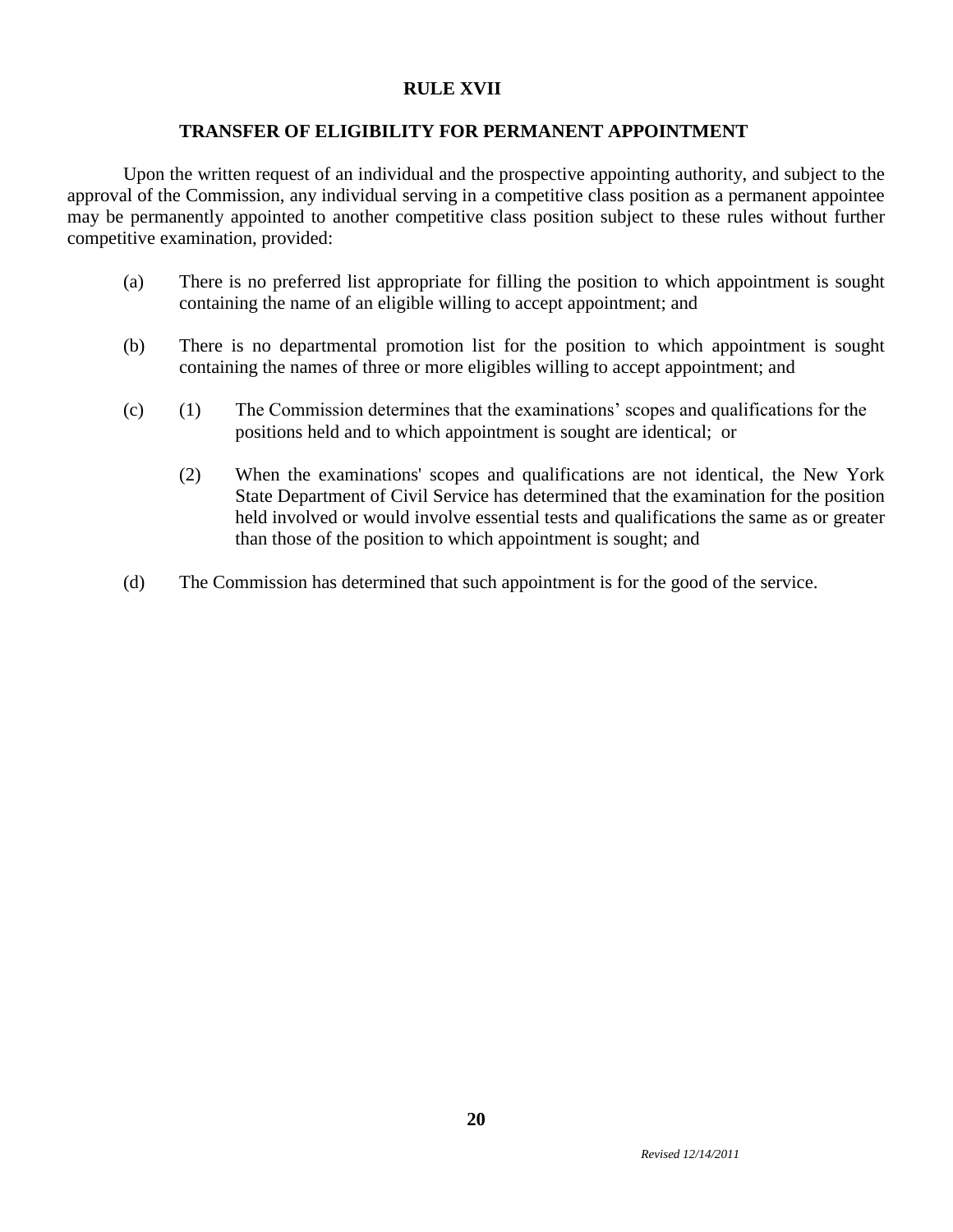# **RULE XVIII**

# **REINSTATEMENT**

1. A permanent competitive class employee who has resigned may be reinstated without further examination to the position from which he/she resigned, if then vacant, or in any vacant position to which the employee was eligible for transfer or reassignment. An employee who is laid off shall be eligible for reinstatement in the same manner as an employee who had resigned.

All reinstatements are subject to the following terms and conditions:

- The prospective appointing authority must request approval from the Commission to reinstate an individual.
- A reinstatement may not be approved to a position for which a preferred list exists containing the name of an eligible willing to accept appointment.
- With the exception of an employee who is being reinstated to his/her former position within one year from resignation, a reinstatement may not be approved to a position from which a promotion eligible list exists containing the names of three or more eligibles willing to accept appointment.
- The Commission shall determine if the reinstatement is for the good of the service.

Reinstatement following a break in service of more than one year must also satisfy the following additional condition:

 The appointing authority must provide documentation or explanation that demonstrated to the satisfaction of the Commission that the individual requested to be reinstated possesses current knowledge and skill in the occupational field to which reinstatement is sought.

 If the position to which reinstatement is sought requires successful completion of medical and/or physical agility test for original appointment, the individual being reinstated must satisfy these criteria immediately prior to reinstatement.

- 2. Refusal or failure to accept reinstatement from preferred list.
	- (a) Relinquishment of eligibility for reinstatement. The failure or refusal of a person on a preferred list, after reasonable notice, to accept reinstatement therefrom to his/her former position, or any similar position in the same salary grade for which such list is certified shall be deemed to be a relinquishment of his/her eligibility for reinstatement, and his/her name shall thereupon be stricken from such preferred list. The name of such person may be restored to such preferred list and certified to fill such appropriate vacancies as may thereafter occur only upon the request of such person and his/her submission of reasons satisfactory to the Commission for his/her previous failure or refusal to accept reinstatement.
		- (b) Effect of refusal to accept reinstatement to lower grade position. A person on a preferred list shall not be deemed to relinquish his/her eligibility for reinstatement therefrom by reason of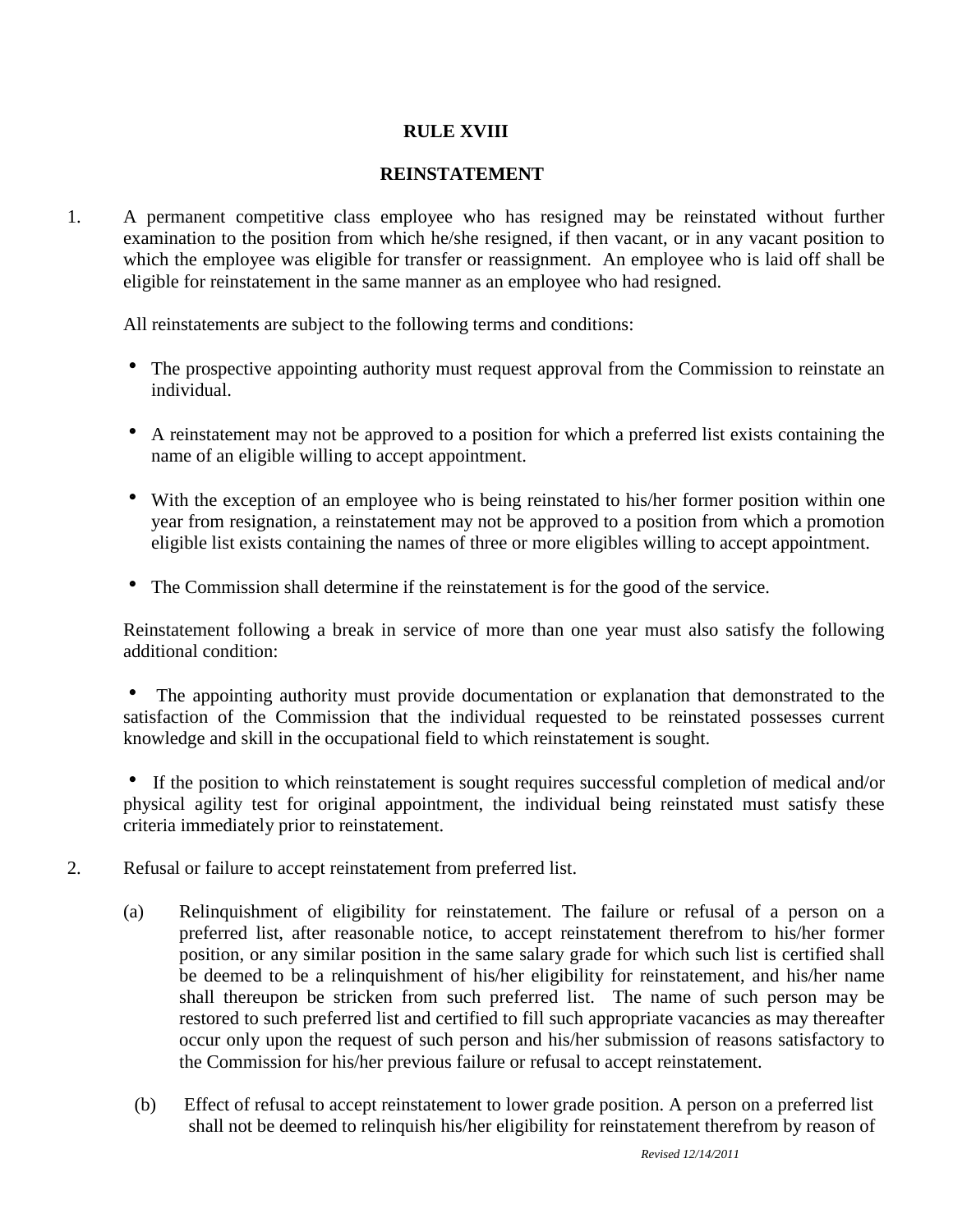his/her failure or refusal to accept reinstatement to a position in a lower salary grade than the position from which he/she was suspended or demoted. The name of such person may be withheld from further certification for reinstatement to a position in the same or a lower salary grade than the position to which he/she failed or refused to accept reinstatement.

(c) Restoration to eligibility for reinstatement not to affect previous appointments. The restoration of the name of a person to a preferred list, or his/her restoration to eligibility for certification therefrom to positions in a lower salary grade than his/her former position, shall not invalidate or in any manner adversely affect any appointment, promotion, reinstatement or demotion previously made to any position to which such person would otherwise have been eligible for reinstatement from such preferred list.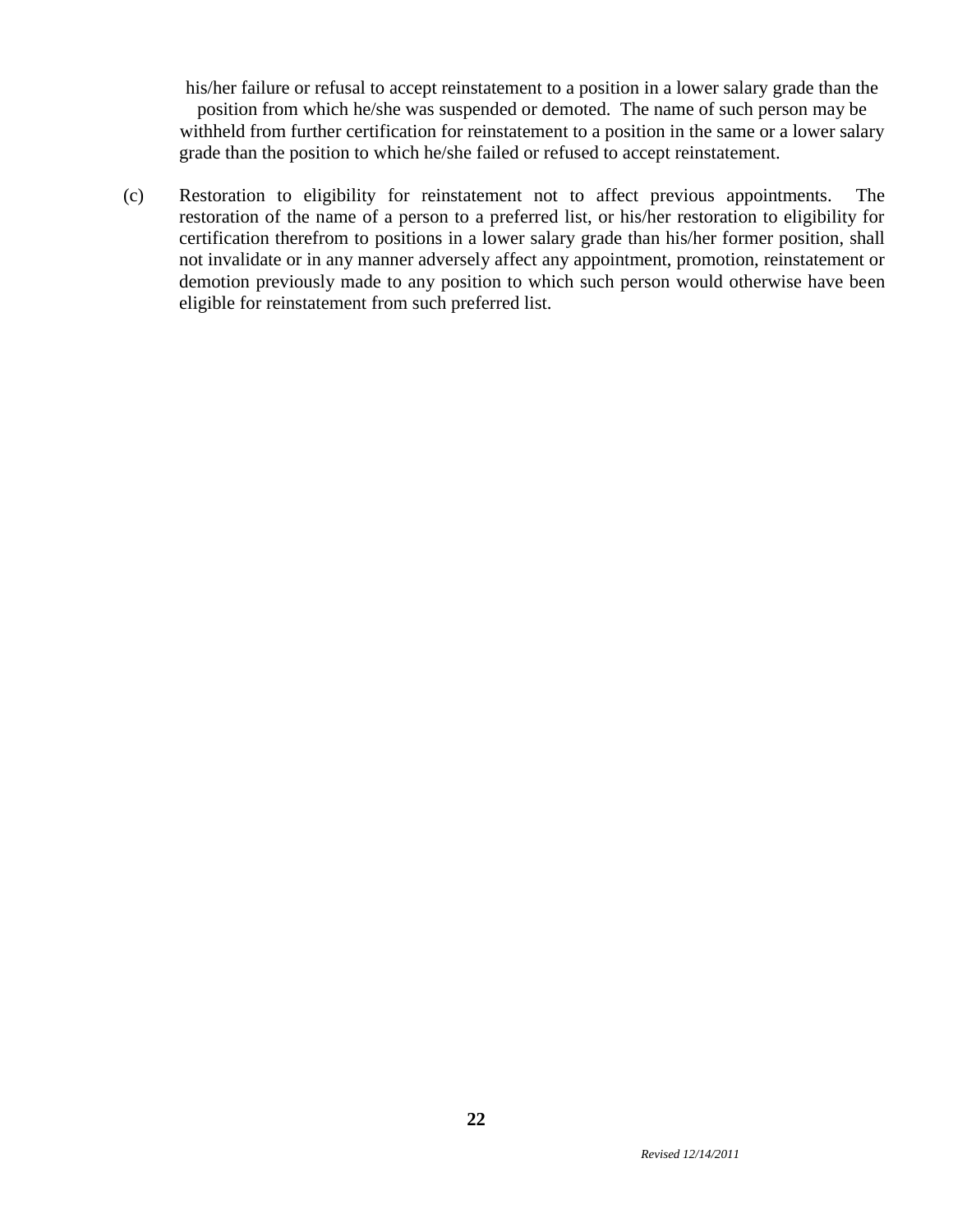# **RULE XIX**

### **LEAVE OF ABSENCE**

- 1. A leave of absence without pay, not to exceed one year, may be granted to an employee by an appointing officer. Notice of such leave of absence shall be given to the Commission. Where a leave of absence without pay has been granted for a period which aggregates one year, a further leave of absence without pay shall not be granted unless the employee returns to his/her position and serves continuously therein for three months immediately preceding the subsequent leave of absence. Notice of such subsequent leave of absence shall also be given to the Commission. Absence on leave for more than one year shall be deemed the equivalent of a resignation from the service upon the date of commencement of such absence, except as provided on subdivision 2 of this rule.
- 2. In an exceptional case, the Commission may for good cause shown waive the provisions of this rule to permit an extension of the leave of absence for an additional one year period. In no case may such leave of absence exceed in aggregate two years from the date of commencement of the leave.
- 3. A leave of absence without pay, not to exceed four years, shall be granted by an appointing officer to an employee who is a veteran of the Armed Forces of the United States, providing such a leave of absence is for the purpose of taking courses under the educational benefits provided for in Title 38, United States Code or under a New York State Board of Regents War Service Scholarship, Education Law, Section 614. An employee taking such a leave shall be reinstated to his/her position, provided he/she makes application for such reinstatement within sixty days after the termination of his/her courses of study.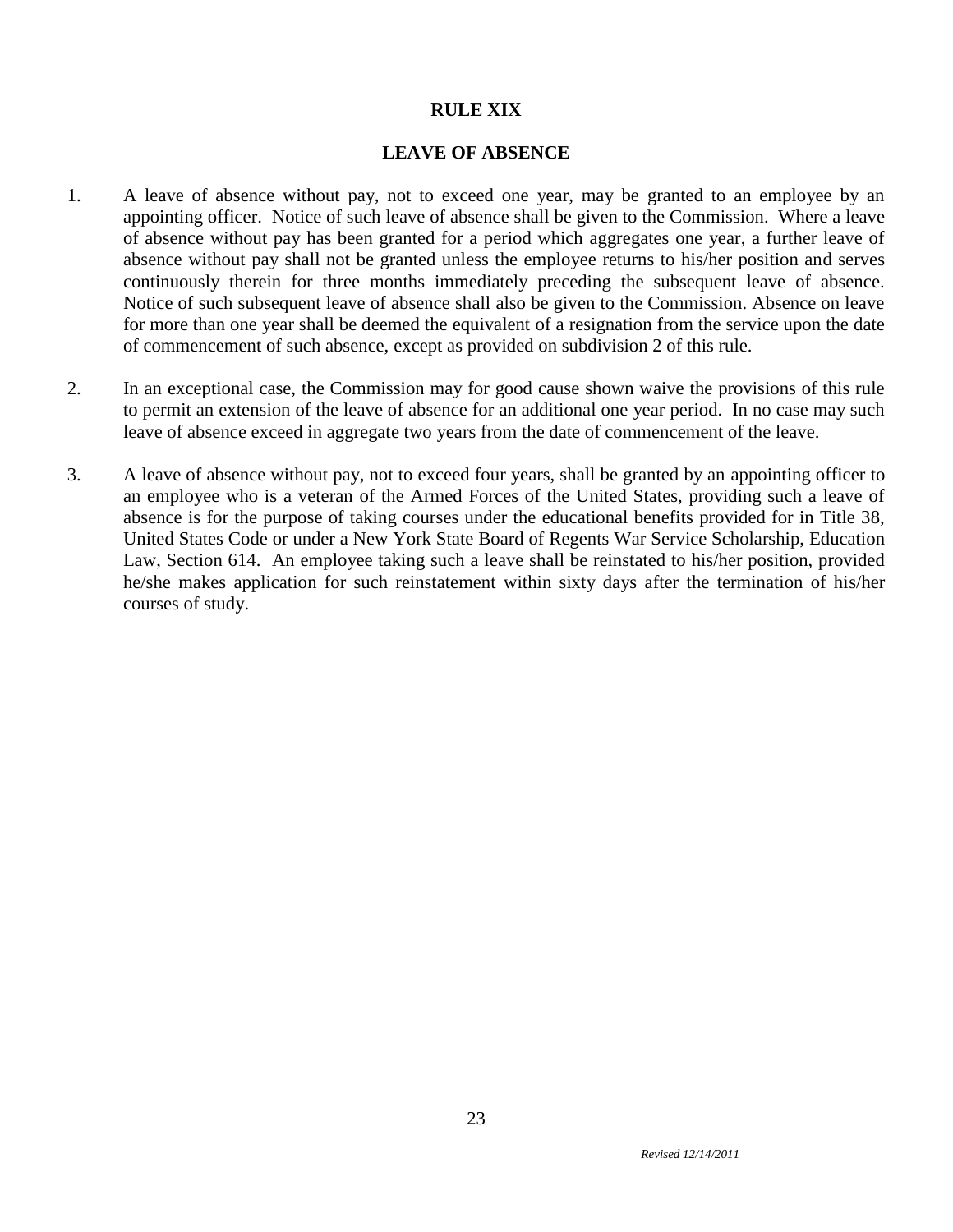# **RULE XX**

## **RESIGNATION**

### 1. Resignation in writing.

Except as otherwise provided herein, every resignation shall be in writing.

2. Effective date.

If no effective date is specified in a resignation, it shall take effect upon delivery to or filing in the office of the appointing authority. If an effective date is specified in a resignation, it shall take effect on such specified date. However, if a resignation is submitted while the employee is on leave of absence without pay, such resignation, for the purpose of determining eligibility for reinstatement, shall be deemed to be effective as of the date of the commencement of such absence. Notwithstanding the provisions of this section, when charges of incompetency or misconduct have been or are about to be filed against an employee, the appointing authority may elect to disregard a resignation filed by such employee and to prosecute such charges; and, in the event that such employee is found guilty of such charges and dismissed from the service, his/her termination shall be recorded as a dismissal rather than as a resignation.

3. Withdrawal or amendment.

A resignation may not be withdrawn, canceled or amended after it is delivered to the appointing authority, without the consent of the appointing authority.

4. Voluntary Demotion of Permanent Competitive Employee.

An employee who voluntarily elects to relinquish his/her permanent competitive class status to a position and accept a demotion, must deliver a statement of relinquishment to the appointing authority. Upon receipt of the statement of relinquishment by the appointing authority, the employee may be reinstated to any vacant lower salary level position for which he/she is eligible for such reinstatement as provided in these rules. Such statement of relinquishment shall not take effect until the employee is reinstated to the lower level position.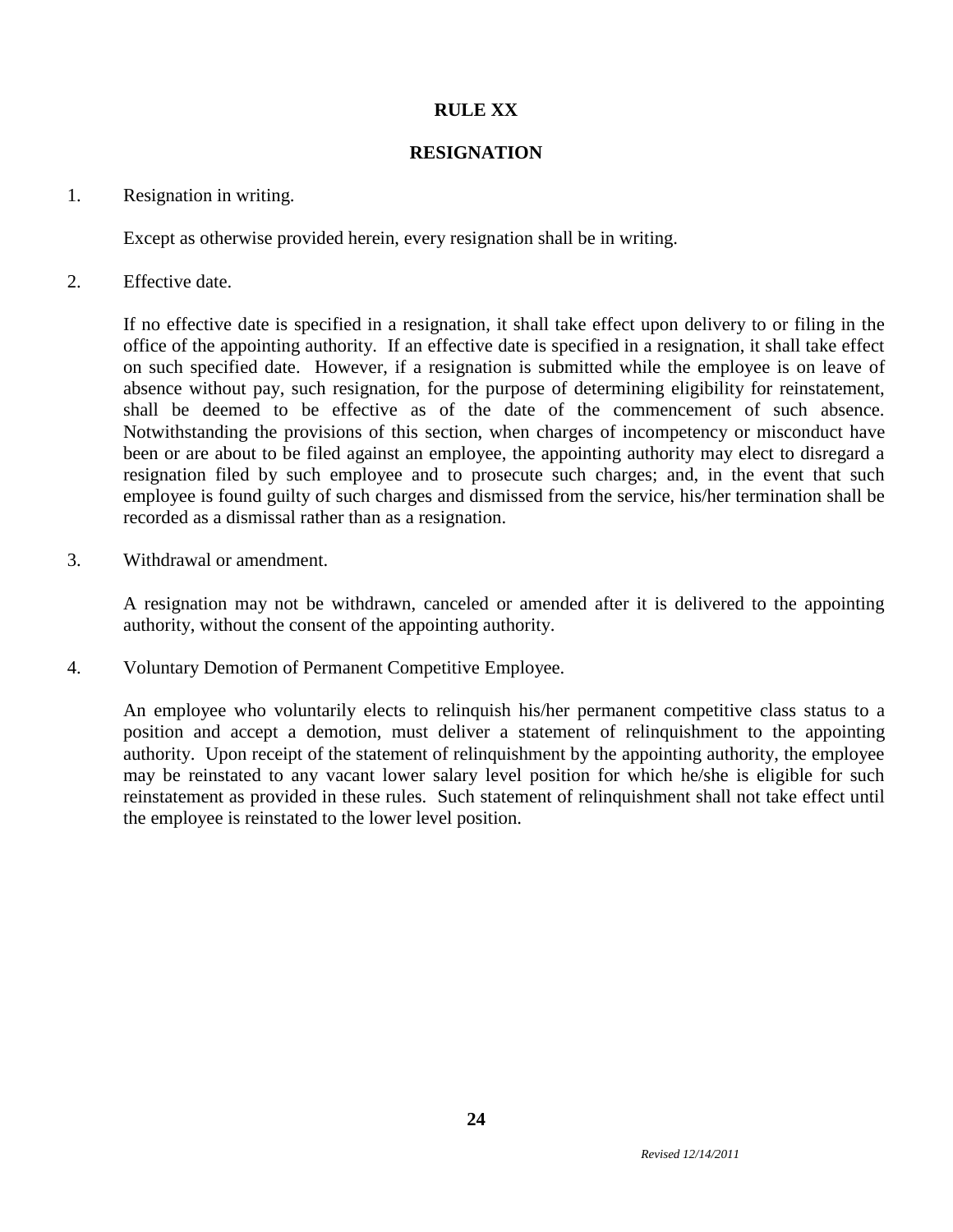# **RULE XXI**

### **REPORTS OF APPOINTING OFFICERS**

For the purpose of certification of payrolls and to enable the Commission to keep an official roster of the classified service as required by law, each appointing officer, from time to time, and upon the date of the official action in each case, shall report to the Commission as follows:

- (a) Every appointment or employment whether probationary, temporary or otherwise, in the classified service, with the date of commencement of service and the title and compensation of the position.
- (b) Every failure to accept an appointment under him/her by a person therefore, with copies of the offer or notice of appointment and the reply thereto, if any.
- (c) Every discharge during or at the end of probationary term with the date thereof.
- (d) Every vacancy in a position, for whatever reason with the date thereof.
- (e) Every position abolished, with the date of such abolition.
- (f) Every change of compensation in a position, with the date thereof.
- (g) Every promotion, giving positions, from which and to which made, with the salaries and date thereof.
- (h) Every transfer, giving the positions from which and to which made, with the date and salaries thereof.
- (i) Every reinstatement in a position, with the date and salaries thereof.
- (j) Every leave of absence, with the date and duration thereof.
- (k) Every new position, giving a complete description of the duties thereof.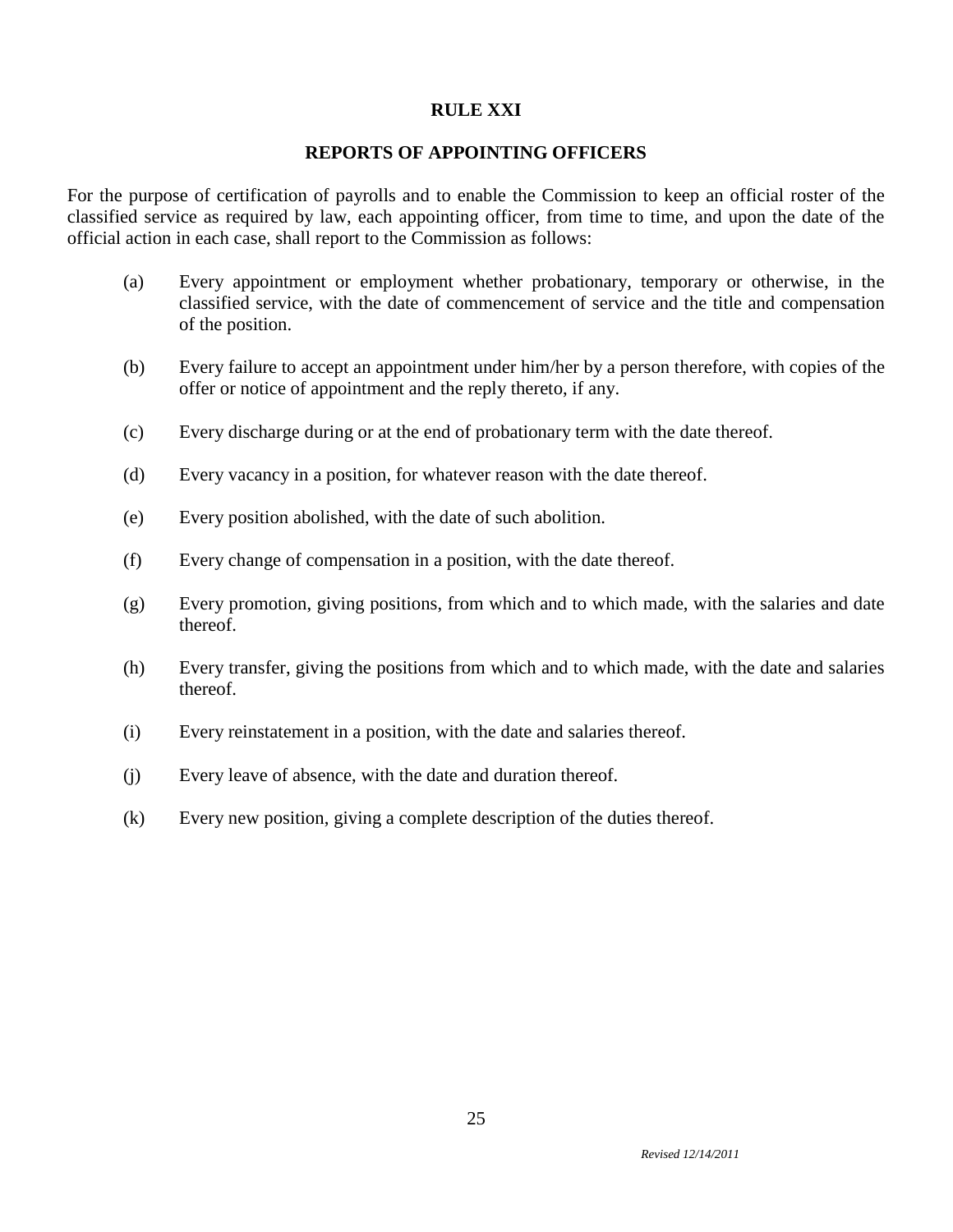# **RULE XXII**

# **PAYROLL CERTIFICATION**

- 1. Certification required prior to payment
	- (a) No person shall receive salary or compensation until the Commission has certified his or her employment to be in compliance with the provisions of the Civil Service Law and these Rules.
	- (b) The Commission shall not certify the name of any person employed in a manner that does not comply with the provisions of the Civil Service Law and these Rules.
- 2. Extended certification
	- (a) The Commission may certify the employment of a person for a limited or extended period. No further certification shall be necessary for the payment of salary or compensation to such person as long as his or her status, title, and salary grade remain unchanged during the period of the certification granted.
	- (b) The Commission shall require certification of the full payroll of every civil division under its jurisdiction at least once every fiscal year, and shall require such certifications according to the following schedule:

| <b>Civil Division</b>         | <b>Payroll(s) to be Certified:</b> |
|-------------------------------|------------------------------------|
| County                        | First Full Payroll in January      |
| Cities                        | First Full Payroll in February     |
| Towns                         | First Full Payroll in March        |
| Villages                      | First Full Payroll in May          |
| <b>School Districts</b>       | First Full Payroll in October      |
| All Other Agencies Or Special |                                    |
| <b>Districts</b>              | First Full Payroll in June         |

- (c) The Commission may, at any time, require any civil division under its jurisdiction to submit payrolls or accounts for certification in accordance with §100(1) of the Civil Service Law.
- (d) Annual certifications provided by the Commission shall be valid for a period of no more than 12 months following the scheduled date of certification established in these Rules. Certifications provided at any other time during the year shall be valid for a period not to exceed the next scheduled certification established in these Rules.
- 3. Refusal or termination of certification
	- (a) The Commission shall investigate any discrepancies between the payroll and the official roster and any other instances where the Commission finds the employment of a person may be in violation of the law and these Rules.
	- *Revised 12/14/2011* (b) In any case where the Commission finds satisfactory evidence that the employment of a person is in violation of law and these Rules, or the Commission finds satisfactory evidence of intent to evade the provisions of law or these Rules in regard to the employment of any person, the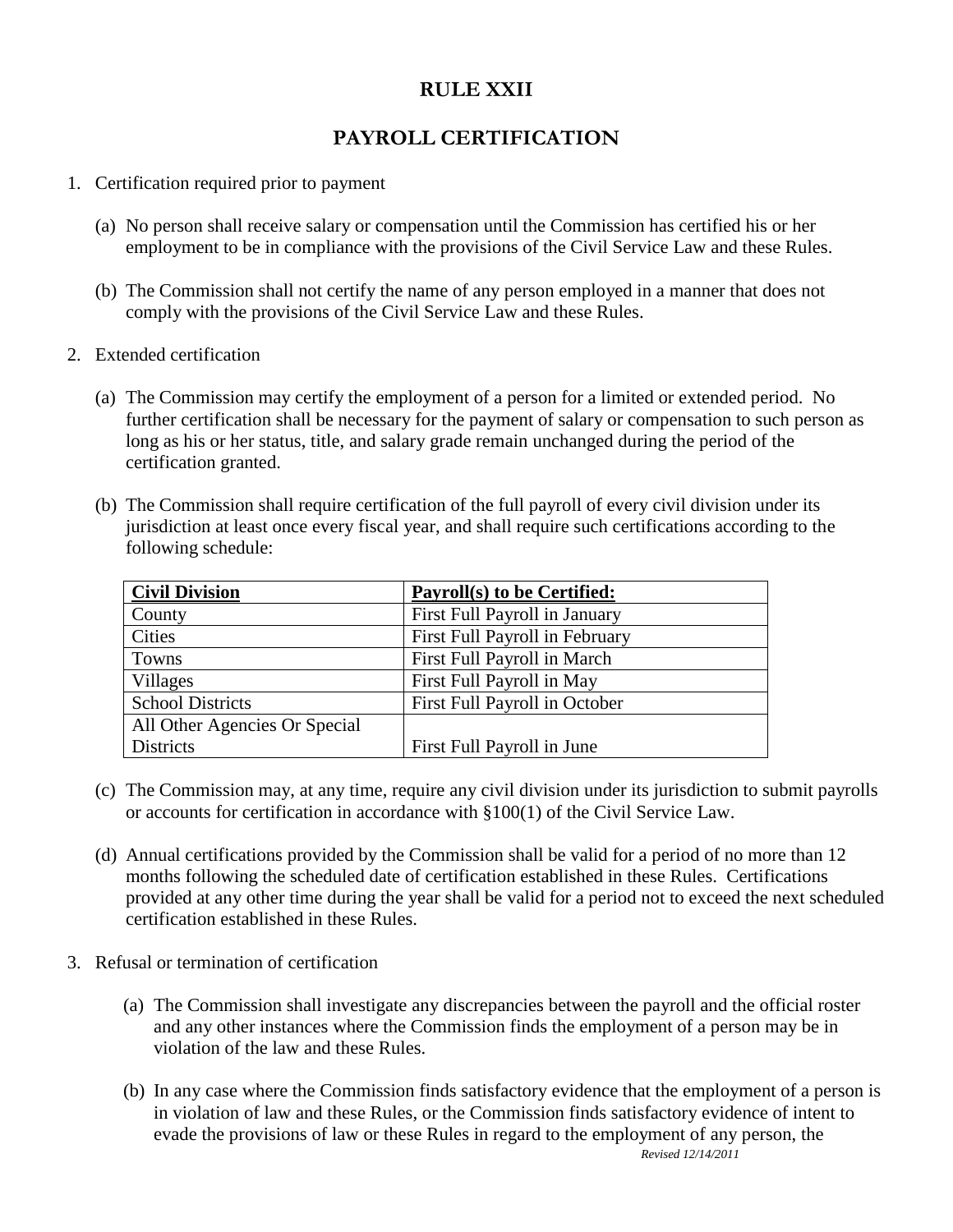Commission shall refuse certification of the person and terminate any certification of the person previously made and then in force.

(c) Any refusal, termination, or revocation of a certification of any person shall be communicated in writing to the appropriate fiscal or disbursing officer.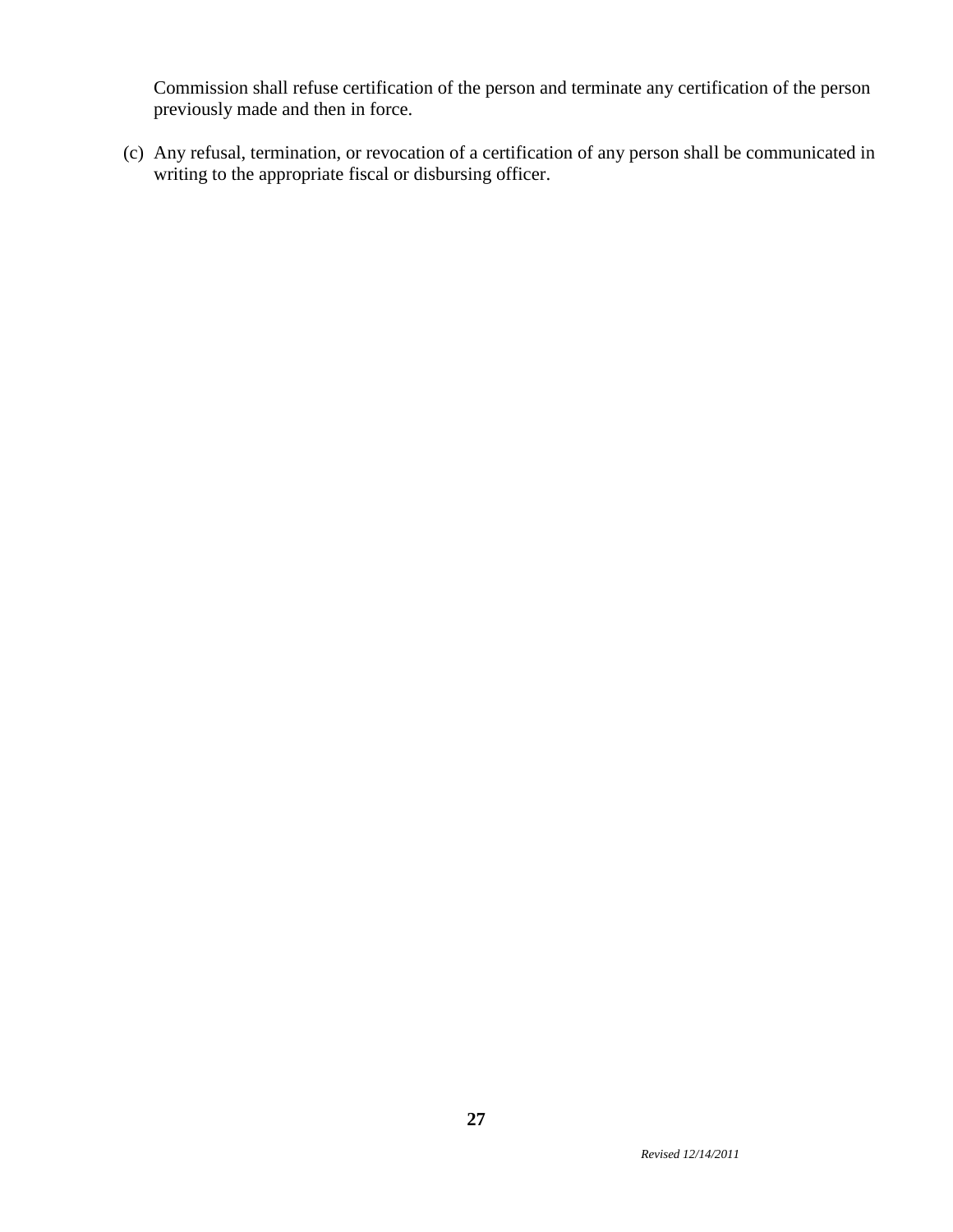# **RULE XXIII**

# **CLASSIFICATION PLAN**

1. Definitions. For the purpose of this rule the following definitions shall apply:

"Class" means one or more positions sufficiently similar with respect to duties and responsibilities to be designated by a single descriptive title and treated as a unit for the purpose of recruiting, establishing salary ranges, and administering other personnel functions.

"Class title" means the designation given under these rules to a class and to each position allocated to such class.

"Class specification" means a formal written statement of the class which defines the general character and scope of the duties and responsibilities of positions in the class, lists typical or illustrative examples of work of positions in the class, enumerates the knowledges, skills and abilities required for successful performance of the work and states required minimum experience and training for positions in the class.

"Allocation" means the assignment of a position to an appropriate class as determined by the duties, responsibilities and minimum qualification requirements of the position.

"Reclassification" means the reallocation of a position from one class to another because of a permanent and material change of the duties of that position.

- 2. The commission shall prepare and maintain a list of class titles and class specifications for all positions in the classified service of the civil division and shall allocate all such positions to an appropriate class.
- 3. Classification of Vacant Positions. The appointing officer shall
- 4. Classification of New Positions. The appointing officer shall file a prescribed form with the Commission when a new position is to be created. Such form shall contain a detailed description of the duties and responsibilities of the position to be filled and a statement of suggested minimum entrance qualifications for the position. After an analysis of the position description, the Commission shall allocate the position to an appropriate class, or if no appropriate class exists, shall create a new class and prepare a class specification for such new class.
- 5. Reclassification. The appointing officer shall file a prescribed form with the Commission whenever a permanent and material change is made in the duties and responsibilities of any position. Such form shall clearly describe in detail the changes, which have been made in the duties of the position. After an analysis of the changes in the duties and responsibilities of the position, the Commission shall allocate the position to an appropriate class, or if no appropriate class exists, shall create a new class and prepare a class specification for such position.
- 6. Notice and Appeals. Any appointing officer may make application for the classification or reclassification of any position in his/her department, or any employee in the classified service may apply for a reclassification of his/her position. Such application must set forth reasons in support of the requested reclassification, and must show changes in the duties and responsibilities of the position since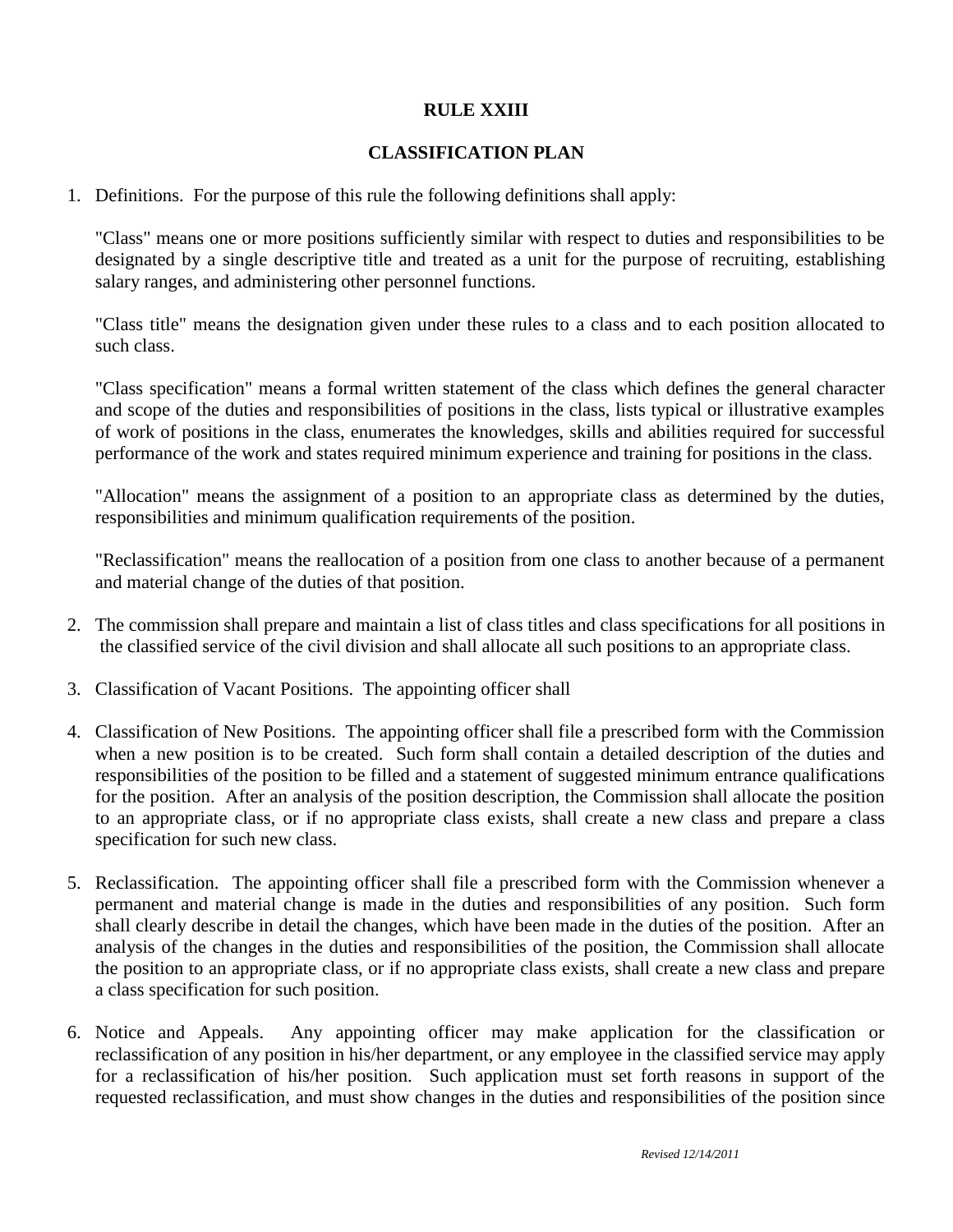the last determination with respect to its classification. The Commission shall give reasonable notice of any proposal or application for a change in classification to the appointing officer and to the 27 employee or employees affected thereby. Any person desiring to submit facts orally or in writing in connection with the reclassification of any position shall be afforded reasonable opportunity to do so. The Commission shall then determine the proper allocation of the position. No employee, either by classification or reclassification, change of title or otherwise, shall be promoted, demoted, transferred, suspended or reinstated except in accordance with the provisions of the Civil Service Law and these rules.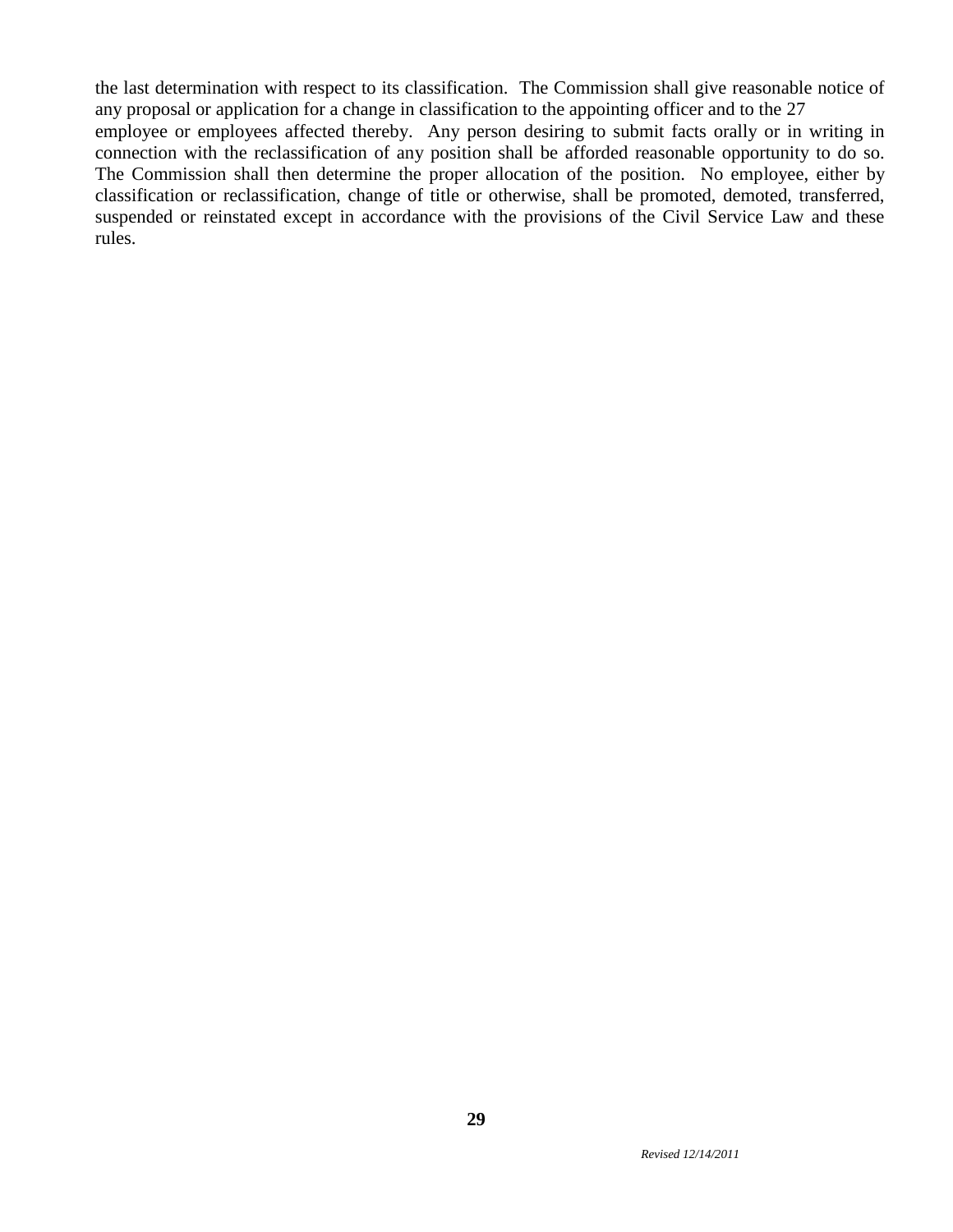#### **RULE XXIV**

# **PROHIBITION AGAINST QUESTIONS ELICITING INFORMATION CONCERNING POLITICAL AFFILIATION**

No question in any examination or application or other proceeding by the commission or their examiners shall be so framed as to elicit information concerning, nor shall any other attempt be made to ascertain the political opinions or affiliations of any applicant, competitor or eligible, and all disclosures thereof shall be discountenanced by the Commission and its examiners. No discrimination shall be exercised, threatened or promised against or in favor of any applicant, competitor or eligible because of his/her political opinions or affiliation.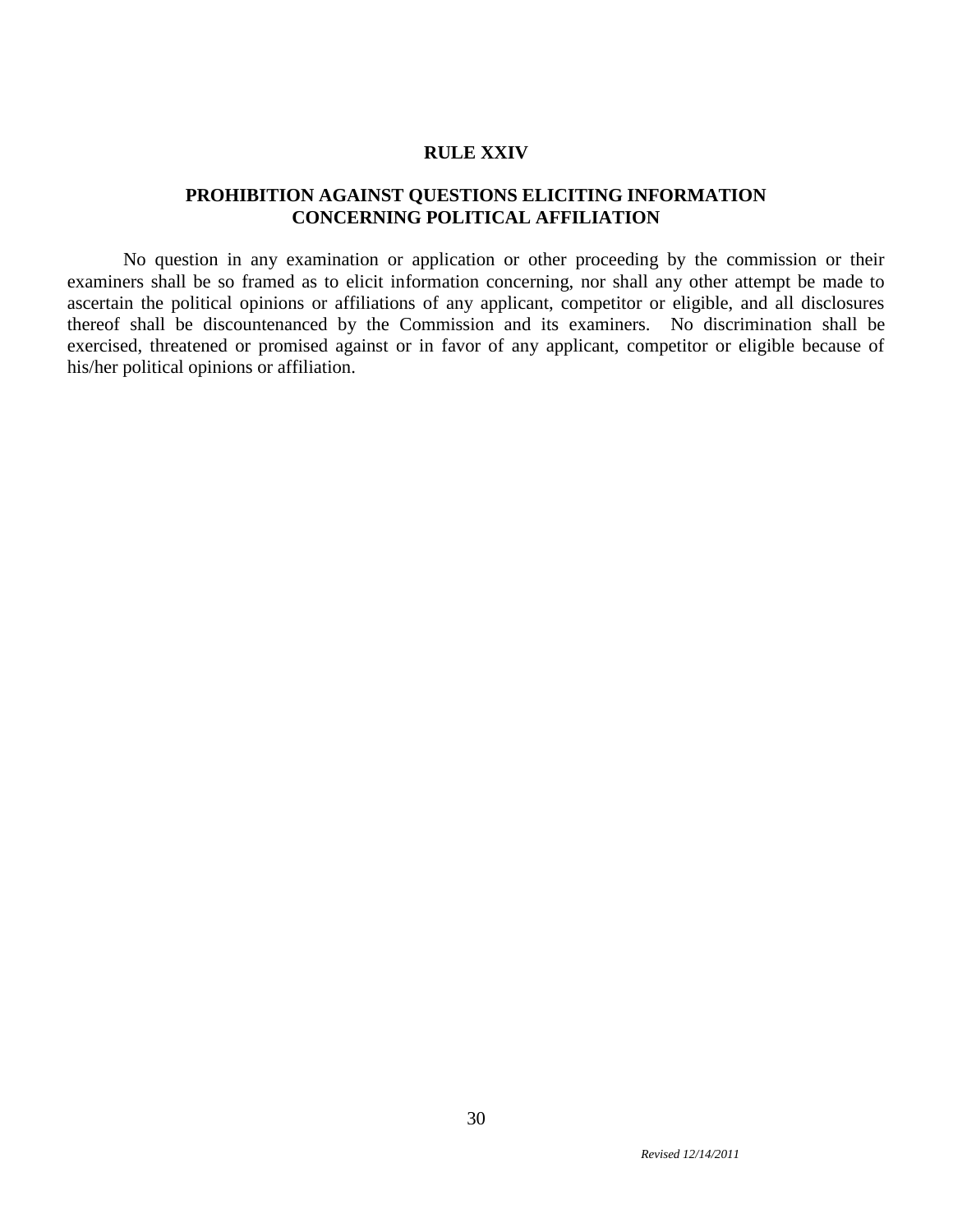# **RULE XXV**

# **LAYOFF OF COMPETITIVE CLASS EMPLOYEES**

- 1. For the purpose of this Rule the following terms shall mean:
	- (a) Direct line of promotion shall be strictly construed in that in order to be considered as direct line all titles must have the same generic root.
	- (b) Next lower occupied title shall mean the title in direct line of promotion immediately below the title from which the incumbent is suspended or demoted, unless no one is serving in that title in that layoff unit, in which case it shall be the closest lower title in direct line of promotion in that layoff unit in which one or more persons do serve.
	- (c) Layoff unit shall mean each department of a county, city, town, village, each school district and each special district. Authorities and community colleges shall be deemed to be separate civil divisions.
	- (d) Satisfactory service shall mean service by an employee during which he/she did not receive an "Unsatisfactory" performance rating and was not found guilty of misconduct or incompetency pursuant to Section 75 of the Civil Service Law which resulted in the imposition of any of the following penalties upon such employee:
		- i. dismissal from the service; or
		- ii. suspension without pay for a period exceeding one month; or
		- iii. demotion in grade and title.
	- (e)
- i. Permanent service shall start on that date of the incumbent's original appointment on a permanent basis in the classified service; however, in the case of disabled veterans, the date of original permanent appointment is considered to be 60 months earlier than the actual date; while non-disabled veterans are considered to have been appointed 30 months earlier than their actual date of appointment. For the purposes of this Rule the definition of what constitutes a veteran or disabled veteran is contained in Section 85 of the Civil Service Law.
- ii. A resignation followed by a reinstatement or reappointment more than one year subsequent to the resignation constitutes a break in service. The original appointment date is to be determined from the date of reemployment, the prior service would not count.
- iii. Temporary or provisional service preceding the original permanent appointment does not count. However, temporary or provisional employment immediately preceded and followed by permanent classified service employment does not interrupt continuous service.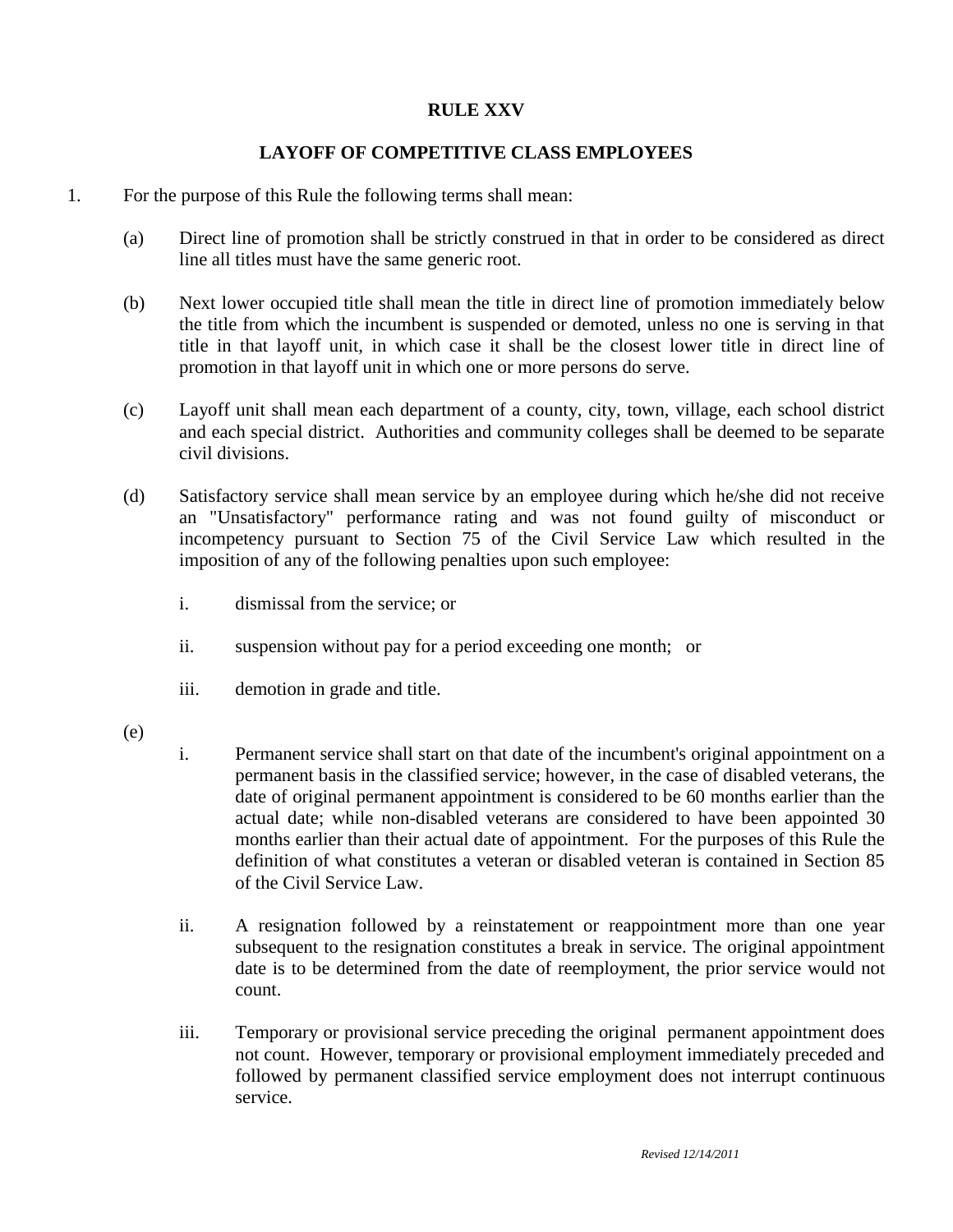- iv. The permanent service of any employee who was transferred from another civil division shall start on the date of his/her original permanent appointment in the classified service in the other civil division.
- v. If an employee was covered-in to a classified position upon acquisition by a civil division of an agency in which he/she was employed, his/her seniority begins on the effective date of the cover-in. As between that employee and others covered-in on the same date, they shall have the seniority held by them as among themselves in the agency before the cover-in.
- 2. Suspension.
	- (a) When an occupied position in the competitive class is abolished, suspension is to be made from among those employees holding the same title in the same layoff unit as the abolished position.
	- (b) Among permanent employees, the order of suspension is the inverse of the order of their original permanent appointments in the classified service. See above definition of permanent service for veterans and disabled veterans. An exception to this rule is that the blind have absolute retention rights but only in their job status.
	- (c) A blind person may not backdate his/her permanent service if he/she also happens to be either a veteran or disabled veteran.
	- (d) A person is considered blind if he/she is so certified by the Commission for the Visually Handicapped of the New York State Social Services Department.
	- (e) When two or more permanent incumbents of positions in a specific title are suspended, demoted or displaced at the same time, the order in which they shall be entitled to displace shall be determined by their respective retention standing, with those having the greater retention standing entitled to displace first.
	- (f) When several employees were originally appointed on a permanent basis on the same day, their retention rights shall be determined by their rank on the eligible list from which they were appointed; that person having the highest rank having greater retention rights over those having lower ranks.
	- (g) All temporary, provisional and contingent permanent employees occupying these positions must be let go before any permanent employee is suspended from such positions.
	- (h) Probationary employees occupying such positions in the same title, must also be suspended before any permanent employee in the layoff unit in that title who has completed his/her probationary period. Probationary employees do, however, have superior retention rights to those of contingent permanent, temporary and provisional employees.
	- (i) The order of suspension among probationary employees shall follow the same principles as that among permanent employees.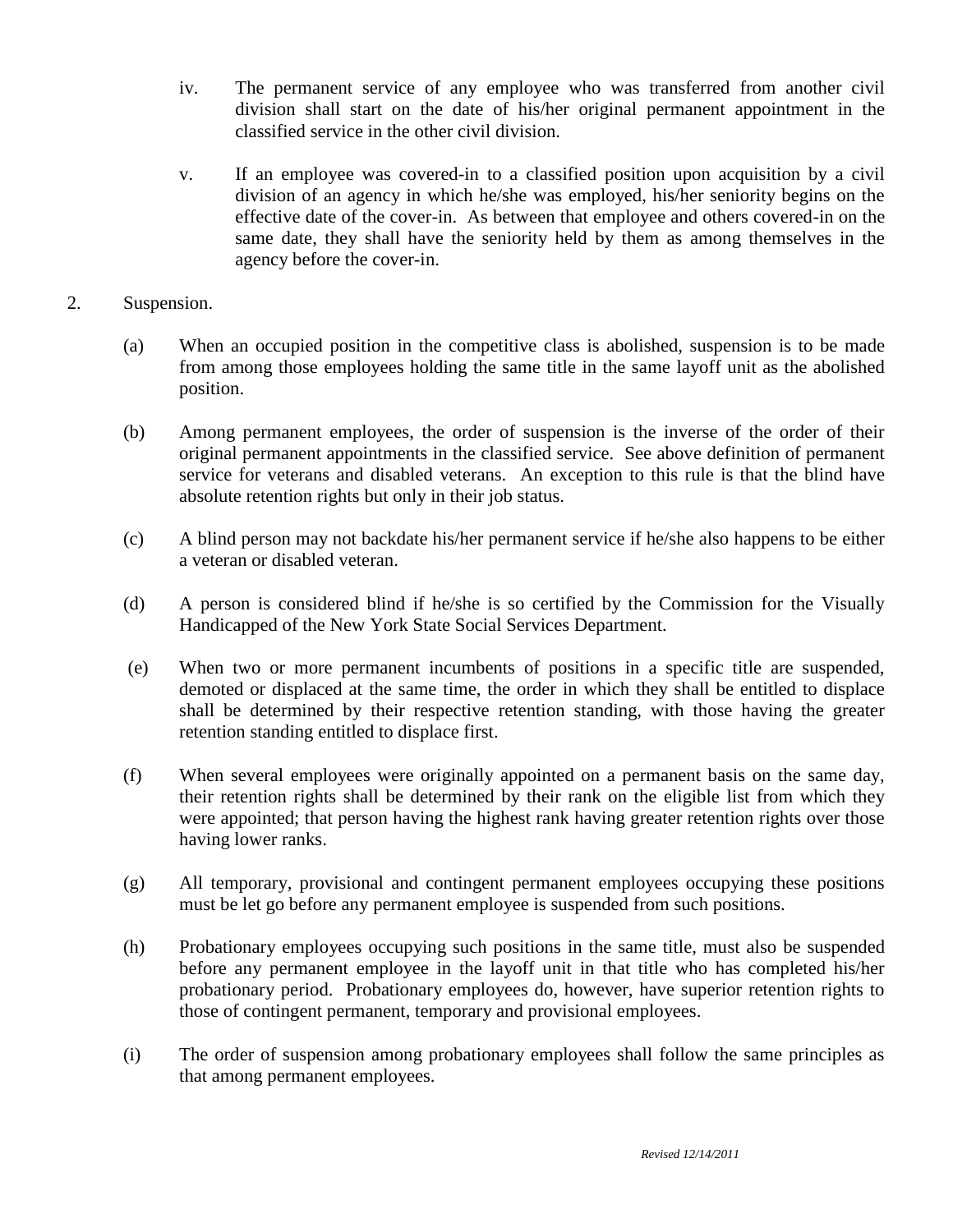# 3. Vertical bumping.

- (a) Vertical bumping occurs when an employee in a specific title, which there is a direct line of promotion, who is himself/herself suspended or displaced, displaces an employee in the next lower occupied title in direct line of promotion in the same layoff unit having the least seniority if the employee who seeks to displace has greater retention standing.
- (b) Where the layoff involves more than one position in a title, the order of displacement will be the inverse of the order of suspension. That is, the most senior of the suspended employees will be the first to displace. This shall apply to both vertical bumping and retreat.
- (c) If an employee refuses to displace a junior incumbent he/she must be laid off. This, however, does not protect the junior incumbent from being compared in retention standing with other incumbents if other positions at the higher level are being abolished.
- (d) When a next lower title has been occupied by means of displacement regardless of when the displacement into the title has occurred, it is considered to be occupied for further displacement purposes; however, a next lower title which has all of its positions abolished at the same time as positions are abolished at the higher level cannot be considered as occupied. A title which is occupied by an incumbent, temporary, provisional, contingent permanent, probationary or permanent is considered occupied for the purposes of this section.

# 4. Retreat.

- (a) Retreat occurs when and only when there is no lower occupied position in direct line of promotion at any level.
- (b) An employee may retreat by displacing the incumbent with the least retention right who is serving in a position in the title in which the displacing incumbent last served on a permanent basis prior to service in the title from which he/she is currently suspended or displaced. Retreat may only occur where the position in the title formerly held by the displacing incumbent is occupied in the competitive class, in the same layoff unit, and at a lower salary grade; the service of the displacing incumbent while in the former title must have been satisfactory, and the junior incumbent must have less retention standing than the displacing incumbent.
- (c) The service of the displacing incumbent in the title to which he/she is retreating need not have been in the same layoff unit as the one from which he/she is displaced.
- (d) An employee may also displace by retreat to a position in a title he/she last served on a permanent basis although he/she had intervening service in other titles as long as his/her service in each of the intervening titles was on other than a permanent basis. He/she may also displace by retreat to a position which does not count in the computation of his/her continuous service.
- (e) Where a title change has been effected to better describe the duties of a position but the duties have not substantially changed since the suspended employee last served in that title the new title will for retreat purposes be deemed to be the former title.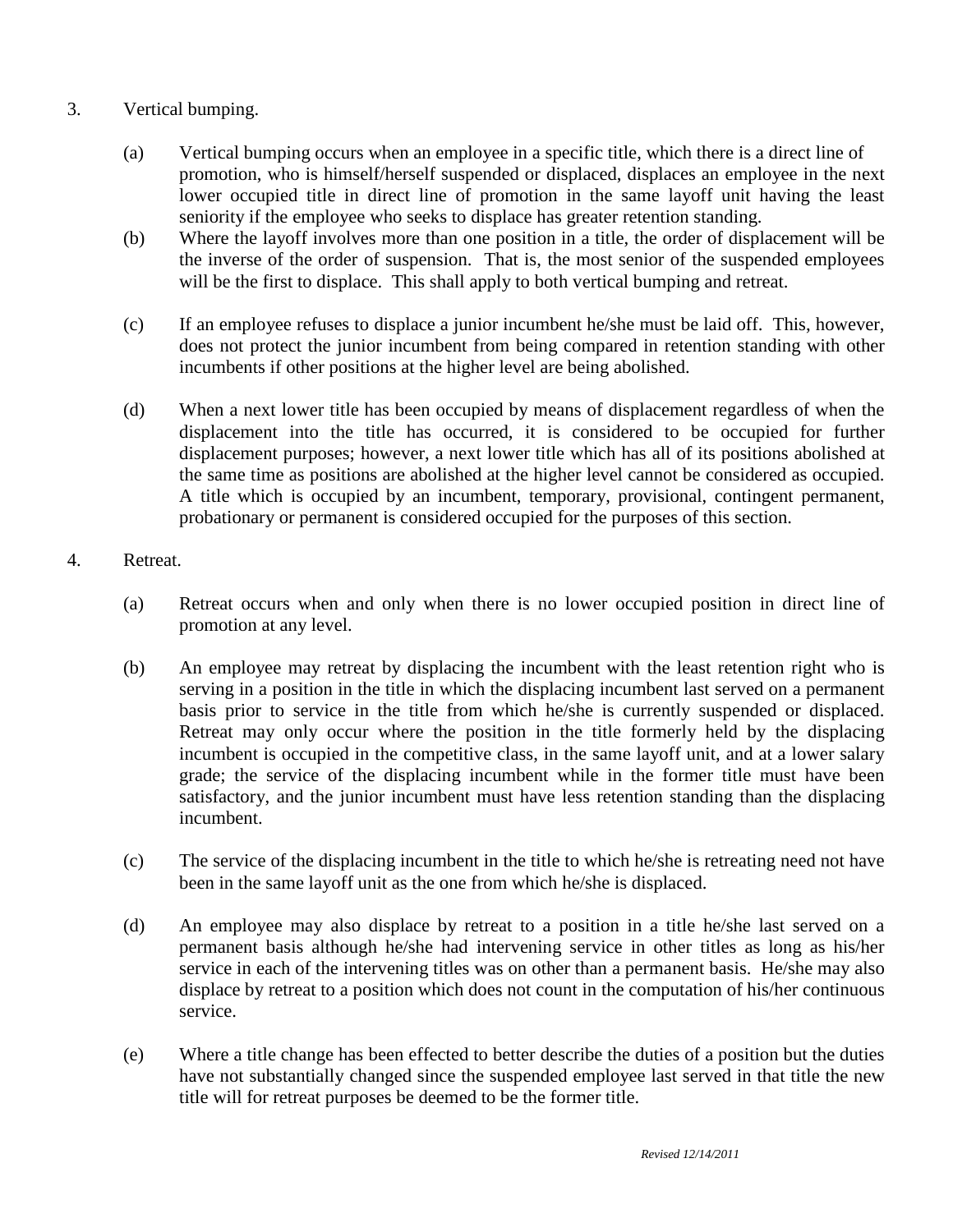- 5. An employee who refuses to accept an appointment afforded by displacement for whatever reason waives all rights regarding the displacement; however, this employee's name will be entered on an appropriate preferred list.
- 6. An appointing authority may take such steps as it may deem necessary in order to secure binding written commitments in advance of suspension, demotion or displacement from employees potentially affected by such suspension, demotion or displacement as to their willingness to accept reassignment or displacement.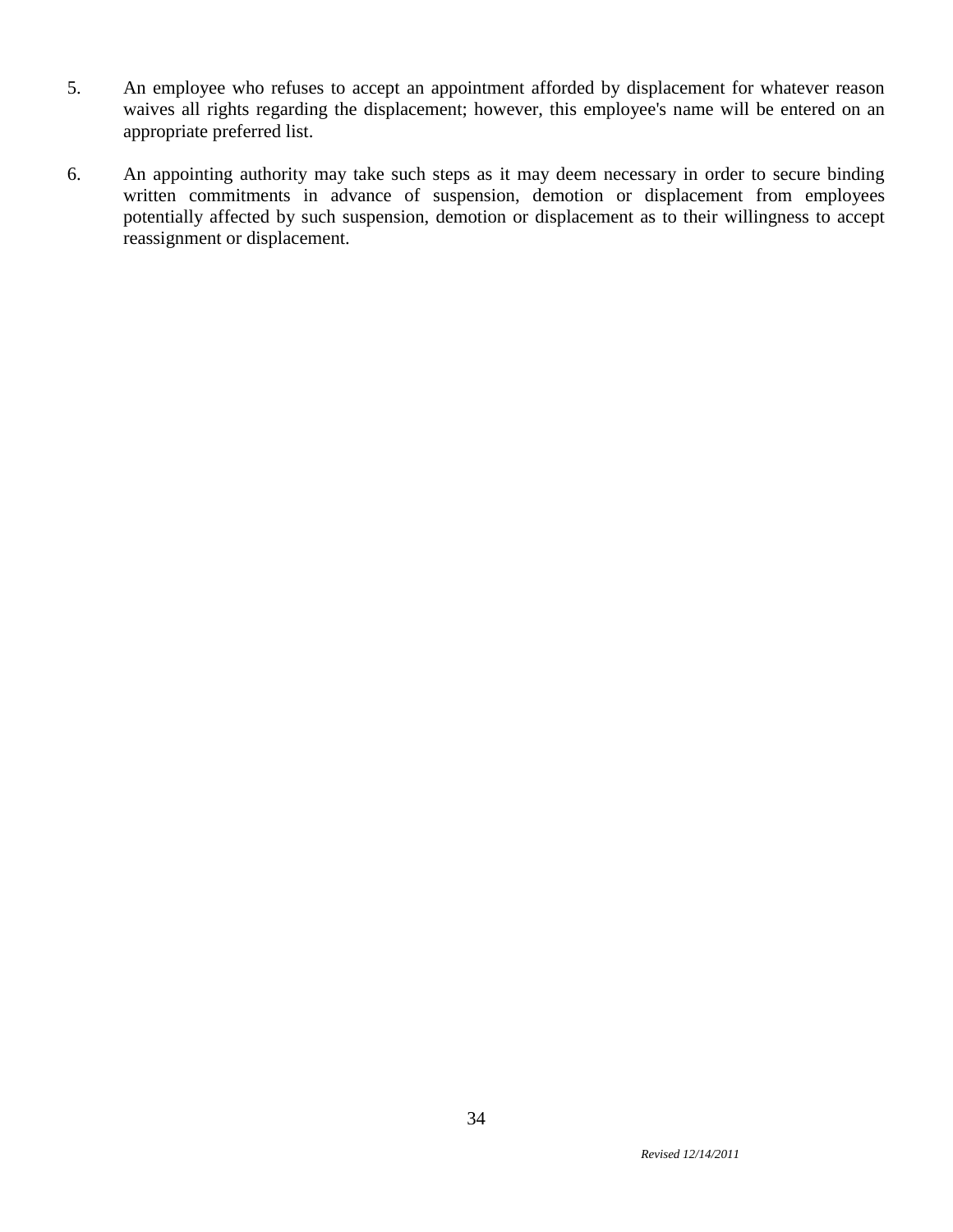## **APPENDIX A EXEMPT CLASS**

#### **REGIONAL SERVICE**

Secretary, Regional Civil Service Commission

#### **COUNTY SERVICE**

Administrative Assistant - County Executive Administrative Assistant – County Treasurer Assistant County Attorneys (4) Assistant District Attorneys (6) Assistant Public Advocates (2) Assistant Public Defenders (5) Attorney to the Legislature & Special Districts Chief Assistant District Attorney Confidential Secretary – Public Advocate Confidential Secretary - County Attorney Confidential Secretary - District Attorney Confidential Secretary - Public Defender Confidential Secretary – Sheriff Coordinator of Records & Information County Attorney Criminal and Juvenile Justice System Coordinator Deputy Commissioner of Public Works Deputy County Executive Deputy County Treasurer Director of Aviation Director of Budget & Research Director of Central Services Director of Fire & Emergency Management First Assistant County Attorney (1) Public Advocate Public Defender Special Investigator – Public Advocate Special Investigator – District Attorney (2 PT) Special Investigator – Public Defender Undersheriff

#### **CITY OF ELMIRA SERVICE**

Assistant Corporation Counsel City Chamberlain Clerk to Board of Education Executive Director of Housing Authority Executive Secretary to the Superintendent of Schools School District Tax Collector School District Treasurer Secretary to the Cemetery Commission Secretary to the City Manager Secretary to the Corporation Counsel Secretary to the General Manager, Water Board Secretary-Treasurer to the Water Board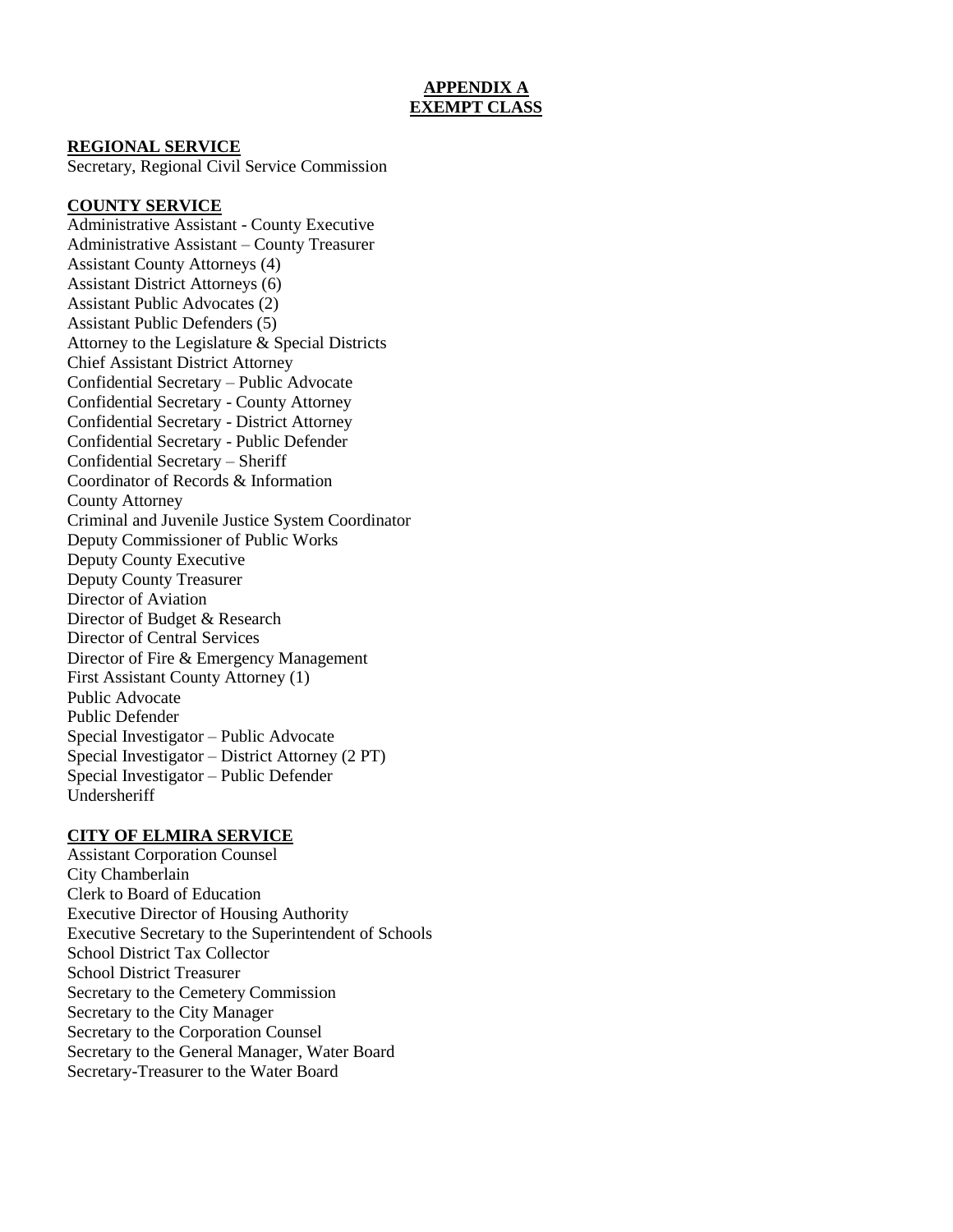**APPENDIX A EXEMPT CLASS** (contd.)

# **TOWN SERVICE**

Assistant Town Attorney Clerk to the Town Justice Deputy Town Clerk Deputy Town Supervisor (Elmira, Chemung, Horseheads) Secretary to Supervisor Town Attorney Town Budget Officer (Erin, Chemung, Horseheads, VanEtten)

# **TOWN SERVICE (EXCEPT TOWNS OF ELMIRA, HORSEHEADS & SOUTHPORT**

Deputy Town Clerk

# **IN THE TOWN OF SOUTHPORT**

Deputy Superintendent of Highways Deputy Town Clerks (3) Deputy Town Supervisor Town Budget Officer Town Comptroller

### **IN THE TOWN OF ELMIRA**

Deputy Town Clerks (3)

### **IN THE TOWN OF HORSEHEADS**

Deputy Town Clerks (3)

### **VILLAGE SERVICE**

Acting Village Justice Deputy Village Clerk Secretary to Village Manager Tax Collector Village Attorney Village Treasurer

# **IN THE VILLAGE OF ELMIRA HEIGHTS, HORSEHEADS AND WELLSBURG**

Clerk to Village Justice (1)

## **SCHOOL DISTRICTS**

Census Taker School Attorney School District Clerk School District Treasurer School Tax Collector Secretary to the School Superintendent

### **SPECIAL DISTRICTS**

Attorney Secretary Treasurer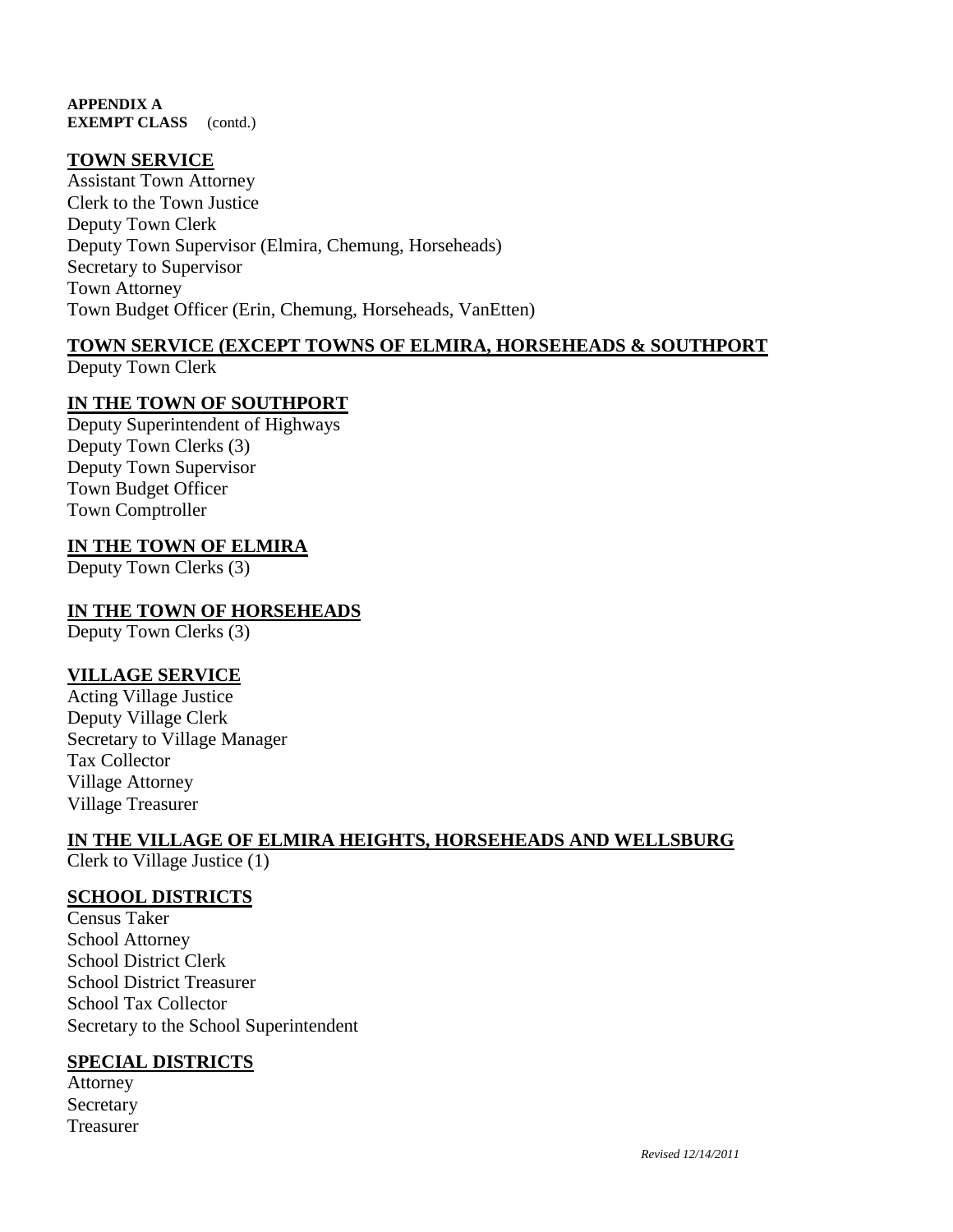#### **APPENDIX A EXEMPT CLASS** (contd.)

# **B.O.C.E.S.**

District Clerk – B.O.C.E.S. District Treasurer – B.O.C.E.S.

# **CHEMUNG COUNTY SOIL & WATER CONSERVATION DISTRICT**

Secretary/Assistant Treasurer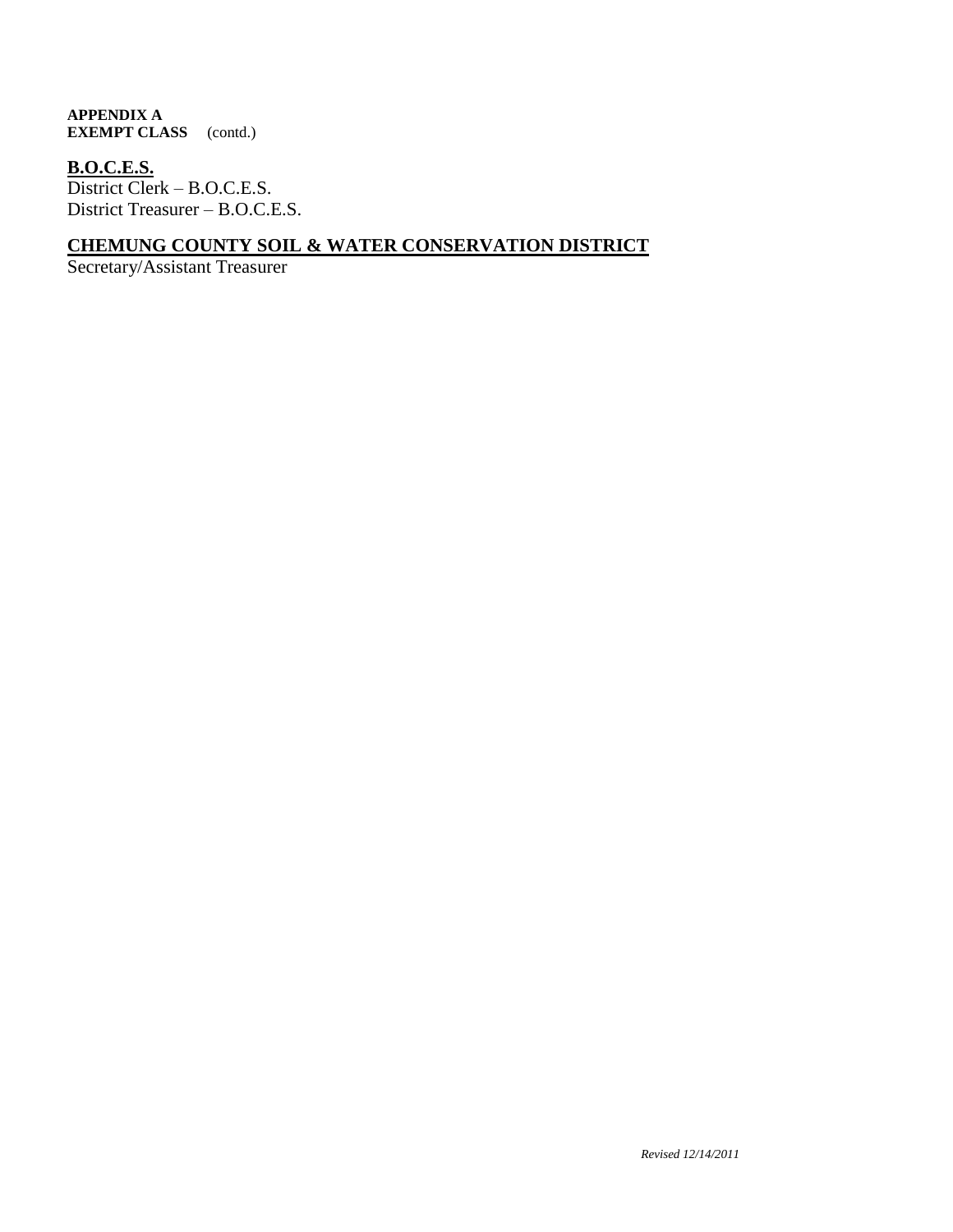### **APPENDIX B NON-COMPETITIVE CLASS**

#### **IN ALL CIVIL DIVISIONS**

Section 55 (a) - designated positions in titles where the incumbent is certified by the Commission for the Blind and Visually Handicapped, State Social Services Department, as physically disabled by blindness or by the State Education Department as otherwise physically or mentally disabled.

Account Clerks PT Assistant Director of Recreation PT Automotive Mechanics Bakers Barbers Bingo Inspectors PT Bookkeepers PT Bookmobile Drivers Building Inspectors PT\* Building Maintenance Mechanics Bus Drivers Caretakers **Carpenters** Clerk – Typists PT Clerks PT Cook - Managers **Cooks Couriers** Custodians PT Data Entry Machine Operators PT Director of Recreation PT Dog Warden PT Electricians Equipment Operators I Equipment Operators II Garage Mechanics Head Electrician Janitors PT Librarian Trainees Librarians III PT Librarians II PT Librarians I PT Library Clerks PT Licensed Practical Nurses Lifeguards PT Maintenance Helpers Maintenance Mechanics Masons Motor Equipment Operators Painter Crew Chief Painters Physical Therapists PT Physicians PT Plumbers Police Officers PT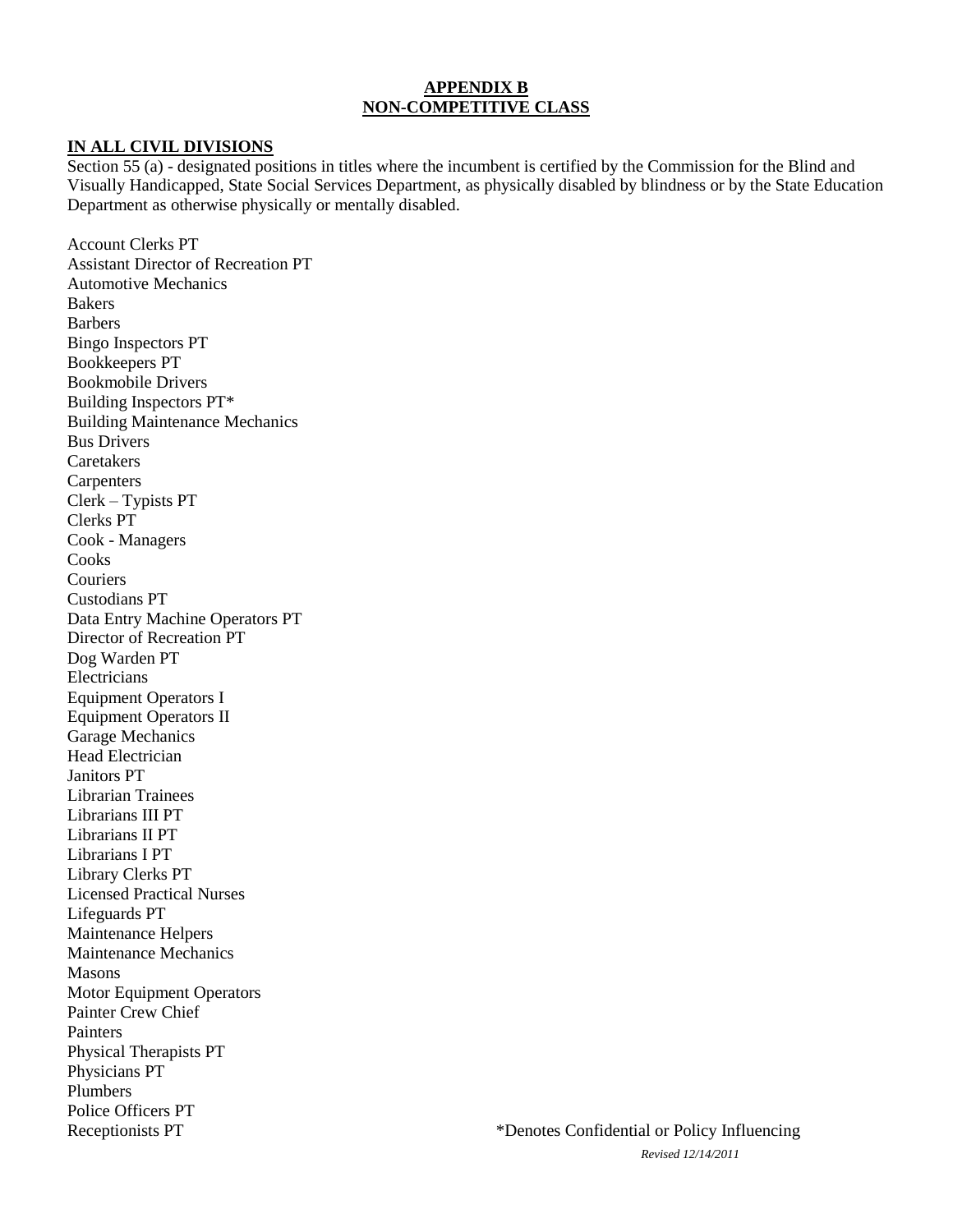Recreation Assistants PT Recreation Leaders PT Recreation Specialists PT Recreation Supervisors PT Registered Professional Nurses Registrar of Vital Statistics PT Secretaries PT Senior Library Clerks PT Senior Pages Senior Recreation Leaders PT Stenographers PT Typists (Seasonal) Typists PT Welders Working Forepersons Working Supervisors

#### **REGIONAL SERVICE**

Assistant Secretary, Regional Civil Service Commission PT \*

#### **COUNTY SERVICE**

Airport Maintenance Workers I Airport Maintenance Workers II Airport Maintenance Workers III Airport maintenance Worker IIA/Mechanics Assistant Airport Manager Carpenter's Assistant Cohesion Coordinators PT Commissioner of Human Services\* Commissioner of Planning\* Community Services Aide County Historian PT\* County Youth Bureau Director\* Courier/Nurse Aide Court Attendants Dental Clinic Assistant PT Deputy Director of Veterans' Services Deputy Medical Examiners PT\* Director of Information Services\* Director of Office for the Aging\* Director of Community Mental Health Services\* Director of Personnel/Labor Relations\* Director of Real Property Tax Services\* Director of Sales Tax PT Director of Veteran's Service Agency\* Electrician's Assistant Executive Director - Human Relations Commission\* Executive Director - Sewer District Garage Attendants Homemakers Housekeepers \*Denotes Confidential or Policy Influencing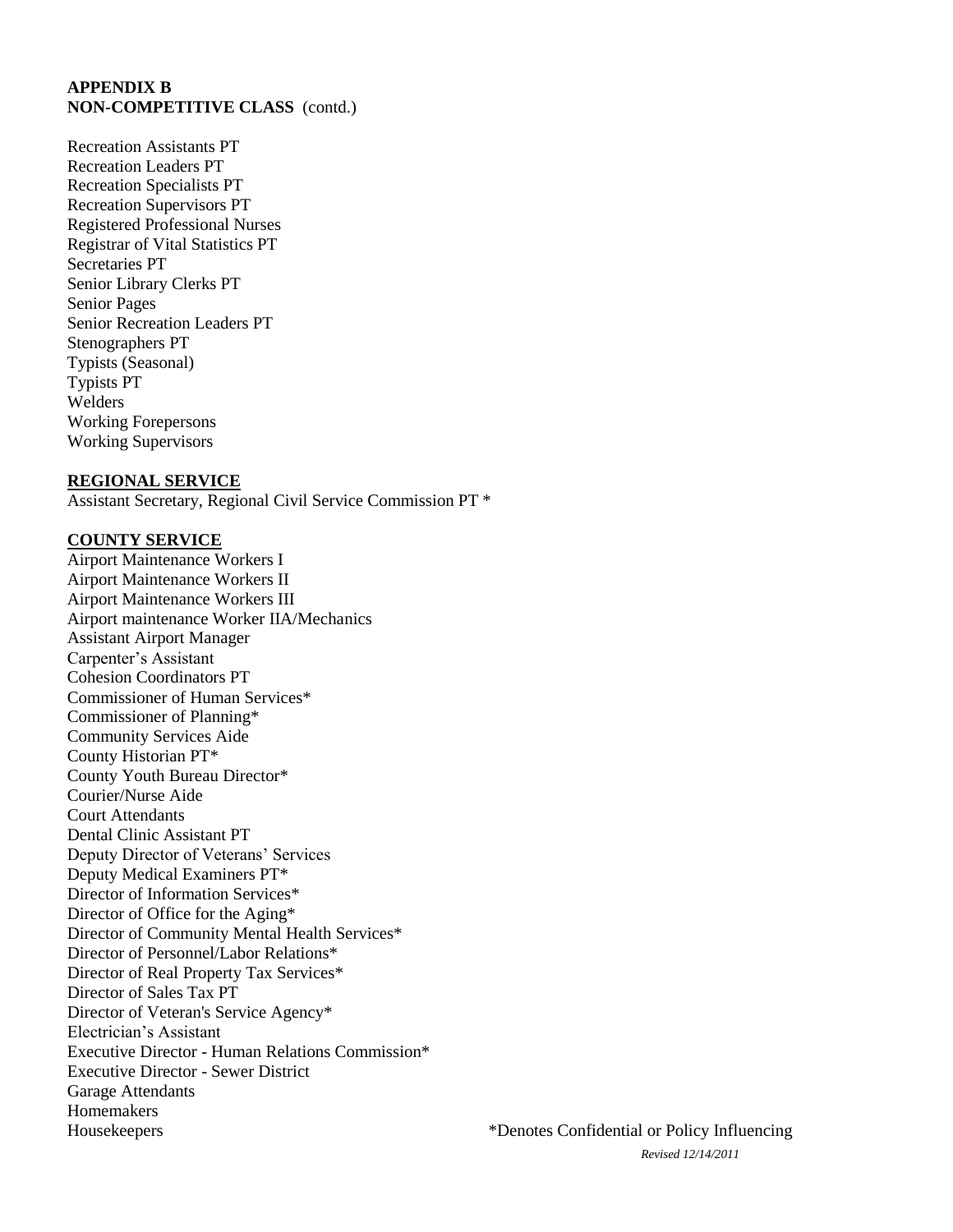#### **COUNTY SERVICE (cont.)**

Jail Superintendent\* Landscape Maintenance Persons Lead Laundry Aides Lead Maintenance Workers Lead Mechanic Legal Counsel PT - Department of Social Services\* Licensed Cosmetologists Maintenance Workers I Maintenance Workers II Medical Examiner PT\* Nurse Aides Painter's Assistant Public Health Director\* Restitution Enforcement Officer PT Secretary/Examination Proctor PT Senior Aide Trainees Sign Mechanics Skilled Mechanics STOP/DWI Coordinator\* Summer Counselors PT Supervising Nurses PT Supervising Public Health Nurse PT Transportation Aides

#### **CITY OF ELMIRA SERVICE**

Assistant Pool Managers (Seasonal) City Assessor Court Attendants Deputy City Manager/Operations\* Deputy Police Chief (Administration)\* Deputy Police Chief\* Director of Public Services\* Director of Seasonal Recreation Program (May 15 through September 15) Diversity Coordinator Fire Chief\* Golf Course Manager Head Bus Driver Kennel Workers Law Enforcement Interns Parks Specialists I Parks Specialist II Police Chief\* Pool Attendants (Seasonal) Pool Managers (Seasonal) Public Administration Interns Public Works Specialists I Public Works Specialists II School Aides

*Revised 12/14/2011*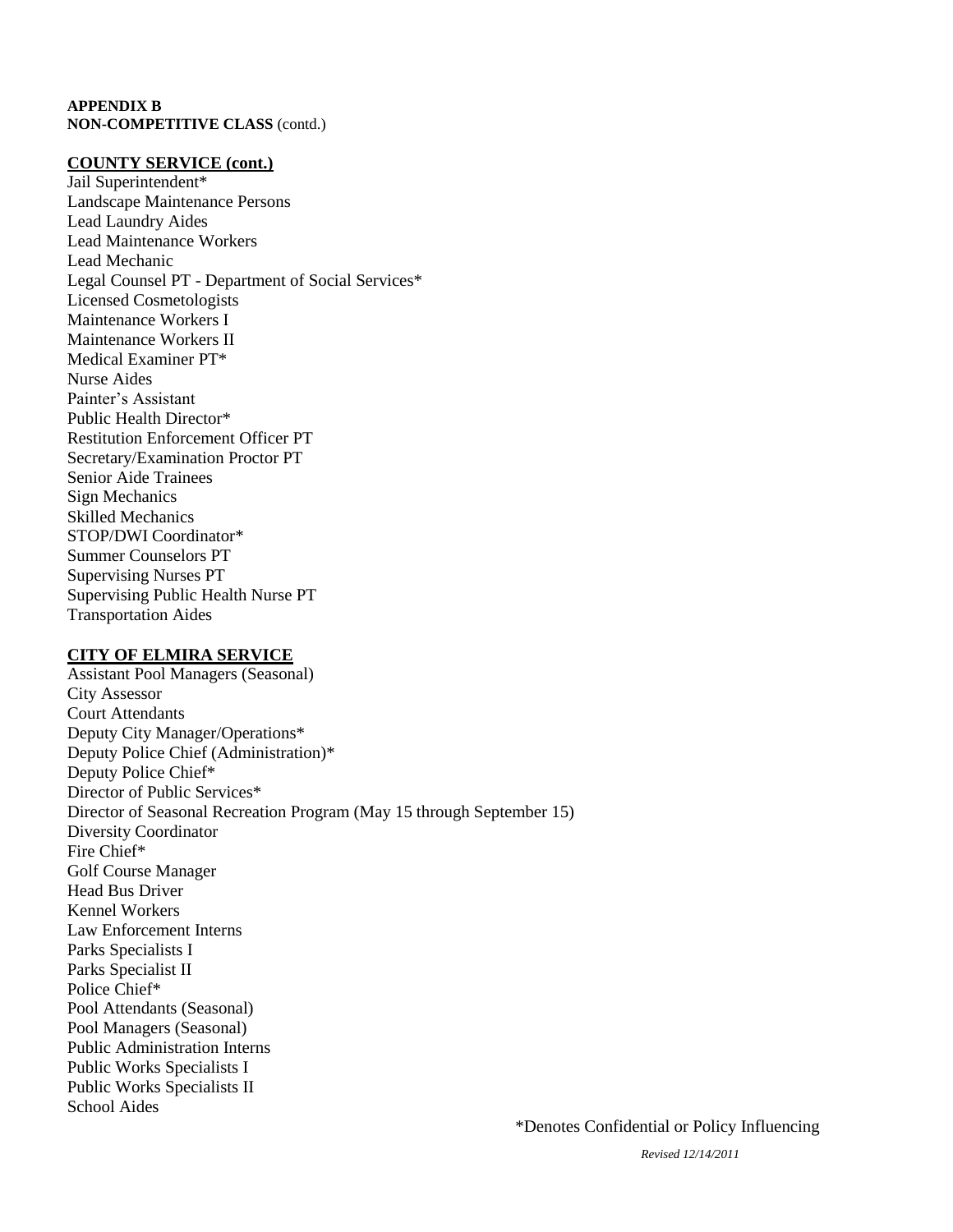#### **CITY OF ELMIRA SERVICE (cont.)**

School Bus Monitors School Lunch Cooks School Personnel Administrator School Traffic Officers PT Skilled Mechanics Solid Waste Specialists I Solid Waste Specialists II Teacher Aides

#### **TOWN SERVICE**

**Assessors** Assessor PT (Appointed) Attendance Officers PT Attendance Supervisor Constables PT Court Attendants Director of Youth Employment Service PT (Seasonal) Fire Equipment Mechanic - Inspector Juvenile Aide Officer PT Maintenance Workers Parks Superintendent PT\* School Crossing Guards PT School Traffic Officers PT Sewer Inspectors PT Town Highway Superintendent (Appointed)\* Town Historians PT\* Traffic Officer (Incumbent only, as per State Resolution) Water Superintendent PT

#### **IN THE TOWN OF HORSEHEADS**

Deputy Superintendent of Highways\* Kennel Workers

### **VILLAGE SERVICE**

Assessor PT (Appointed) Assistant Water Superintendent PT Cemetery Sexton PT Chief of Police PT Enforcement Officers PT Fire Inspector PT Fire Truck Drivers PT Park Superintendent PT Pump Station Operator PT School Crossing Guards PT School Traffic Officers PT Village Engineer PT Village Historians PT Water Treatment Plant Operator (Grade III) PT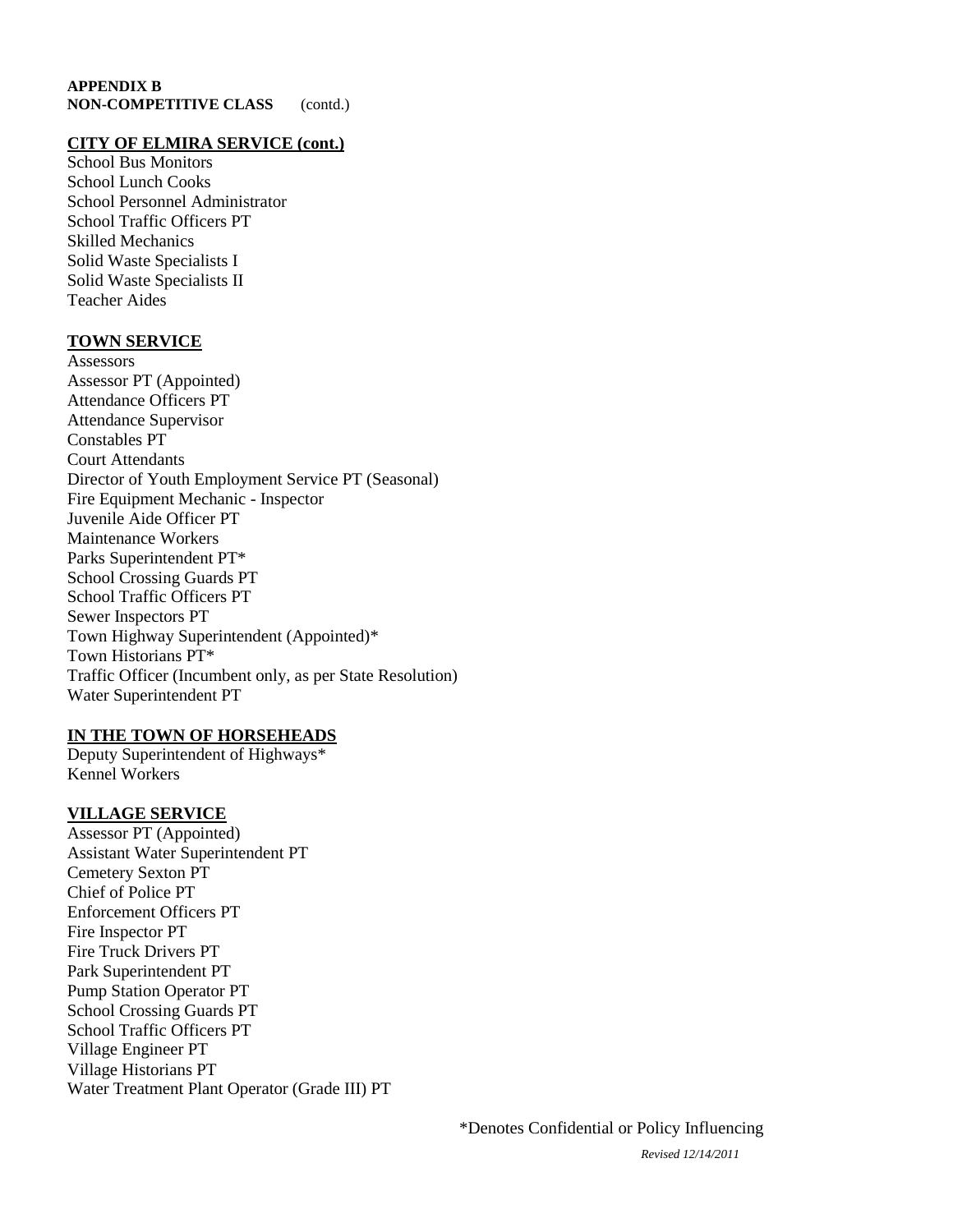#### **SCHOOL DISTRICTS**

Assistant Automotive Mechanics Bus Attendants Bus Drivers - Mechanic's Helper - Laborer Food Service Drivers Groundskeeper (s) Head Bus Driver Head Maintenance Man Nurse Aides (School) School Auditor School Dentist PT

#### **SCHOOL DISTRICTS (cont.)**

School Food Service Helpers School Monitors School Physicians PT Senior Food Service Helpers Signing Teacher Aide (s) Supervisor of Attendance PT Teacher Aides Working Foremen

# **ELMIRA CITY SCHOOL DISTRICT**

Assistant Groundskeepers Bus Driver Trainees Cook's Helpers Director of Human Resources & Employee Relations\* Educational Interpreter(s) for the Deaf

### **HORSEHEADS CENTRAL SCHOOL DISTRICT**

Aquatic Aides PT Director of Human Resources and Employee Relations\* Head Carpenter Head Painter Head Plumbers Safety Examiner

### **SPECIAL DISTRICTS**

Head Mill Facility Mechanics Mill Operators Motor Equipment Operators I – Elmira Water Board Motor Equipment Operators II – Elmira Water Board Motor Equipment Operators III – Elmira Water Board Skilled Mechanics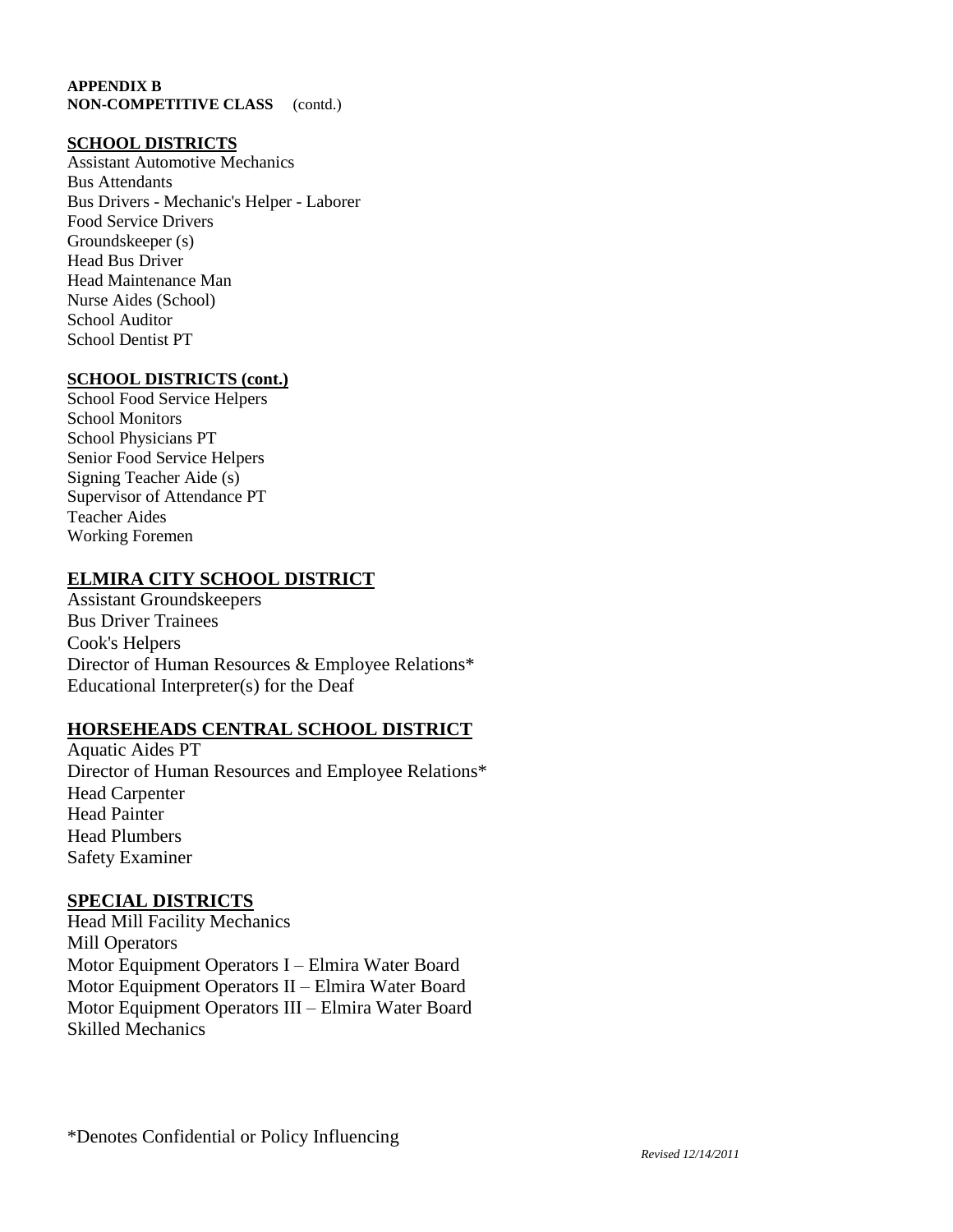### **B.O.C.E.S.**

Assistant Automotive Mechanics Audio-Visual Aides Career Education Resource Specialists PT Director of Human Resources and Employee Relations\* Food Service Drivers Food Service Maintenance Worker (s) Graphic Artists Labor Relations Specialist \* (2) Offset Press Operators Printing Clerks Program Assistants PT Teacher Aides Typewriter Repair Person

\*Denotes Confidential or Policy Influencing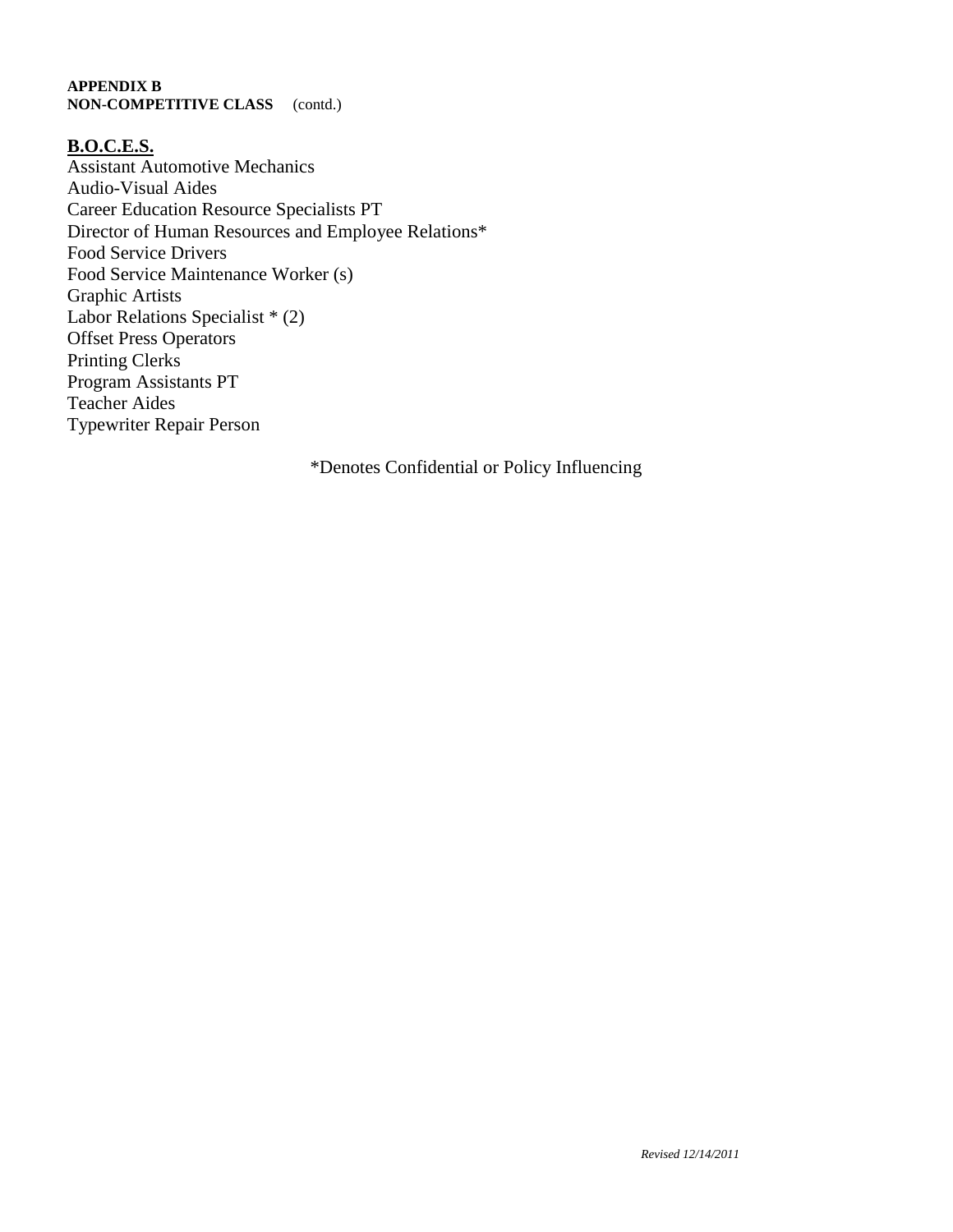# **APPENDIX C LABOR CLASS**

# **IN ALL CIVIL DIVISIONS**

Cemetery Caretaker Cleaners Custodial Laborers Food Service Helpers Laborers Pages Recreation Attendants Semi - Skilled Laborers

# **COUNTY SERVICE**

Activity Aides Airport Security Guards PT Aging Services Aides Feeding Assistants Home Health Aides Hospital Attendants Laundry Aides Nutrition Services Aides Watchmen

# **CITY OF ELMIRA SERVICE**

Custodial Workers Sanitation Workers

# **VILLAGE SERVICE**

Park Gardner

# **SPECIAL DISTRICTS**

Loader Operators Sewer District Laborers Transfer Station Attendants Watchmen

### **B.O.C.E.S.**

Film Inspectors Occupational Therapy Aides School Monitors Student Aides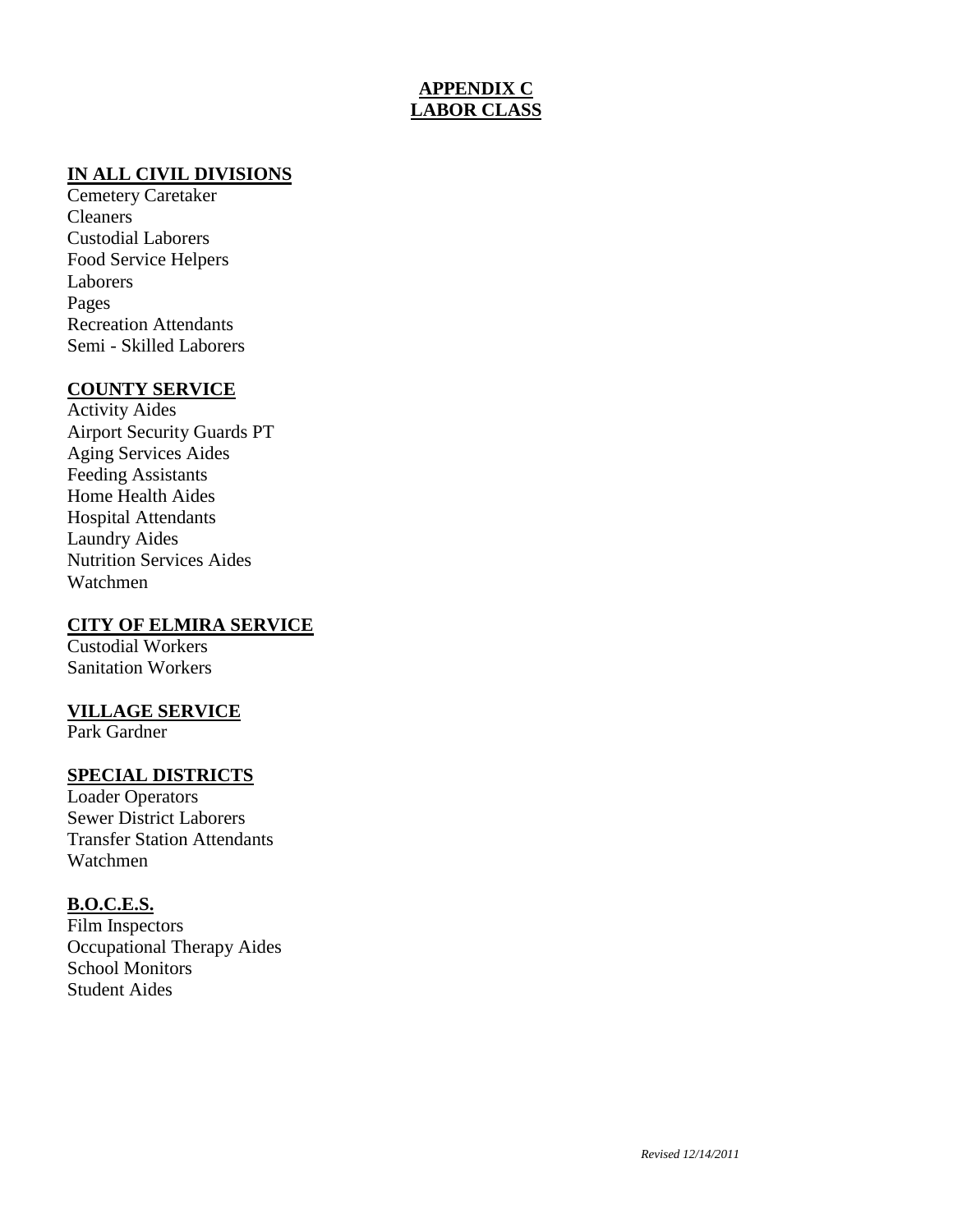# **APPENDIX D UNCLASSIFIED SERVICE**

# **REGIONAL SERVICE**

Chemung County/City of Elmira Regional Civil Service Commission

# **COUNTY SERVICE**

All member, officers and employees of the Board of Elections. Member of the following boards and commissions:

> County Sewer District #1 Fire Advisory Board Fish and Wildlife Board Forrest Practice Board Human Relations Commission Jury Board Mental Health Board Planning Board Public Health Board Soil Conservation Board County Solid Waste Management District

Chairman and members of the County Legislature Clerk to the Legislature Commissioner of Public Works County Clerk County Executive County Treasurer Deputy Clerk to the Legislature District Attorney **Sheriff** Superintendent of Buildings and Grounds

### **CITY OF ELMIRA SERVICE**

Cemetery Commissioners City Clerk City Manager Corporation Counsel Council Members Deputy City Clerk General Manager of the Elmira Water Board Mayor Members, Board of Education Members, Officers and Employees of the Board of Elections Members of the Housing Authority Members of the Plumbing Board Members of the Zoning Board of Appeals Water Board Commissioners